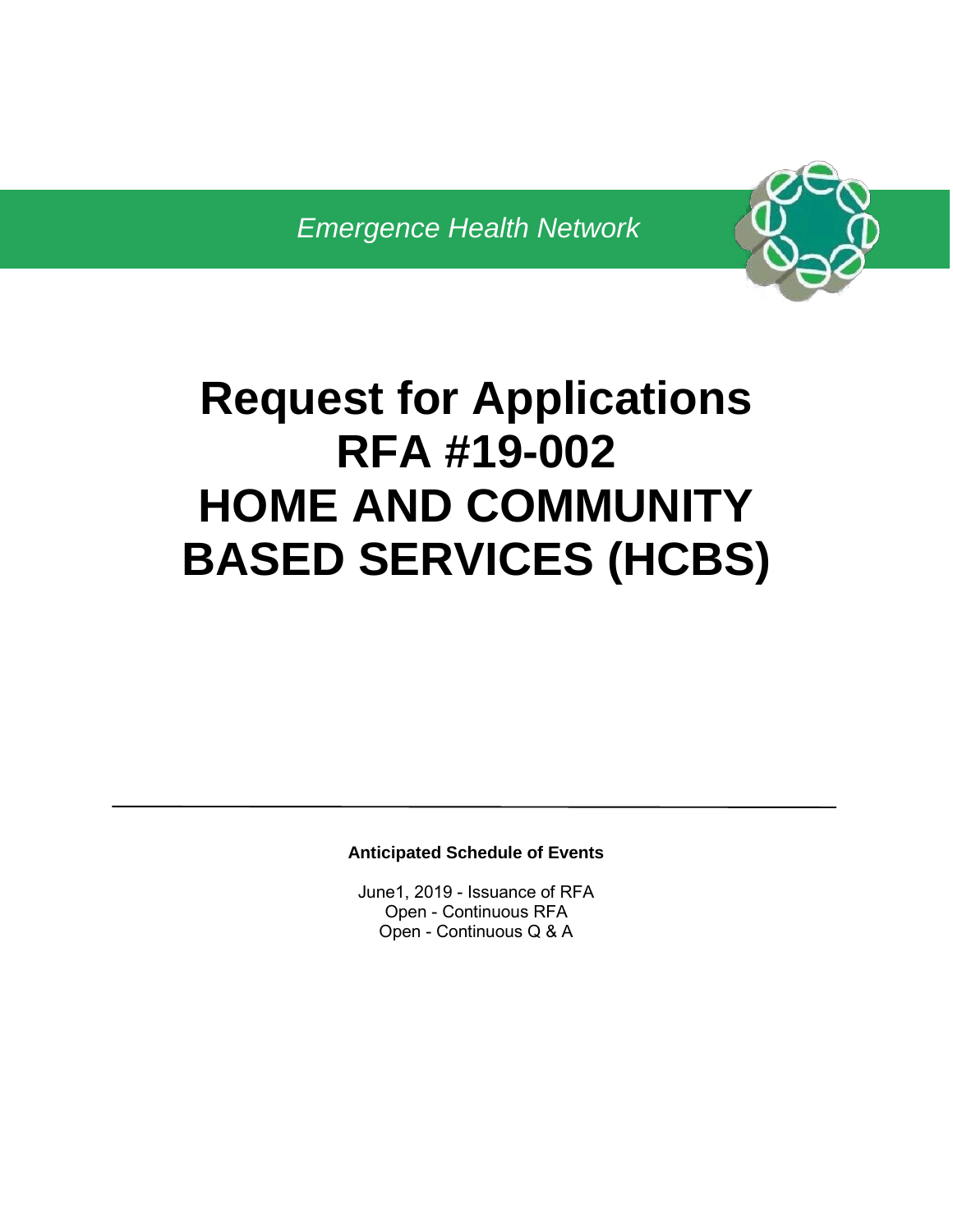# **REQUEST FOR APPLICATIONS HOME AND COMMUNITY BASED SERVICES (HCBS)**

Prepared for Emergence Health Network

# **Table of Contents**

### I. General Information

### II. Procurement Protocols & RFA Response Package Instructions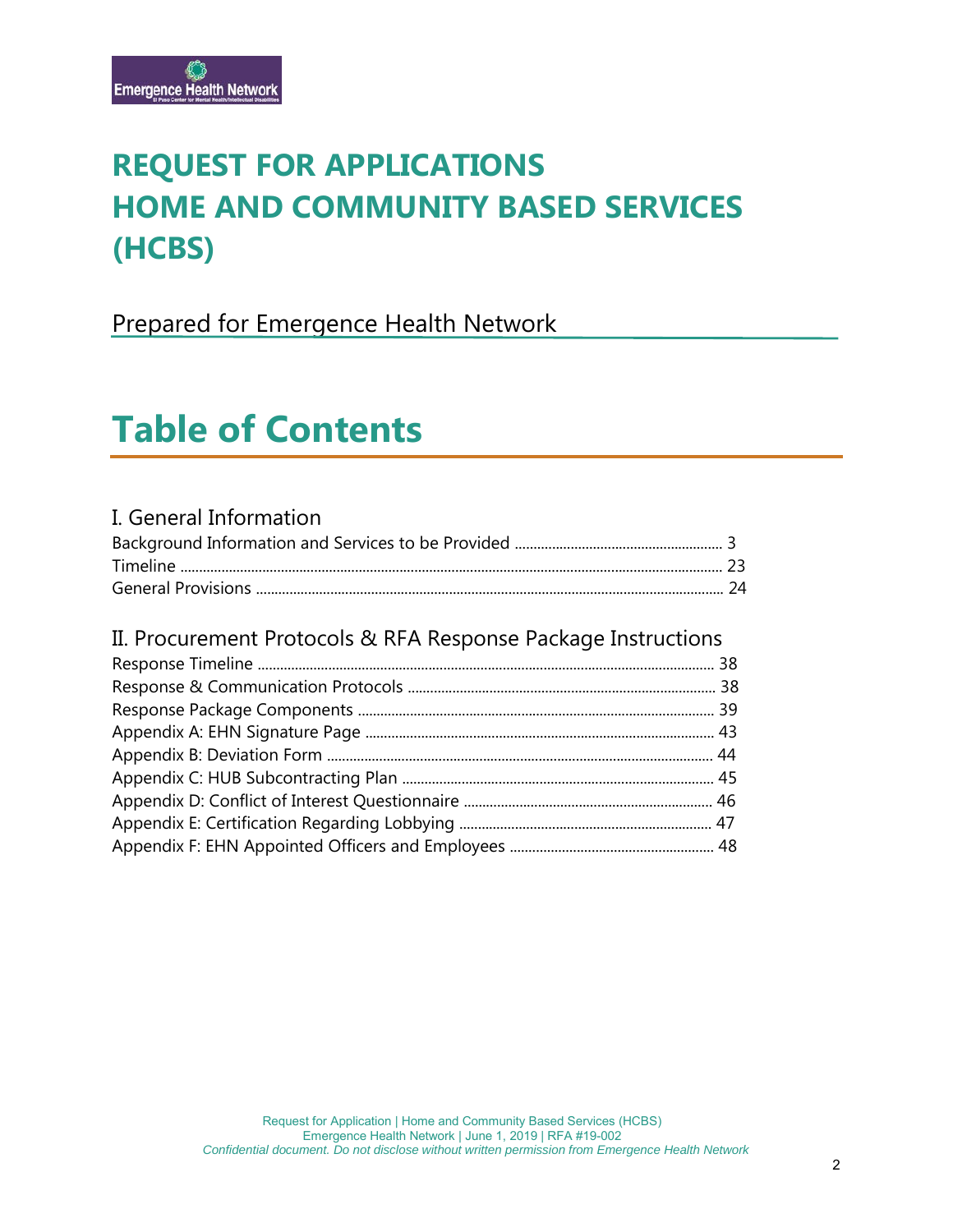

# **General Information**

## Emergence Health Network Information

Emergence Health Network (EHN) is the Texas Health and Human Services Commission (HHSC) designated Local Mental Health Authority (LMHA) and the Local Intellectual and Developmental Disability Authority (LIDDA), established to plan, coordinate, develop policy, develop and allocate resources, supervise, and ensure the provision of community based mental health and intellectual and developmental disability services for the residents of El Paso County, Texas.

# Background Information and Services to be Provided

#### **MISSION**

Emergence Health Network ensures superior recovery-based services for mental health, developmental disability, and related conditions for the people of El Paso County.

#### **VISION**

EHN will lead behavioral and developmental services in the El Paso region ensuring access to quality services, advocating for a better quality of life, and providing strength, hope, and recovery for persons with mental illness and developmental disabilities.

#### **PHILOSOPHY AND VALUES**

- Engage our customers by communicating the benefits of services and recovery
- Celebrate our customer's strengths when participating in services
- Foster hope in every service delivered
- Demonstrate evidence of our customer's successes toward recovery
- Recognize our customers and staff for all achievements made

#### **GOALS**

- Ensuring Quality
- Improving Access
- Increasing Communications
- Enhancing Resource Development
- Strengthening the Organization

#### **BACKGROUND**

Home and Community Based Services (HCBS)- Adult Mental Health (AMH) offers home and communitybased long-term services and supports provided under Medicaid waiver 1915(i). The rule requires the state to ensure all settings in which Home and Community Based Services are provided comply with the federal requirements to ensure that individuals receiving HCBS services and supports are integrated in and have full access to their communities, including engagement in community life, integrated work environments, and control of personal resources.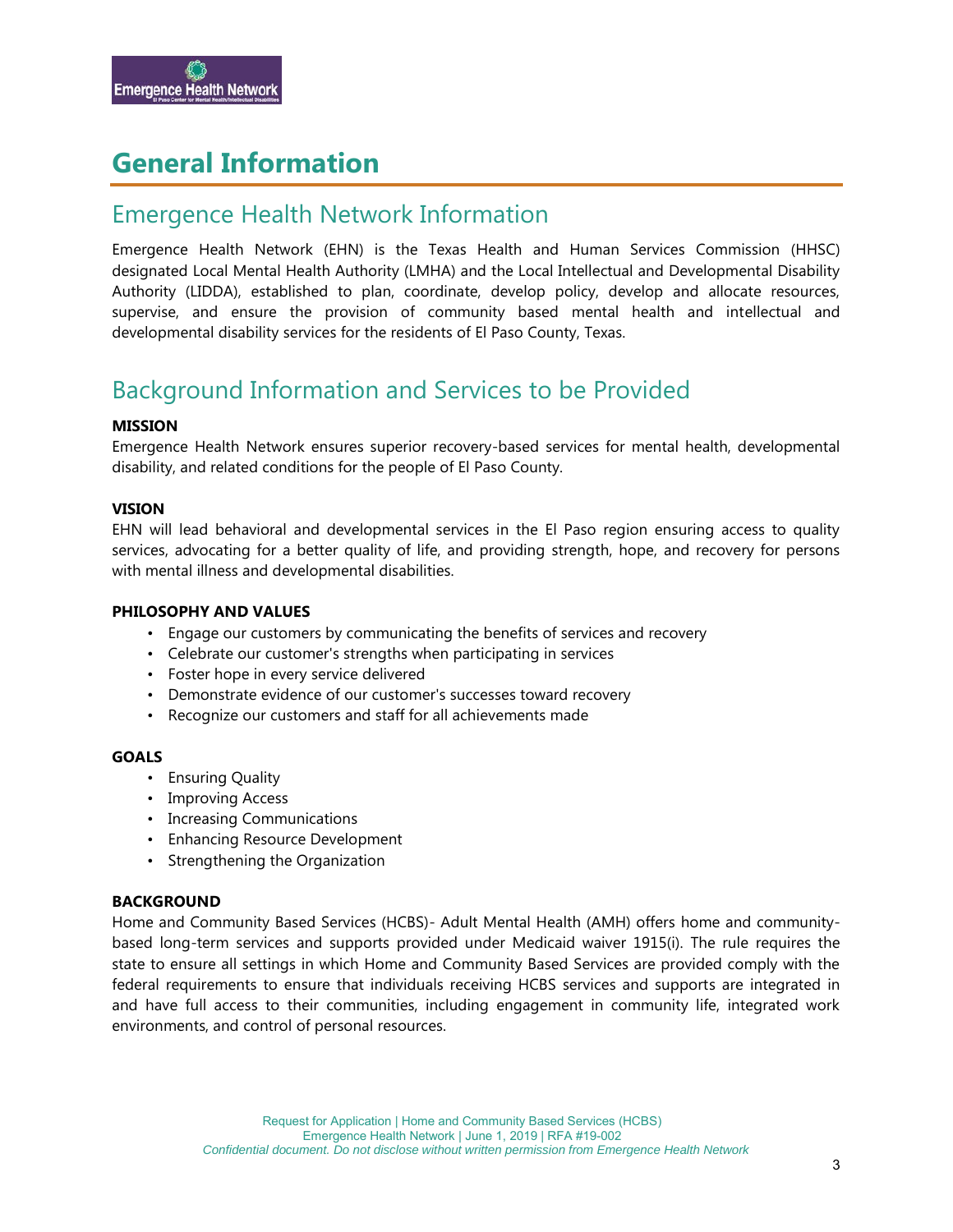

#### **OBJECTIVES**

The Home and Community Based Services- Adult Mental Health program is designed to support recovery from mental illness. Lifestyle decisions will be made with each person based on his or her preferences, defined as person-centered planning. EHN offers services to help better manage one's physical and mental well-being; attain stable and safe housing; engage in meaningful daily life activities; forging and cultivating relationships with others in the community; develop a positive sense of identity; and re-gaining belief in one's self.

#### Population criteria:

- 1. Long Term Psychiatric Hospitalization (LTPH), which must have been hospitalized for 3 out of the last 5 years (1095 days cumulative or consecutive).
- 2. Jail Diversion (JD), must have 4 arrests and 2 psychiatric crisis episodes with in the last 3 years
- 3. Emergency Department Diversion (EDD), must have 15 or more ED visits and 2 psychiatric crisis episodes in the last 3 years.

#### The following services are available in HCBS-AMH:

- Host Home/Companion Care;
- Supervised Living Services;
- Assisted Living;
- Supported Home Living;
- HCBS-AMH Psychosocial Rehabilitation services;
- Employment Services
- Supported employment;
- Employment assistance;
- Minor home modifications;
- Home-delivered meals;
- Transition assistance services;
- Adaptive aids:
- Transportation services (non-duplicative of state plan medical transportation);
- Community Psychiatric Supports and Treatment
- Peer support;
- Respite care (short term);
- Substance use disorder services;
- Nursing;
- Recovery Management; and
- Flexible Funds

#### **SCOPE**

| <b>SERVICE NAME</b> | <b>DESCRIPTION</b>                   | <b>PROVIDER</b><br><b>QUALIFICATIONS</b> | <b>RATES</b>       |
|---------------------|--------------------------------------|------------------------------------------|--------------------|
| <b>RESPITE</b>      | <b>Service Definition:</b>           | <b>Direct Service Provider:</b>          | • In-home- per day |
|                     | Respite is furnished on a short-term | Respite workers must be                  | $-$ \$214.74       |
|                     | basis because of the absence or need | familiar with individual-                | • Out-of-home -    |
|                     | for relief of those persons who      | specific competencies and                | Adult foster care  |
|                     | normally provide care for the Waiver | pass criminal background                 | (AFC) home - per   |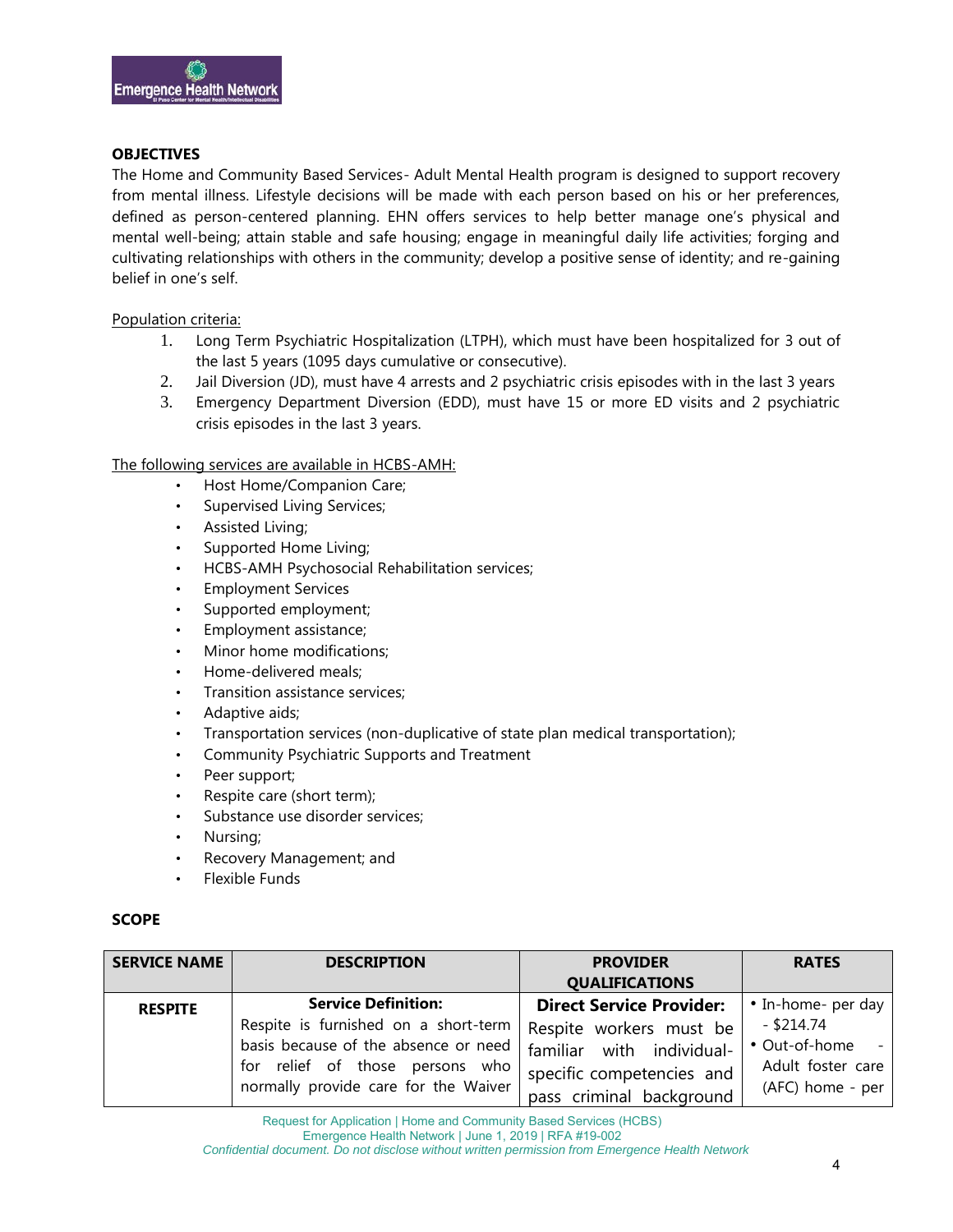| <b>RESPITE</b> | participant.                                                                  | and misconduct registry                          | day - \$29.95                    |
|----------------|-------------------------------------------------------------------------------|--------------------------------------------------|----------------------------------|
|                |                                                                               | checks.                                          | • Nursing facility -             |
|                | <b>Respite Types / Locations:</b>                                             |                                                  | per day (NF RUG                  |
|                | All settings must be located                                                  | • Be 18+ years old                               | rates) - \$74.30                 |
|                | within the State of Texas.                                                    |                                                  | $\cdot$ 24-hour                  |
|                | In-Home Respite                                                               | • Trained in CPR/first-aid                       | residential<br>habilitation home |
|                | 1. HCBS-AMH participant's home or<br>place of residence                       |                                                  | day                              |
|                | 2. Private residence of a respite care                                        | • Texas driver's                                 | per<br>\$132.41                  |
|                | provider, if that provider is a relative                                      | license/automobile<br>insurance (if transporting | • Licensed assisted              |
|                | of the HCBS-AMH participant, other                                            | individuals)                                     | living facilities -              |
|                | than the parents, spouse, legal                                               |                                                  | per day (CBA AL                  |
|                | guardian, or Legally Authorized                                               | In-home respite                                  | Out-of-Home                      |
|                | Representative (LAR).                                                         | be provided in<br>will<br>the                    | Respite rates) -                 |
|                |                                                                               | individual's home or place of                    | \$47.30                          |
|                | Programmatic clarification: A direct                                          | residence, or in the home of                     |                                  |
|                | service staff may pick up a HCBS-AMH                                          | a family member or friend.                       |                                  |
|                | participant from their home and                                               | License n/a                                      |                                  |
|                | provide the service in a community                                            |                                                  |                                  |
|                | setting.                                                                      | <b>Out-of-home respite</b>                       |                                  |
|                | HCBS-AMH Respite has a daily rate                                             | can be provided in the                           |                                  |
|                | and is inclusive of the following:                                            | following locations:                             |                                  |
|                | 1. Personal assistance with activities of                                     | • Adult foster care                              |                                  |
|                | daily living and functional living                                            | home;                                            |                                  |
|                | tasks;                                                                        |                                                  |                                  |
|                |                                                                               | • 24-hour residential                            |                                  |
|                | 2. Assistance with<br>planning<br>and                                         | habilitation home;                               |                                  |
|                | preparing meals;                                                              |                                                  |                                  |
|                | 3. Transportation or assistance<br>in                                         | • Licensed assisted                              |                                  |
|                | securing transportation;                                                      | living facilities; and                           |                                  |
|                | 4. Assistance with ambulation and                                             | • Licensed Nursing                               |                                  |
|                | mobility;                                                                     | Facilities.                                      |                                  |
|                | 5. Reinforcement of rehabilitation or                                         |                                                  |                                  |
|                | specialized therapies;                                                        | The<br>contracted<br>waiver                      |                                  |
|                |                                                                               | provider<br>agency<br>must                       |                                  |
|                | individual<br>6. Assisting<br>an<br>with<br>medication administration or with | approve<br>and<br>provide                        |                                  |
|                | supervision of self- medication in                                            | ongoing oversight of respite                     |                                  |
|                | accordance with the Texas Board of                                            | settings to ensure the safety                    |                                  |
|                | Nursing rules (TAC);                                                          | and appropriateness of the                       |                                  |
|                |                                                                               | setting                                          |                                  |
|                | 7. Supervision as needed to ensure the<br>individual's health and safety;     | Respite care providers must                      |                                  |
|                |                                                                               | complete training as required                    |                                  |
|                | 8. Activities<br>that<br>facilitate<br>the                                    | by DSHS and Emergence                            |                                  |
|                | individual's:                                                                 |                                                  |                                  |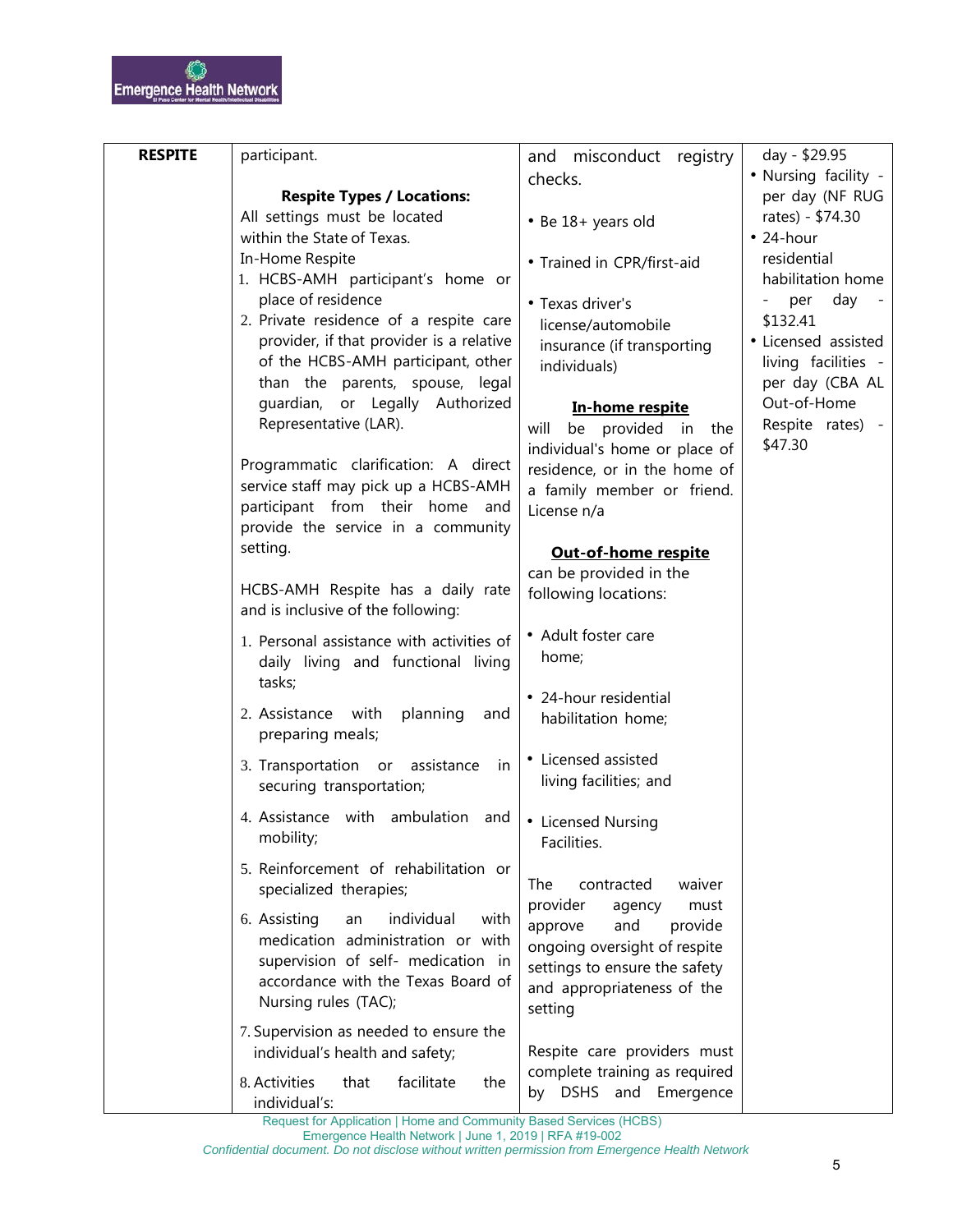| <b>RESPITE</b>            | • Inclusion in community activities;                                                                                                                                                                                                                                                                                             | Health<br>Network (EHN<br>or                                                                                                                    |                                                                                                                                                                                      |
|---------------------------|----------------------------------------------------------------------------------------------------------------------------------------------------------------------------------------------------------------------------------------------------------------------------------------------------------------------------------|-------------------------------------------------------------------------------------------------------------------------------------------------|--------------------------------------------------------------------------------------------------------------------------------------------------------------------------------------|
|                           | • Use of natural supports and typical<br>community services available to all<br>people;                                                                                                                                                                                                                                          | Center).<br>The<br>out-of-home<br>respite<br>provider<br>must<br>have<br>a                                                                      |                                                                                                                                                                                      |
|                           | · Social interaction and participation<br>in leisure activities; and                                                                                                                                                                                                                                                             | functional landline phone on<br>the premises.                                                                                                   |                                                                                                                                                                                      |
|                           | · Development of socially valued<br>behaviors, daily living and functional<br>living skills.                                                                                                                                                                                                                                     |                                                                                                                                                 |                                                                                                                                                                                      |
|                           | 9. Transportation costs associates with<br>respite<br>service,<br>including<br>the<br>transportation to and<br>from the<br>respite service site; and                                                                                                                                                                             |                                                                                                                                                 |                                                                                                                                                                                      |
|                           | 10. Room and board.                                                                                                                                                                                                                                                                                                              |                                                                                                                                                 |                                                                                                                                                                                      |
|                           | *Other services indicated on the IRP<br>may be provided during the period of<br>respite, if they are not duplicative of or<br>integral to services which can be<br>reimbursable as respite or otherwise<br>excluded by the HCBS-AMH Billing<br>Guidelines.                                                                       |                                                                                                                                                 |                                                                                                                                                                                      |
|                           | Programmatic Clarification: A direct<br>service staff may pick up a HCBS-AMH<br>participant from their home and<br>provide the service in a community<br>setting.                                                                                                                                                                |                                                                                                                                                 |                                                                                                                                                                                      |
| <b>MINOR HOME</b>         | <b>Service Definition:</b>                                                                                                                                                                                                                                                                                                       | The agency must comply with                                                                                                                     | Minor<br>Home                                                                                                                                                                        |
| <b>MODIFICATIONS</b>      | Minor home modifications are those                                                                                                                                                                                                                                                                                               | the requirements for delivery                                                                                                                   | Modifications have                                                                                                                                                                   |
| T<br><b>ADAPTIVE AIDS</b> | physical adaptations to an individual's  <br>home that are necessary to ensure the<br>individual's health, welfare, and safety,<br>that enable the individual to<br>or<br>function with greater independence<br>in the home. In order to receive<br>minor home modifications under this<br>program, the individual would require | of minor home modifications,<br>which include requirements<br>as to:<br>• Type of allowed<br>modifications;<br>• Time frames for<br>completion; | a limit of \$7,500<br>annually. If the is<br>cost<br>$-$ is<br>over<br>\$1000.00,<br>obtain<br>three<br>bids.<br>Once<br>that<br>max<br>is<br>reached, \$300 per<br>IRP year allowed |
|                           | institutionalization<br>without<br>these<br>adaptations.                                                                                                                                                                                                                                                                         | • Specifications for the<br>modification;<br>• Inspections of<br>modifications;<br>• Follow-up<br>the<br>on<br>completion<br>of                 | for<br>repair,<br>replacement,<br>or<br>updating<br>of<br>existing<br>modifications.                                                                                                 |

Request for Application | Home and Community Based Services (HCBS)

Emergence Health Network | June 1, 2019 | RFA #19-002

*Confidential document. Do not disclose without written permission from Emergence Health Network*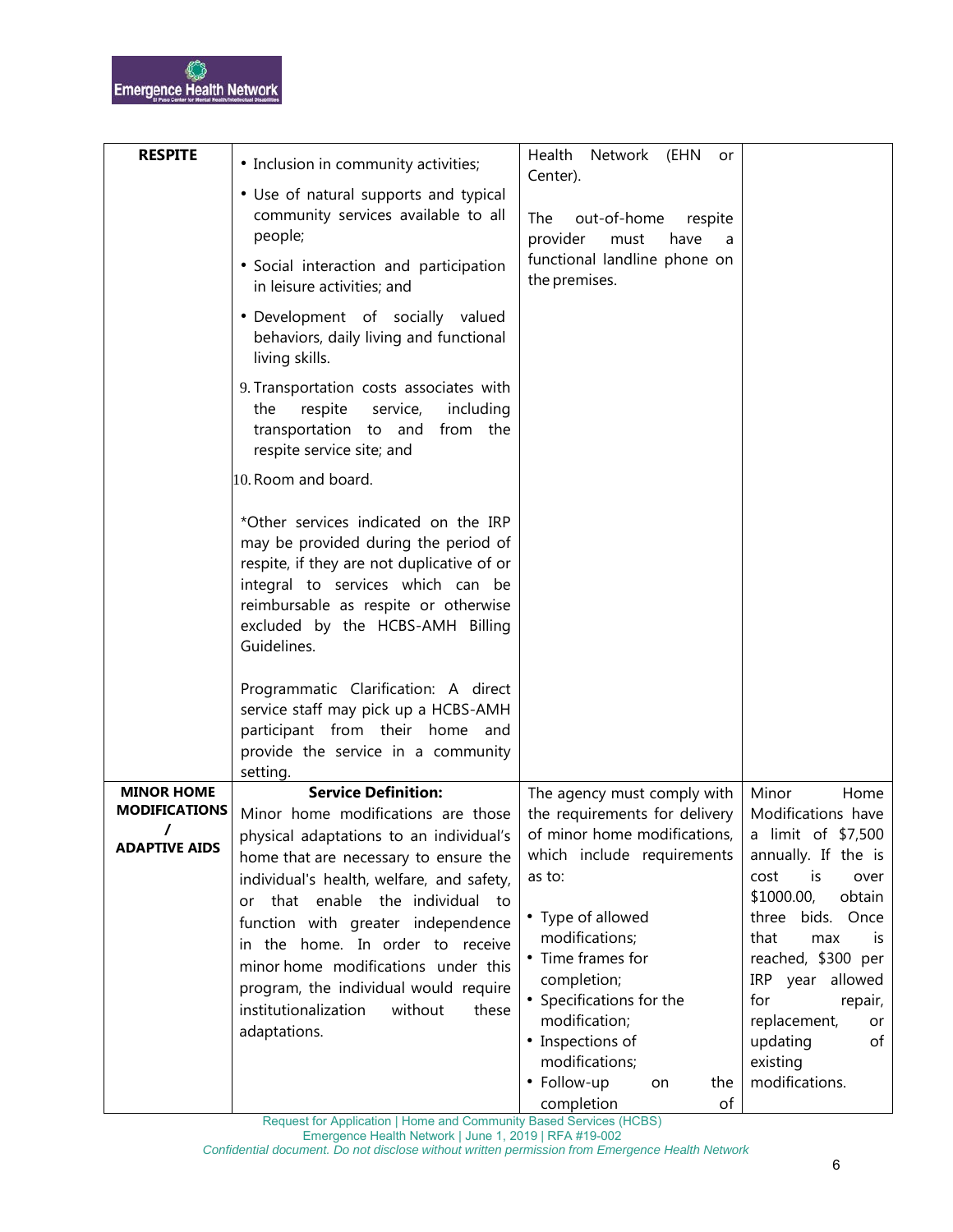| <b>MINOR HOME</b><br><b>MODIFICATIONS</b> | Minor home modification may include:                                                                                                                                                                                                                                                                                                                                                                                                             | modifications; and;<br>• Qualified<br>building                                                                                  | Adaptive Aids -<br>\$1,000 Maximum                                                                                    |
|-------------------------------------------|--------------------------------------------------------------------------------------------------------------------------------------------------------------------------------------------------------------------------------------------------------------------------------------------------------------------------------------------------------------------------------------------------------------------------------------------------|---------------------------------------------------------------------------------------------------------------------------------|-----------------------------------------------------------------------------------------------------------------------|
| $\prime$<br><b>ADAPTIVE AIDS</b>          | • Home accessibility adaptations<br>(e.g. widening of doorways);                                                                                                                                                                                                                                                                                                                                                                                 | contractors provide minor<br>modifications<br>home<br>in                                                                        | • Adaptive<br>aids                                                                                                    |
|                                           | • Modification<br>of<br>bathroom<br>facilities;                                                                                                                                                                                                                                                                                                                                                                                                  | accordance with state and<br>local building codes and<br>other<br>applicable                                                    | costing<br>over<br>\$500.00 must be<br>recommended in                                                                 |
|                                           | · Installation of ramps; or other<br>minor modifications which are<br>necessary to achieve a specific<br>rehabilitative goal defined in the<br>IRP and prior approved by DSHS;<br>and                                                                                                                                                                                                                                                            | regulations.<br>All minor home modifications<br>are provided in accordance<br>with applicable state or local<br>building codes. | writing<br>by<br>- a<br>service provider<br>qualified<br>to<br>assess<br>the<br>individual's need<br>for the specific |
|                                           | • Repair and maintenance of a<br>billable adaptation not covered<br>by warranty.                                                                                                                                                                                                                                                                                                                                                                 | The<br>minor<br>home<br>modifications<br>be<br>must<br>necessary to address specific                                            | adaptive aid and<br>be approved by<br>DSHS.                                                                           |
|                                           | • Safety<br>adaptations<br>(alarm<br>systems, alert systems,<br>and<br>other safety devices).                                                                                                                                                                                                                                                                                                                                                    | functional<br>limitations<br>documented in the IRP and<br>must be approved by DSHS.                                             |                                                                                                                       |
|                                           | <b>Adaptive aids include:</b><br>Vehicle modifications, service animals<br>environmental<br>and<br>supplies,<br>adaptations, and aids for daily living,<br>such as reaches, adapted utensils,<br>certain types of lifts, pill keepers,<br>reminder devices, signs, calendars,<br>planners, and storage devices. Other<br>items may be included if specifically<br>required to realize a goal specified in<br>the IRP and prior approved by DSHS. |                                                                                                                                 |                                                                                                                       |
| <b>HOME</b>                               | Home Delivered Meals services provide                                                                                                                                                                                                                                                                                                                                                                                                            | Must follow procedures and   Per Meal - \$5.62                                                                                  |                                                                                                                       |
| <b>DELIVERED</b><br><b>MEALS</b>          | a nutritionally sound meal to   maintain facilities that comply $\cdot$ 62 Meals<br>individuals. Each meal shall provide a                                                                                                                                                                                                                                                                                                                       | with all applicable state and                                                                                                   | Maximum per                                                                                                           |
|                                           | minimum of one-third of the current                                                                                                                                                                                                                                                                                                                                                                                                              | local laws and regulations                                                                                                      | Month                                                                                                                 |
|                                           | recommended dietary allowance (RDA)<br>for the individual as adopted by the                                                                                                                                                                                                                                                                                                                                                                      | related<br>to<br>fire,<br>health,<br>sanitation, and safety; and                                                                |                                                                                                                       |
|                                           | United<br><b>States</b><br>Department<br>οf                                                                                                                                                                                                                                                                                                                                                                                                      | food preparation, handling,                                                                                                     |                                                                                                                       |
|                                           | Agriculture. The meal is delivered to<br>the individual's home. Home delivered                                                                                                                                                                                                                                                                                                                                                                   | and service activities.                                                                                                         |                                                                                                                       |
|                                           | do not constitute a full<br>meals                                                                                                                                                                                                                                                                                                                                                                                                                | Staff and volunteers involved                                                                                                   |                                                                                                                       |
|                                           | nutritional regimen.                                                                                                                                                                                                                                                                                                                                                                                                                             | in food preparation will have                                                                                                   |                                                                                                                       |
|                                           | The provider must be in compliance,                                                                                                                                                                                                                                                                                                                                                                                                              | training in:<br>• Portion control;                                                                                              |                                                                                                                       |
|                                           | during all stages of food service                                                                                                                                                                                                                                                                                                                                                                                                                | • FDA Food Code practices                                                                                                       |                                                                                                                       |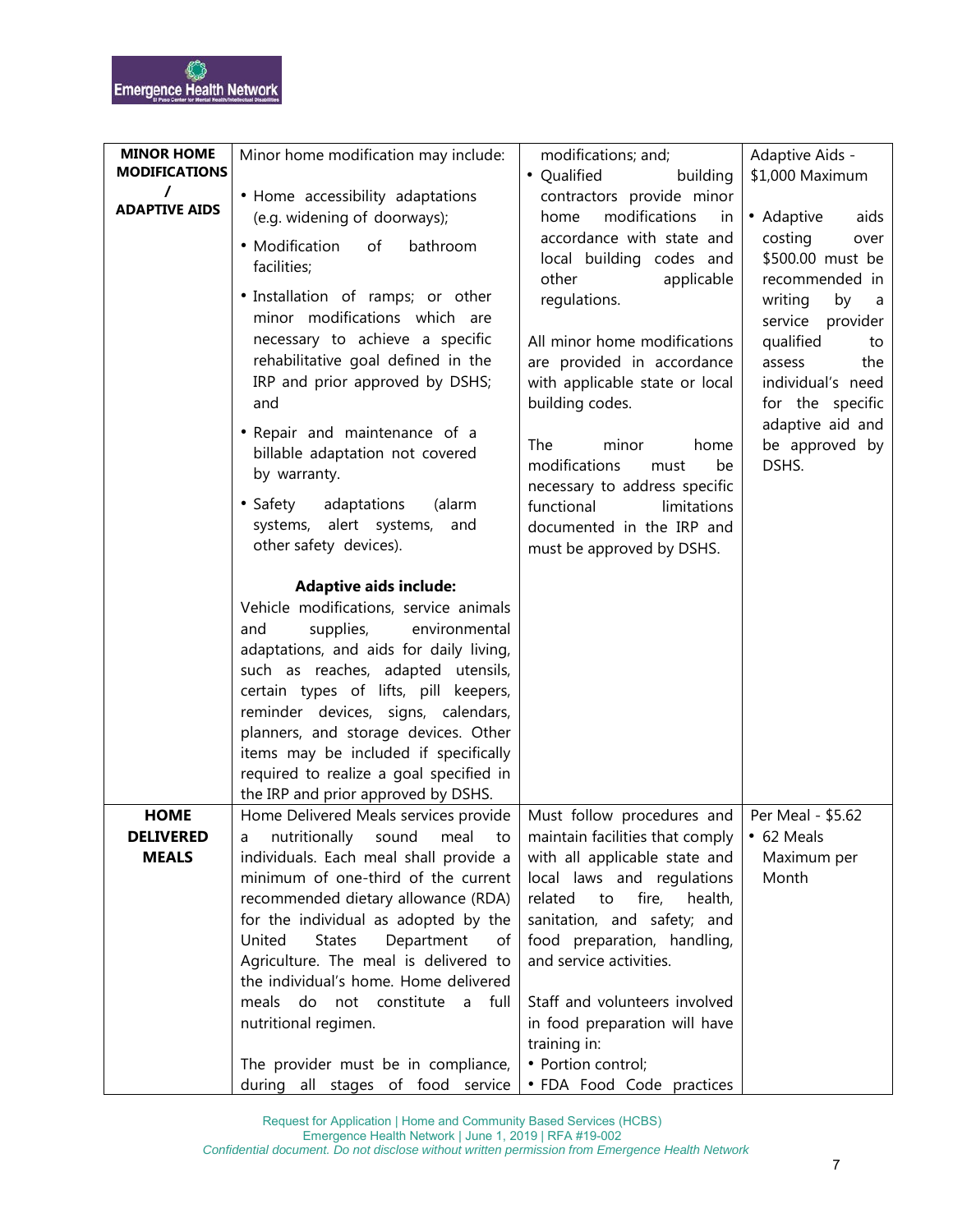| <b>HOME</b>      | operation, with applicable federal, state                       |                                                        |  |
|------------------|-----------------------------------------------------------------|--------------------------------------------------------|--|
| <b>DELIVERED</b> | and local regulations, codes, and                               | for sanitary handling of<br>food;                      |  |
| <b>MEALS</b>     | licensor requirements relating to fire;                         | • Texas<br>food<br>safety                              |  |
|                  | health; sanitation; safety; building and                        | requirements; and                                      |  |
|                  | other provisions relating to the public                         | • Agency safety policies and                           |  |
|                  | health, safety, and welfare of meal                             | procedures.                                            |  |
|                  |                                                                 | • Staff and volunteers having                          |  |
|                  | patrons.                                                        | direct contact with                                    |  |
|                  |                                                                 | an                                                     |  |
|                  | Foods must be prepared, served, and                             | individual will have training                          |  |
|                  | transported:                                                    | in:<br>• Protecting confidentiality;                   |  |
|                  | . With the least possible manual                                |                                                        |  |
|                  | contact;                                                        | . How to report concerns,                              |  |
|                  | • With suitable utensils; and                                   | which may include change                               |  |
|                  | • On surfaces that have been cleaned,                           | of condition; self- neglect,                           |  |
|                  | rinsed, and sanitized to prevent cross                          | and abuse, to appropriate                              |  |
|                  | contamination prior to use.                                     | staff for follow-up; and<br>. When to report to<br>the |  |
|                  |                                                                 | Recovery<br>Manager<br>any                             |  |
|                  | Meals may be hot, cold, frozen, dried,                          | individuals considered high                            |  |
|                  | or canned with a satisfactory storage                           | risk.                                                  |  |
|                  | life.                                                           |                                                        |  |
|                  | Home Delivered Meals providers must                             | A nutrition screening survey                           |  |
|                  | be able to demonstrate that menu                                | must be designed to indicate                           |  |
|                  | standards are developed to sustain and                          | signs of poor<br>nutritional                           |  |
|                  | improve a participant's health through                          | health.                                                |  |
|                  | the provision of safe and nutritious                            |                                                        |  |
|                  | meals that are approved by a dietician.                         | All providers will have a                              |  |
|                  |                                                                 | safety plan to provide meals                           |  |
|                  | All providers will have a safety plan to                        | during emergencies, weather-                           |  |
|                  | ensure individuals will receive meals                           | related<br>conditions,<br>and                          |  |
|                  | during emergencies, weather-related                             | natural disasters (i.e. shelf-                         |  |
|                  | conditions, and natural disasters. Plans                        | stable<br>emergency<br>meal                            |  |
|                  | could include, but are not limited to,                          | packages, four- wheel drive                            |  |
|                  | shelf-stable emergency meal packages,                           | vehicles, and volunteer                                |  |
|                  | four-wheel<br>drive<br>vehicles,<br>and                         | with<br>other<br>arrangements                          |  |
|                  | volunteer arrangements with other                               | community resources).                                  |  |
|                  | community resources.                                            |                                                        |  |
|                  |                                                                 |                                                        |  |
|                  | Home delivered meals providers must                             |                                                        |  |
|                  | provided<br>in-person<br>delivery<br>be                         |                                                        |  |
|                  | whereby a paid staff or volunteer                               |                                                        |  |
|                  | delivers the meal to the individual's                           |                                                        |  |
|                  | home. To the extent possible, the staff                         |                                                        |  |
|                  | or volunteers must report any changes<br>individual's condition |                                                        |  |
|                  | the<br><b>or</b><br>in.                                         |                                                        |  |
|                  | concerns to the individual's RM.                                |                                                        |  |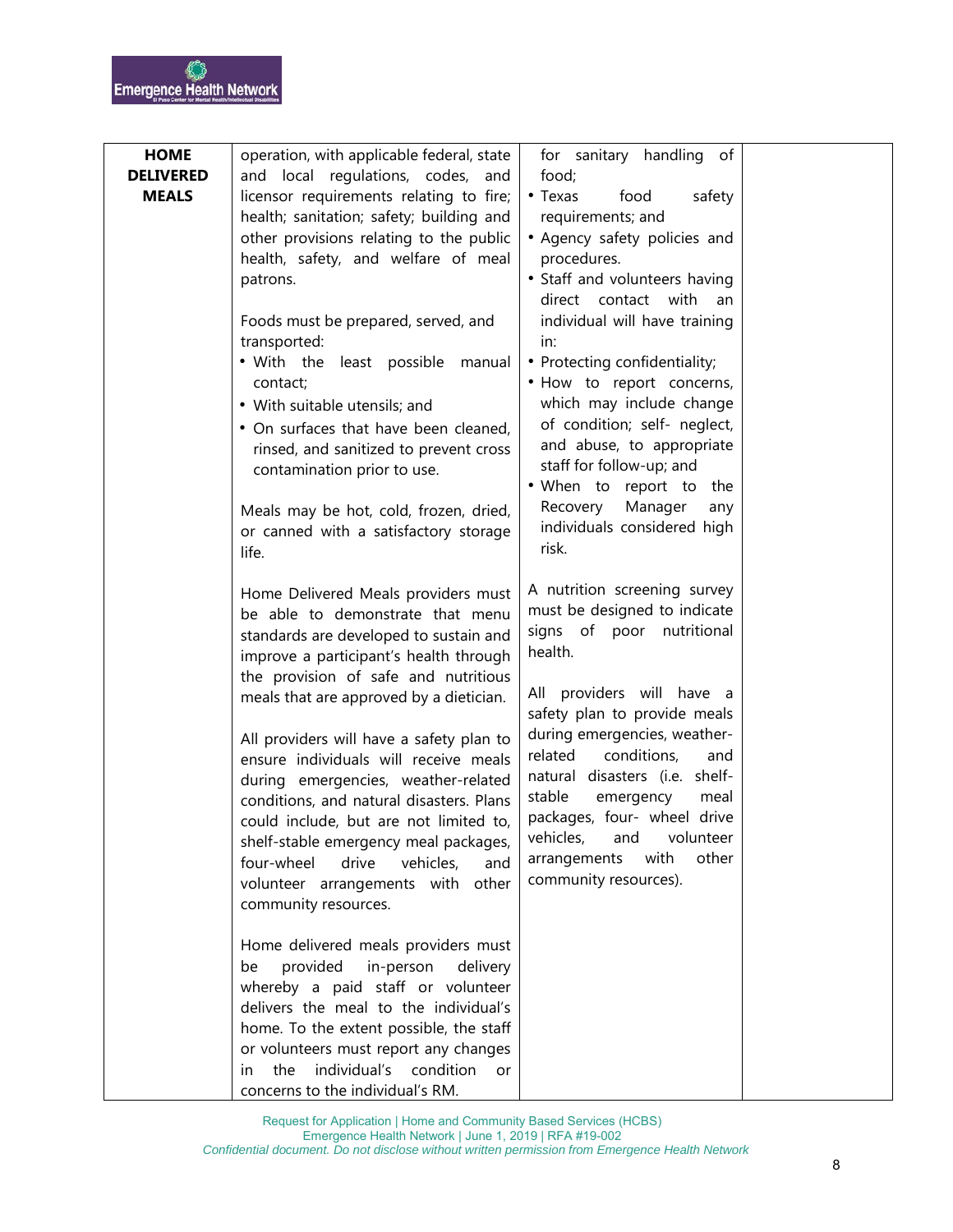| <b>HOME</b>                      |                                                                                 |                                                        |                              |
|----------------------------------|---------------------------------------------------------------------------------|--------------------------------------------------------|------------------------------|
| <b>DELIVERED</b><br><b>MEALS</b> | Home-delivered meals                                                            | 31 - 62 units/month<br>62 units/month                  |                              |
|                                  | Home delivered meals providers must                                             |                                                        |                              |
|                                  | provided<br>in-person<br>delivery<br>be                                         |                                                        |                              |
|                                  | whereby a paid staff or volunteer                                               |                                                        |                              |
|                                  | delivers the meal to the individual's                                           |                                                        |                              |
|                                  | home. To the extent possible, the staff                                         |                                                        |                              |
|                                  | or volunteers must report any changes                                           |                                                        |                              |
|                                  | individual's condition<br>the<br><b>or</b><br>in.                               |                                                        |                              |
|                                  | concerns to the individual's Recovery                                           |                                                        |                              |
|                                  | Manager.                                                                        |                                                        |                              |
| <b>SUPPORTED</b>                 | Supported<br>Home<br>Living<br>services                                         | Must<br>with<br>comply<br>the                          | \$20.17 Per Hour             |
| <b>HOME LIVING</b>               | include assisting residents in acquiring,                                       | following requirements:                                | • Standard User: 62          |
|                                  | retaining, and improving skills such as                                         | Residential                                            | hours a month                |
|                                  | communication, self-help, domestic,<br>self-care, socialization, fine and gross | settings<br>must<br>meet relevant state and local      | maximum<br>• High Need User: |
|                                  | skills,<br>mobility,<br>motor<br>personal                                       | requirements;                                          | 186<br>hours<br>- a          |
|                                  | adjustment, relationship development,                                           |                                                        | month maximum                |
|                                  | use of community resources, and                                                 | Individual<br>direct<br>service                        |                              |
|                                  | adaptive skills necessary to reside                                             | providers must:                                        |                              |
|                                  | successfully in home and community-                                             |                                                        |                              |
|                                  | based settings. As needed, this service                                         | • Be at least 18 years of age;                         |                              |
|                                  | include<br>assistance<br>may<br>also<br>in.                                     | • Have a high school diploma                           |                              |
|                                  | promoting positive social interactions,                                         | Certificate<br>of<br>High<br>or                        |                              |
|                                  | well<br>services<br>as<br>instruct<br>as<br>to                                  | School Equivalency<br>(GED                             |                              |
|                                  | individuals in accessing and using                                              | credentials)<br>or                                     |                              |
|                                  | community resources. These resources                                            | documentation<br>of<br>a                               |                              |
|                                  | may include transportation, translation,                                        | proficiency evaluation<br>of                           |                              |
|                                  | and communication assistance related                                            | experience and competence                              |                              |
|                                  | to the IRP goals and services to assist                                         | perform<br>job<br>tasks<br>to                          |                              |
|                                  | the individual in shopping and other                                            | including the ability to<br>provide<br>the<br>required |                              |
|                                  | necessary activities of community and                                           | services as needed by the                              |                              |
|                                  | civic life, including self-advocacy.<br>Finally, assistance with activities of  | individual to be served as                             |                              |
|                                  | daily living (ADLs) and instrumental                                            | demonstrated through a                                 |                              |
|                                  | activities of daily living (IADLs) are                                          | written competency-based                               |                              |
|                                  | included.                                                                       | assessment;                                            |                              |
|                                  |                                                                                 | • Have at least three personal                         |                              |
|                                  | billable<br>activities<br>The<br>only<br>for                                    | references from persons                                |                              |
|                                  | Supported Home Living are:                                                      | not related within three                               |                              |
|                                  |                                                                                 | degrees of consanguinity                               |                              |
|                                  | 1. Interacting face-to-face with an                                             | that evidence the ability to                           |                              |
|                                  | individual to assist the individual                                             | provide a safe and healthy                             |                              |
|                                  | activities of daily living<br>with                                              | environment<br>for<br>the                              |                              |
|                                  | including:                                                                      | individual(s) to be served;                            |                              |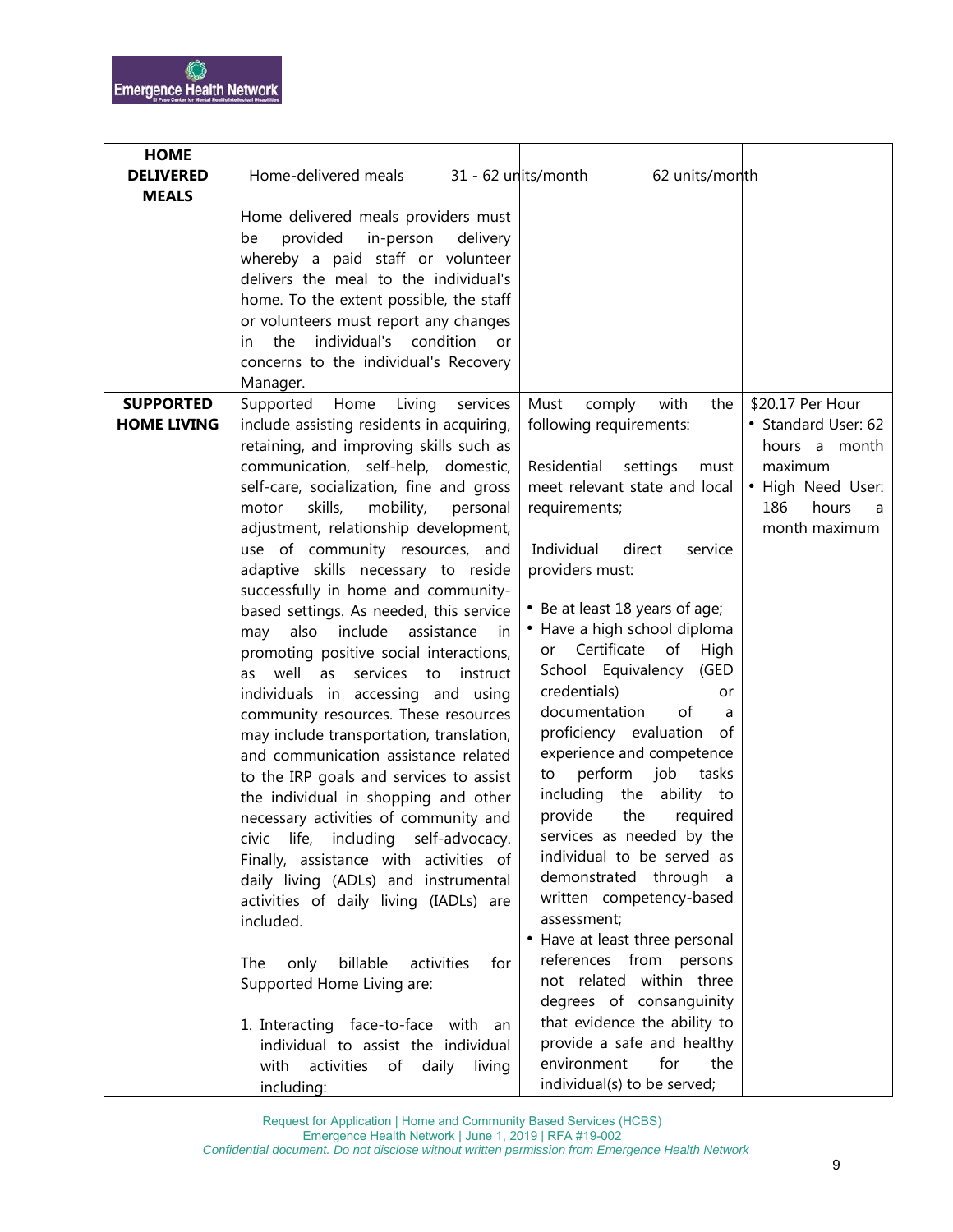| <b>SUPPORTED</b>   | • Bathing,                                                                                                                                                                                                                                                                                                                                                                                                                                                                                   | • Complete<br>initial<br>and                                                                                                                                                                                                                                                                                     |  |
|--------------------|----------------------------------------------------------------------------------------------------------------------------------------------------------------------------------------------------------------------------------------------------------------------------------------------------------------------------------------------------------------------------------------------------------------------------------------------------------------------------------------------|------------------------------------------------------------------------------------------------------------------------------------------------------------------------------------------------------------------------------------------------------------------------------------------------------------------|--|
| <b>HOME LIVING</b> | • Dressing;                                                                                                                                                                                                                                                                                                                                                                                                                                                                                  | periodic training provided                                                                                                                                                                                                                                                                                       |  |
|                    | • Personal hygiene;                                                                                                                                                                                                                                                                                                                                                                                                                                                                          | by HCBS provider agency;                                                                                                                                                                                                                                                                                         |  |
|                    | • Eating;                                                                                                                                                                                                                                                                                                                                                                                                                                                                                    | and                                                                                                                                                                                                                                                                                                              |  |
|                    | • Meal planning and preparation; and                                                                                                                                                                                                                                                                                                                                                                                                                                                         | • Pass a criminal background                                                                                                                                                                                                                                                                                     |  |
|                    | • Housekeeping.                                                                                                                                                                                                                                                                                                                                                                                                                                                                              | check                                                                                                                                                                                                                                                                                                            |  |
|                    | individual<br>2. Assisting<br>the<br>with<br>ambulation and mobility;                                                                                                                                                                                                                                                                                                                                                                                                                        | Transportation of individuals<br>must<br>be<br>provided<br>in.<br>accordance with applicable                                                                                                                                                                                                                     |  |
|                    | 3. Reinforcement of any professional<br>therapies provided to the individual;                                                                                                                                                                                                                                                                                                                                                                                                                | state laws;                                                                                                                                                                                                                                                                                                      |  |
|                    | 4. Assisting with the administration of<br>the individual's medication or to<br>perform a task delegated by a<br>registered nurse in accordance with<br>rules of the Texas Board of Nursing<br>at 22 TAC, Chapter 225 (relating to<br>Delegation<br>Unlicensed<br>RN<br>to<br>Personnel and Tasks not Requiring<br>Delegation in Independent Living<br>Environments for Clients with Stable<br>and Predictable Conditions) or the<br>Human Resources Code, §161.091-<br>.093, as applicable; | Individuals<br>transporting<br>individuals must be 18 years<br>of age or older, pass a<br>criminal background check;<br>and must have a valid driver's<br>license<br>proof<br>and<br>οf<br>insurance; and<br>Assisting with tasks delegated<br>by an<br><b>RN</b><br>must be<br>in<br>accordance with state law. |  |
|                    | 5. Developing or improving skills that<br>allow the individual to live more<br>independently; develop socially<br>valued behaviors; and integrate into<br>community activities; use natural<br>supports and typical community<br>services available to the public; and<br>participate in leisure activities;                                                                                                                                                                                 |                                                                                                                                                                                                                                                                                                                  |  |
|                    | 6. Securing<br>transportation for the<br>individual;                                                                                                                                                                                                                                                                                                                                                                                                                                         |                                                                                                                                                                                                                                                                                                                  |  |
|                    | individual,<br>7. Transporting<br>the<br>individuals<br>provided<br>to<br>in<br>accordance<br>HCBS-AMH<br>with<br>guidelines; and                                                                                                                                                                                                                                                                                                                                                            |                                                                                                                                                                                                                                                                                                                  |  |
|                    | 8. Performing one of the following<br>activities that does not involve                                                                                                                                                                                                                                                                                                                                                                                                                       |                                                                                                                                                                                                                                                                                                                  |  |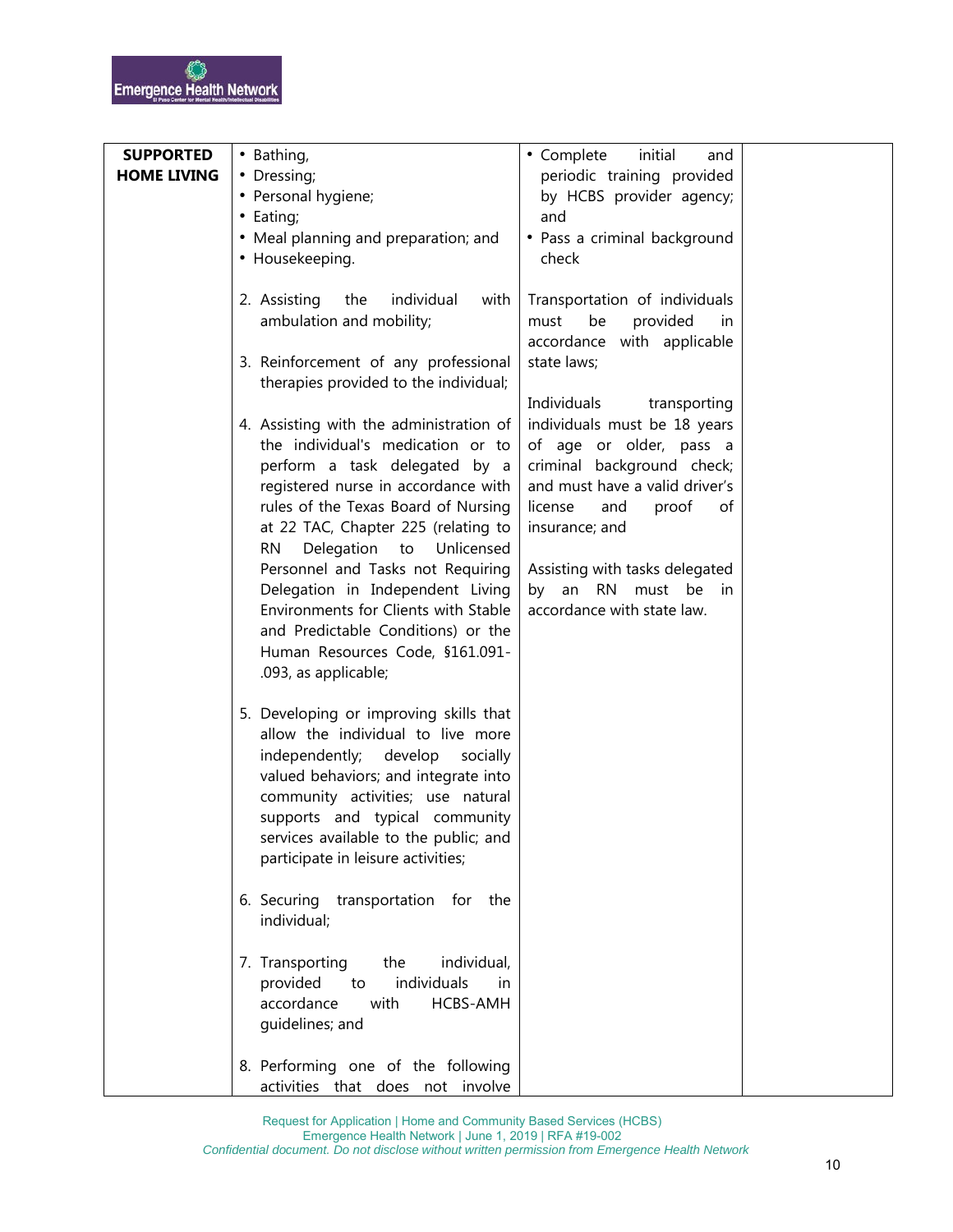| <b>SUPPORTED</b>   | interacting face-to-face with<br>an                                   |  |
|--------------------|-----------------------------------------------------------------------|--|
| <b>HOME LIVING</b> | individual: o shopping<br>for the                                     |  |
|                    | individual;                                                           |  |
|                    | • Planning or preparing meals for the                                 |  |
|                    | individual;                                                           |  |
|                    | • Housekeeping for the individual;                                    |  |
|                    | • Procuring or<br>preparing<br>the<br>individual's medication; or     |  |
|                    | • Securing transportation<br>for<br>the                               |  |
|                    | individual.                                                           |  |
|                    | <b>Home and Community-Based</b>                                       |  |
|                    | <b>Settings must:</b>                                                 |  |
|                    |                                                                       |  |
|                    | Be integrated in and support full<br>access to the greater community, |  |
|                    | including<br>opportunities<br>to<br>seek                              |  |
|                    | employment and work in competitive                                    |  |
|                    | integrated<br>settings,<br>engage<br>in.                              |  |
|                    | life, control personal<br>community                                   |  |
|                    | resources, and receive services in the                                |  |
|                    | community, to the same degree of                                      |  |
|                    | access as individuals not receiving<br>Medicaid HCBS.                 |  |
|                    |                                                                       |  |
|                    | Be selected by the individual from                                    |  |
|                    | among setting options including non-                                  |  |
|                    | disability specific settings and an                                   |  |
|                    | option for a private unit in a residential<br>setting.                |  |
|                    |                                                                       |  |
|                    | Ensure rights of privacy, dignity and                                 |  |
|                    | respect, and freedom from coercion                                    |  |
|                    | and restraint.                                                        |  |
|                    | Optimize, but not regiment, individual                                |  |
|                    | initiative,<br>autonomy,<br>and                                       |  |
|                    | independence in making life choices,                                  |  |
|                    | daily activities, physical environment,<br>and with whom to interact. |  |
|                    |                                                                       |  |
|                    | Facilitate individual choice regarding                                |  |
|                    | services<br>and<br>supports,<br>and<br>who                            |  |
|                    | provides them.                                                        |  |
|                    |                                                                       |  |
|                    |                                                                       |  |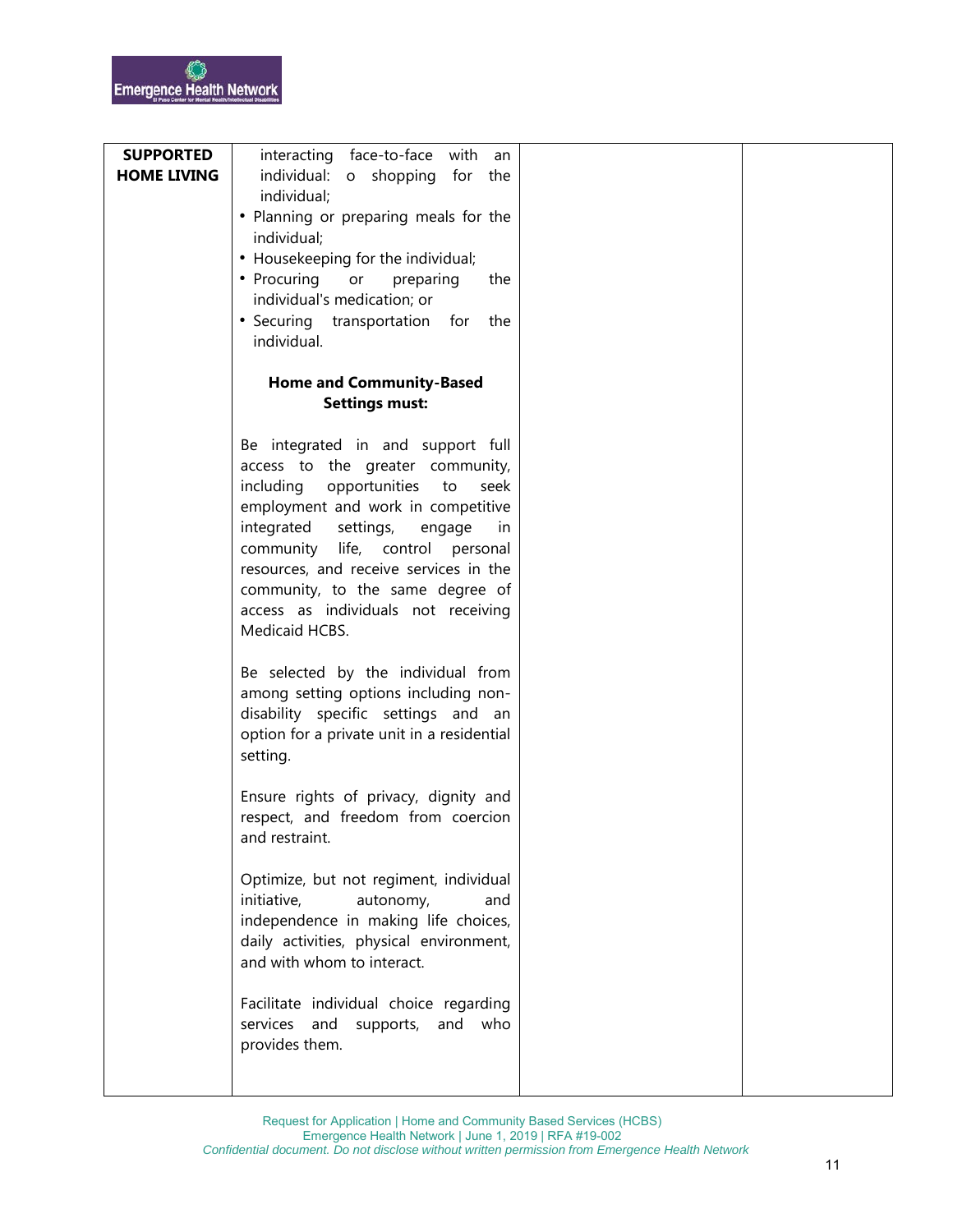| <b>ASSISTED</b> | Assisted<br>include<br>Living services                                          | Must comply with the                                   | \$28.32 Per Day |
|-----------------|---------------------------------------------------------------------------------|--------------------------------------------------------|-----------------|
| <b>LIVING</b>   | assisting<br>residents<br>in<br>acquiring,                                      | following requirements:                                |                 |
|                 | retaining, and improving skills such as                                         |                                                        |                 |
|                 | communication, self-help, domestic,                                             | settings<br>Residential<br>must                        |                 |
|                 | self-care, socialization, fine and gross                                        | meet relevant state and local                          |                 |
|                 | skills,<br>mobility,<br>motor<br>personal                                       | requirements;                                          |                 |
|                 | adjustment, relationship development,                                           |                                                        |                 |
|                 | use of community resources, and                                                 | Individual<br>direct<br>service                        |                 |
|                 | adaptive skills necessary to reside                                             | providers must:                                        |                 |
|                 | successfully in home and community-                                             | • Be at least 18 years of age;                         |                 |
|                 | based settings. As needed, this service<br>include<br>assistance                | • Have a high school diploma<br>or Certificate of      |                 |
|                 | also<br>may<br>in.<br>promoting positive social interactions,                   | High<br>School Equivalency (GED                        |                 |
|                 | well<br>services<br>as<br>instruct<br>to<br>as                                  | credentials)<br>or                                     |                 |
|                 | individuals in accessing and using                                              | documentation<br>οf<br>a                               |                 |
|                 | community resources. These resources                                            | proficiency evaluation of                              |                 |
|                 | may include transportation, translation,                                        | experience and competence                              |                 |
|                 | and communication assistance related                                            | perform<br>job<br>tasks<br>to                          |                 |
|                 | to the IRP goals and services to assist                                         | including<br>the<br>ability to                         |                 |
|                 | the individual in shopping and other                                            | provide<br>the<br>required                             |                 |
|                 | necessary activities of community and                                           | services as needed by the                              |                 |
|                 | civic life, including self-advocacy.                                            | individual to be served as                             |                 |
|                 | Finally, assistance with activities of                                          | demonstrated through a                                 |                 |
|                 | daily living (ADLs) and instrumental                                            | written competency-based                               |                 |
|                 | activities of daily living (IADLs) are                                          | assessment;                                            |                 |
|                 | included.                                                                       | $\cdot$ $\cdot$ Have<br>least<br>three<br>at           |                 |
|                 |                                                                                 | personal references from<br>persons not related within |                 |
|                 | Assisted Living Services has a daily rate<br>and is inclusive of the following: | three<br>degrees<br>of                                 |                 |
|                 |                                                                                 | consanguinity that evidence                            |                 |
|                 | • 24-hour on-site response staff to                                             | the ability to provide a safe                          |                 |
|                 | meet scheduled or unpredictable                                                 | and healthy environment                                |                 |
|                 | needs in a way that promotes                                                    | for the individual(s) to be                            |                 |
|                 | maximum dignity and independence,                                               | served;                                                |                 |
|                 | and to provide supervision, safety,                                             | • Complete<br>initial<br>and                           |                 |
|                 | and security.                                                                   | periodic training provided                             |                 |
|                 | • Interacting face-to-face with<br>an                                           | by HCBS provider agency;                               |                 |
|                 | individual to assist the individual with                                        | and                                                    |                 |
|                 | activities of daily living including:                                           | • Pass a criminal background                           |                 |
|                 | bathing;<br>$\circ$                                                             | check                                                  |                 |
|                 | dressing;<br>$\circ$<br>personal hygiene;                                       |                                                        |                 |
|                 | $\circ$<br>eating;<br>$\circ$                                                   | Transportation of individuals<br>be<br>must            |                 |
|                 | planning<br>meal<br>and<br>$\circ$                                              | provided<br>in<br>accordance with applicable           |                 |
|                 | preparation; and                                                                | state laws;                                            |                 |
|                 | housekeeping<br>$\circ$                                                         |                                                        |                 |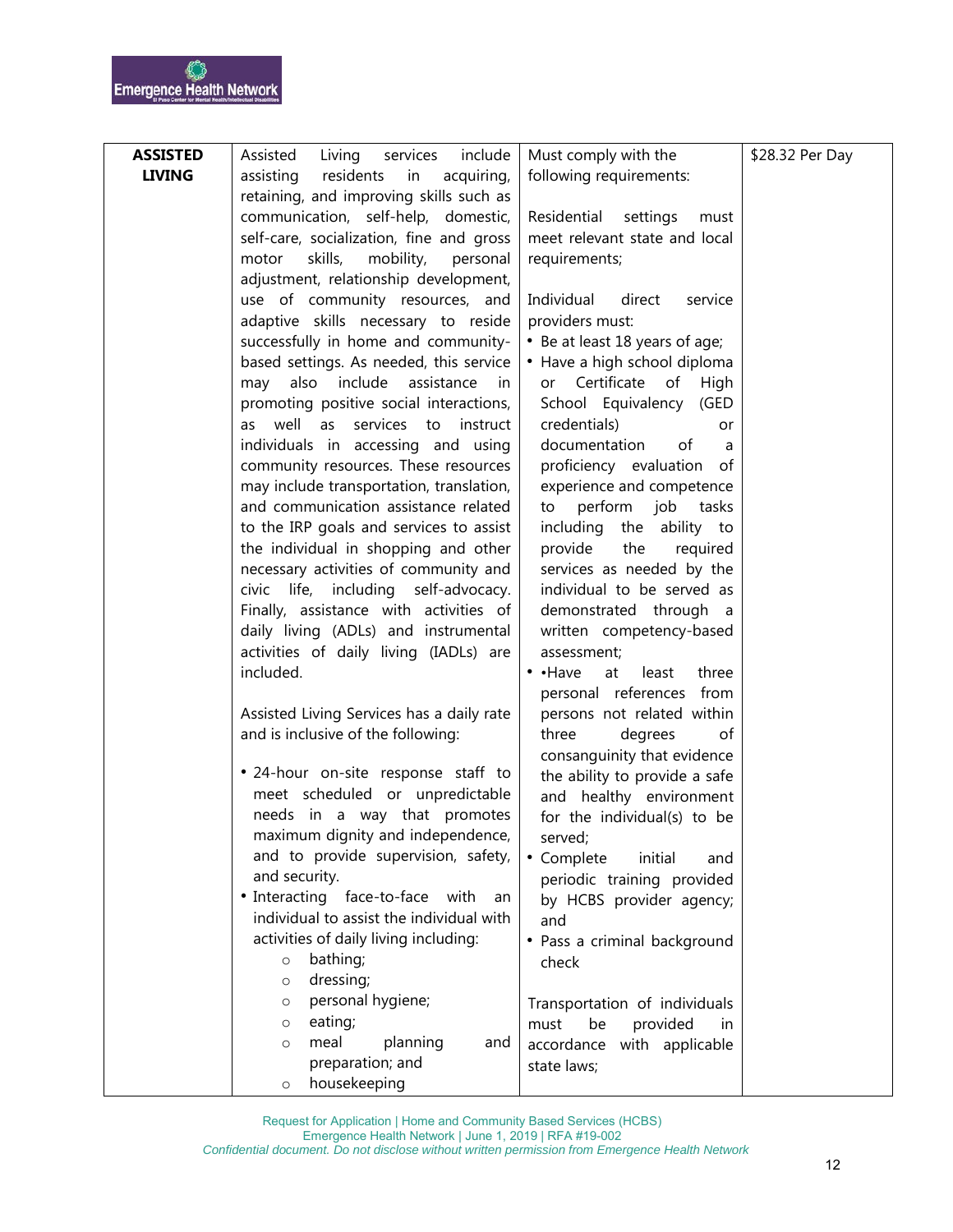| <b>ASSISTED</b> | • Assisting<br>individual<br>with<br>the  | Individuals<br>transporting    |  |
|-----------------|-------------------------------------------|--------------------------------|--|
| <b>LIVING</b>   | ambulation and mobility;                  | individuals must be 18 years   |  |
|                 | • Personal care, homemaker, and chore     | of age or older, pass a        |  |
|                 | services;                                 | criminal background check;     |  |
|                 | • Reinforcement<br>of<br>specialized      | and must have a valid driver's |  |
|                 | rehabilitative,<br>habilitative<br>or     | license<br>proof<br>and<br>οf  |  |
|                 | psychosocial therapies;                   | insurance; and                 |  |
|                 | • Medication oversight; and               |                                |  |
|                 | • Therapeutic, social, and recreational   | Assisting with tasks delegated |  |
|                 | programming.                              | by an RN must be in            |  |
|                 |                                           | accordance with state law.     |  |
|                 | Assisted Living services are supportive   |                                |  |
|                 | and health-related residential services   |                                |  |
|                 | provided to individuals in settings       |                                |  |
|                 | licensed by the State under Title 40,     |                                |  |
|                 | Social Services and Assistance, Part 1,   |                                |  |
|                 | Department of Aging and Disability        |                                |  |
|                 | Services, Chapter 92,<br>Licensing        |                                |  |
|                 | Standards for Assisted Living and         |                                |  |
|                 | certified by the State of Texas. Assisted |                                |  |
|                 | Living services are necessary, as         |                                |  |
|                 | specified in the individual's IRP, to     |                                |  |
|                 | enable the individual<br>to<br>remain     |                                |  |
|                 | integrated in the community and           |                                |  |
|                 | ensure the health, welfare, and safety    |                                |  |
|                 | of the individual in accordance with 42   |                                |  |
|                 | CFR § 441.710. Assisted Living Services   |                                |  |
|                 | must also meet federal HCBS Settings      |                                |  |
|                 | requirements.                             |                                |  |
|                 | <b>Home and Community-Based</b>           |                                |  |
|                 | <b>Settings must:</b>                     |                                |  |
|                 |                                           |                                |  |
|                 | Be integrated in and support full         |                                |  |
|                 | access to the greater community,          |                                |  |
|                 | opportunities<br>including<br>to<br>seek  |                                |  |
|                 | employment and work in competitive        |                                |  |
|                 | integrated<br>settings,<br>engage<br>in   |                                |  |
|                 | community life, control personal          |                                |  |
|                 | resources, and receive services in the    |                                |  |
|                 | community, to the same degree of          |                                |  |
|                 | access as individuals not receiving       |                                |  |
|                 | Medicaid HCBS.                            |                                |  |
|                 |                                           |                                |  |
|                 | Be selected by the individual from        |                                |  |
|                 | among setting options including non-      |                                |  |
|                 | disability specific settings and an       |                                |  |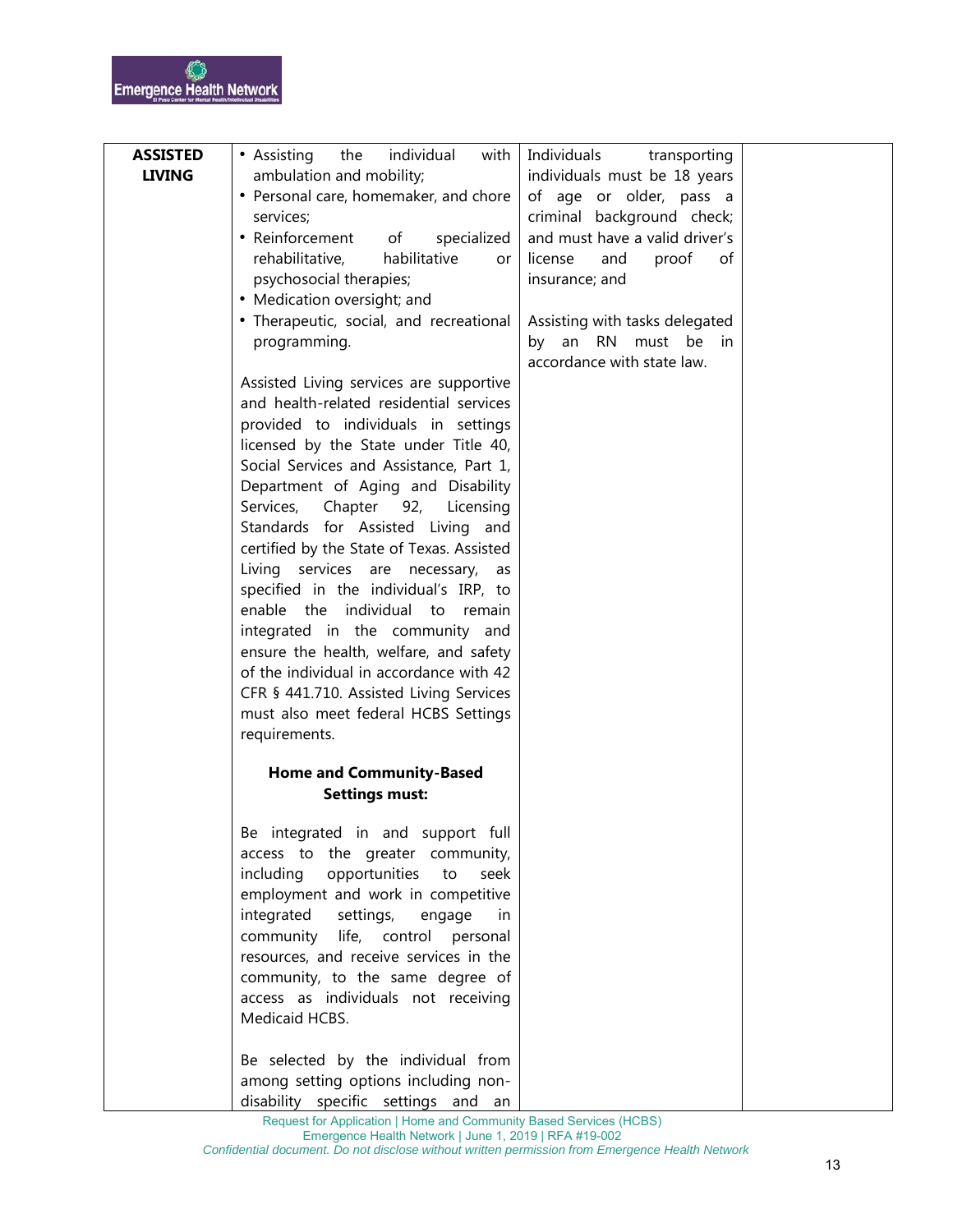| <b>ASSISTED</b>   | option for a private unit in a residential |                                 |                  |
|-------------------|--------------------------------------------|---------------------------------|------------------|
| <b>LIVING</b>     | setting.                                   |                                 |                  |
|                   |                                            |                                 |                  |
|                   | Ensure rights of privacy, dignity and      |                                 |                  |
|                   |                                            |                                 |                  |
|                   | respect, and freedom from coercion         |                                 |                  |
|                   | and restraint.                             |                                 |                  |
|                   |                                            |                                 |                  |
|                   | Optimize, but not regiment, individual     |                                 |                  |
|                   | autonomy,<br>initiative,<br>and            |                                 |                  |
|                   | independence in making life choices,       |                                 |                  |
|                   | daily activities, physical environment,    |                                 |                  |
|                   | and with whom to interact.                 |                                 |                  |
|                   |                                            |                                 |                  |
|                   | Facilitate individual choice regarding     |                                 |                  |
|                   | services and supports, and who             |                                 |                  |
|                   | provides them                              |                                 |                  |
| <b>SUPERVISED</b> | Supervised Living services include         | Must<br>comply<br>with<br>the   | \$132.41 Per day |
| <b>LIVING</b>     | residents<br>assisting<br>in<br>acquiring, | following requirements:         |                  |
|                   | retaining, and improving skills such as    |                                 |                  |
|                   | communication, self-help, domestic,        | Residential settings<br>must    |                  |
|                   | self-care, socialization, fine and gross   | meet relevant state and local   |                  |
|                   | skills,<br>mobility,<br>personal<br>motor  | requirements;                   |                  |
|                   | adjustment, relationship development,      |                                 |                  |
|                   | use of community resources, and            | Individual<br>direct<br>service |                  |
|                   |                                            |                                 |                  |
|                   | adaptive skills necessary to reside        | providers must:                 |                  |
|                   | successfully in home and community-        |                                 |                  |
|                   | based settings. As needed, this service    | • Be at least 18 years of age;  |                  |
|                   | also include<br>assistance in<br>may       | • Have a high school diploma    |                  |
|                   | promoting positive social interactions,    | or Certificate of High          |                  |
|                   | as well as<br>services to instruct         | School Equivalency (GED         |                  |
|                   | individuals in accessing and using         | credentials)<br>or              |                  |
|                   | community resources. These resources       | documentation<br>of<br>a        |                  |
|                   | may include transportation, translation,   | proficiency evaluation<br>ot    |                  |
|                   | and communication assistance related       | experience and competence       |                  |
|                   | to the IRP goals and services to assist    | perform<br>job<br>tasks<br>to   |                  |
|                   | the individual in shopping and other       | including the<br>ability to     |                  |
|                   | necessary activities of community and      | provide<br>the<br>required      |                  |
|                   | civic life, including self-advocacy.       | services as needed by the       |                  |
|                   | Finally, assistance with activities of     | individual to be served as      |                  |
|                   | daily living (ADLs) and instrumental       | demonstrated through a          |                  |
|                   | activities of daily living (IADLs) are     | written competency-based        |                  |
|                   | included.                                  | assessment;                     |                  |
|                   |                                            | • Have at least three personal  |                  |
|                   | Supervised Living Services has a daily     | references from persons         |                  |
|                   | rate and is inclusive of the following:    | not related within three        |                  |
|                   | • Enabling social<br>interaction<br>and    | degrees of consanguinity        |                  |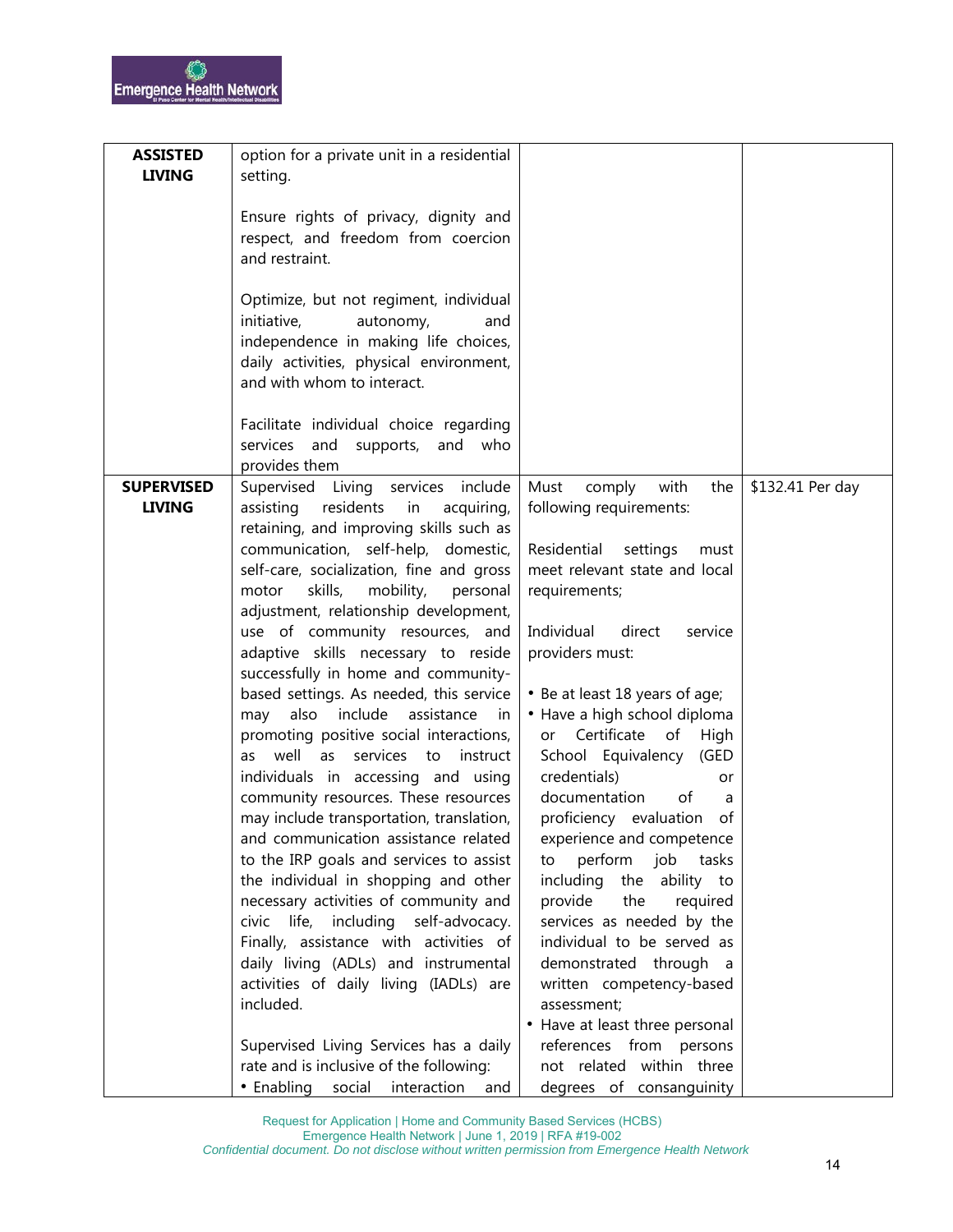| <b>SUPERVISED</b> | participation in leisure activities;            | that evidence the ability to   |  |
|-------------------|-------------------------------------------------|--------------------------------|--|
| <b>LIVING</b>     | • Helping the individual develop daily          | provide a safe and healthy     |  |
|                   | living and functional living skills;            | for<br>the<br>environment      |  |
|                   | • Providing individuals with personal           | individual(s) to be served;    |  |
|                   | assistance with activities of daily             | • Complete initial and         |  |
|                   | living (grooming, eating,<br>bathing,           | periodic training provided     |  |
|                   | dressing, and personal hygiene) and             | by HCBS provider agency;       |  |
|                   | functional living tasks;                        | and                            |  |
|                   | • Assistance<br>with<br>planning<br>and         | • Pass a criminal background   |  |
|                   | preparing meals; transportation or              | check                          |  |
|                   | assistance in securing transportation;          |                                |  |
|                   | • Assistance with ambulation<br>and             | Transportation of individuals  |  |
|                   | mobility;                                       | be<br>provided<br>must<br>in   |  |
|                   | • Reinforcement<br>of<br>specialized            | accordance with applicable     |  |
|                   | rehabilitative,<br>habilitative<br>or           | state laws;                    |  |
|                   | psychosocial therapies;                         |                                |  |
|                   | • Transportation; and                           | Individuals<br>transporting    |  |
|                   | • Assistance with medications based             | individuals must be 18 years   |  |
|                   | of<br>results<br><b>RN</b><br>the<br>an<br>upon | of age or older, pass a        |  |
|                   | assessment; the performance of tasks            | criminal background check;     |  |
|                   | delegated by a RN in accordance                 | and must have a valid driver's |  |
|                   | with the Texas Board of Nursing rules           | license<br>and<br>proof<br>οf  |  |
|                   | as defined by Title 22 of the Texas             | insurance; and                 |  |
|                   | Administrative Code, Part 11, Chapter           |                                |  |
|                   | of<br>225;<br>and<br>supervision<br>the         | Assisting with tasks delegated |  |
|                   | individual's safety and security.               | by an RN<br>must<br>be<br>in   |  |
|                   |                                                 | accordance with state law.     |  |
|                   | This service may be provided to                 |                                |  |
|                   | individuals in one of two modalities:           |                                |  |
|                   |                                                 |                                |  |
|                   | 1. By providers who are not awake               |                                |  |
|                   | during normal sleep hours but are               |                                |  |
|                   | present in the residence and able to            |                                |  |
|                   | respond to the needs of individuals             |                                |  |
|                   | during normal sleeping hours; or                |                                |  |
|                   | 2. By providers assigned on a shift             |                                |  |
|                   | schedule that includes at least one             |                                |  |
|                   | complete change of staff each day.              |                                |  |
|                   | Type and frequency of supervision is            |                                |  |
|                   | determined on an individual basis               |                                |  |
|                   | based on the level of need for each             |                                |  |
|                   | individual.                                     |                                |  |
|                   |                                                 |                                |  |
|                   |                                                 |                                |  |
|                   |                                                 |                                |  |
|                   |                                                 |                                |  |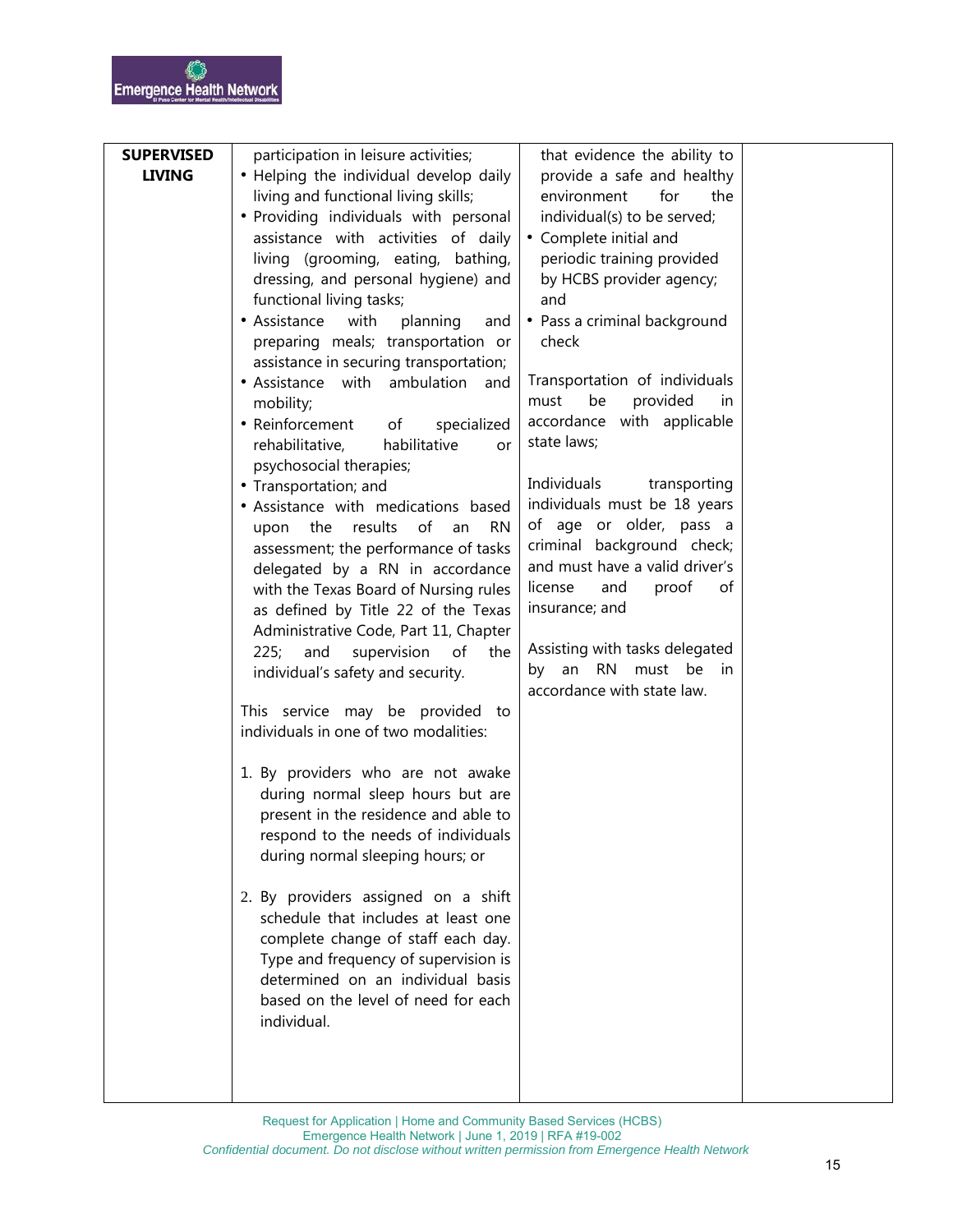| <b>HOST HOME /</b> | Host Home/Companion Care services                                               | with<br>Must<br>comply<br>the                    | \$74.16 Per Day |
|--------------------|---------------------------------------------------------------------------------|--------------------------------------------------|-----------------|
| <b>COMPANION</b>   | include assisting residents in acquiring,                                       | following requirements:                          |                 |
| <b>CARE</b>        | retaining, and improving skills such as                                         |                                                  |                 |
|                    | communication, self-help, domestic,                                             | Residential<br>settings<br>must                  |                 |
|                    | self-care, socialization, fine and gross                                        | meet relevant state and local                    |                 |
|                    | skills,<br>mobility,<br>motor<br>personal                                       | requirements;                                    |                 |
|                    | adjustment, relationship development,                                           |                                                  |                 |
|                    | use of community resources, and                                                 | Individual<br>direct<br>service                  |                 |
|                    | adaptive skills necessary to reside                                             | providers must:                                  |                 |
|                    | successfully in home and community-                                             | • Be at least 18 years of age;                   |                 |
|                    | based settings. As needed, this service                                         | • Have a high school diploma                     |                 |
|                    | also include<br>assistance<br>may<br>in.                                        | or Certificate of<br>High                        |                 |
|                    | promoting positive social interactions,                                         | School Equivalency (GED                          |                 |
|                    | well<br>services<br>as<br>instruct<br>as<br>to                                  | credentials)<br>or                               |                 |
|                    | individuals in accessing and using                                              | documentation<br>of<br>a                         |                 |
|                    | community resources. These resources                                            | proficiency evaluation of                        |                 |
|                    | may include transportation, translation,                                        | experience and competence                        |                 |
|                    | and communication assistance related                                            | perform job<br>to<br>tasks                       |                 |
|                    | to the IRP goals and services to assist<br>the individual in shopping and other | including the ability to<br>the                  |                 |
|                    | necessary activities of community and                                           | provide<br>required<br>services as needed by the |                 |
|                    | civic life, including self-advocacy.                                            | individual to be served as                       |                 |
|                    | Finally, assistance with activities of                                          | demonstrated through a                           |                 |
|                    | daily living (ADLs) and instrumental                                            | written competency-based                         |                 |
|                    | activities of daily living (IADLs) are                                          | assessment;                                      |                 |
|                    | included.                                                                       | • Have at least three personal                   |                 |
|                    |                                                                                 | references from persons                          |                 |
|                    | Host Home/Companion Care has a                                                  | not related within three                         |                 |
|                    | daily rate and is inclusive of the                                              | degrees of consanguinity                         |                 |
|                    | following:                                                                      | that evidence the ability to                     |                 |
|                    |                                                                                 | provide a safe and healthy                       |                 |
|                    | • Enabling<br>interaction<br>social<br>and                                      | environment<br>for<br>the                        |                 |
|                    | participation in leisure activities;                                            | individual(s) to be served;                      |                 |
|                    | • Helping the individual develop daily   • Complete initial                     | and                                              |                 |
|                    | living and functional living skills;                                            | periodic training provided                       |                 |
|                    | • Providing individuals with personal                                           | by HCBS provider agency;                         |                 |
|                    | assistance with activities of daily                                             | and                                              |                 |
|                    | living (grooming, eating, bathing,                                              | • Pass a criminal background                     |                 |
|                    | dressing, and personal hygiene) and                                             | check                                            |                 |
|                    | functional living tasks;                                                        |                                                  |                 |
|                    | • Assistance<br>with<br>planning<br>and                                         | Transportation of individuals                    |                 |
|                    | preparing meals; transportation or                                              | be<br>provided<br>must<br>in                     |                 |
|                    | assistance in securing transportation;                                          | accordance with applicable                       |                 |
|                    | • Assistance with ambulation<br>and                                             | state laws;                                      |                 |
|                    | mobility;                                                                       | Individuals<br>transporting                      |                 |
|                    | • Reinforcement of cognitive training                                           |                                                  |                 |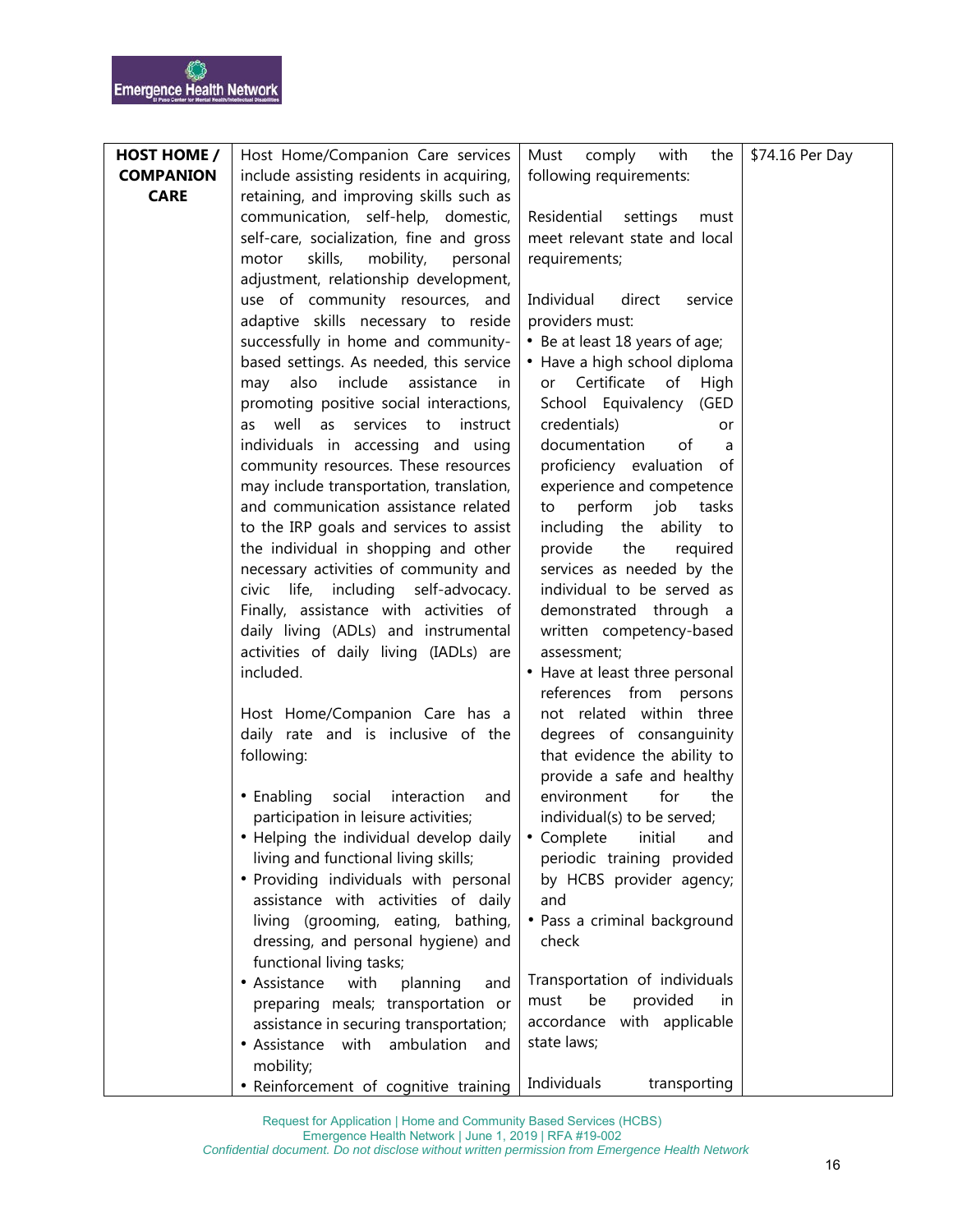| <b>HOST HOME /</b> | specialized<br>health<br>mental<br>or         | individuals must be 18 years   |  |
|--------------------|-----------------------------------------------|--------------------------------|--|
| <b>COMPANION</b>   | therapies/activities                          | of age or older, pass a        |  |
| <b>CARE</b>        | • Transportation; and                         | criminal background check;     |  |
|                    | • Assistance with medications based           | and must have a valid driver's |  |
|                    | the results<br>of<br>an<br><b>RN</b><br>upon  | license<br>proof<br>and<br>of  |  |
|                    | assessment; the performance of tasks          | insurance; and                 |  |
|                    | delegated by a RN in accordance               |                                |  |
|                    | with the Texas Board of Nursing rules         | Assisting with tasks delegated |  |
|                    | as defined by Title 22 of the Texas           | by an RN must be in            |  |
|                    | Administrative Code, Part 11, Chapter         | accordance with state law.     |  |
|                    | and<br>225;<br>supervision<br>of<br>the       |                                |  |
|                    | individual's safety and security.             |                                |  |
|                    |                                               |                                |  |
|                    | home/companion<br>Host<br>care<br>İS          |                                |  |
|                    | provided in a private<br>residence            |                                |  |
|                    | meeting HCBS requirements by a host           |                                |  |
|                    | home or companion care provider who           |                                |  |
|                    | lives in the residence.                       |                                |  |
|                    | In a host home arrangement, the host          |                                |  |
|                    | home provider owns or leases the              |                                |  |
|                    | residence.                                    |                                |  |
|                    |                                               |                                |  |
|                    | In a companion care arrangement, the          |                                |  |
|                    | residence may be owned or leased by           |                                |  |
|                    | the companion care provider or may            |                                |  |
|                    | be owned or leased by the individual.         |                                |  |
|                    |                                               |                                |  |
|                    | more than three HCBS-AMH<br>No.               |                                |  |
|                    | individuals may live in the host              |                                |  |
|                    | home/companion care arrangement.              |                                |  |
|                    |                                               |                                |  |
|                    | Host home/companion care is the only          |                                |  |
|                    | HCBS-AMH service that allows a                |                                |  |
|                    | relative to be the provider. A family         |                                |  |
|                    | member, court- appointed quardian, or         |                                |  |
|                    | LAR is eligible to provide<br>Host            |                                |  |
|                    | Home/Companion Care if they meet              |                                |  |
|                    | the necessary provider requirements as        |                                |  |
|                    | outlined in the HCBS-AMH Provider             |                                |  |
|                    | Manual. For the purposes of the HCBS-         |                                |  |
|                    | AMH program, an individual's spouse           |                                |  |
|                    | is not eligible to provide host/home          |                                |  |
|                    | companion care services to the<br>individual. |                                |  |
|                    |                                               |                                |  |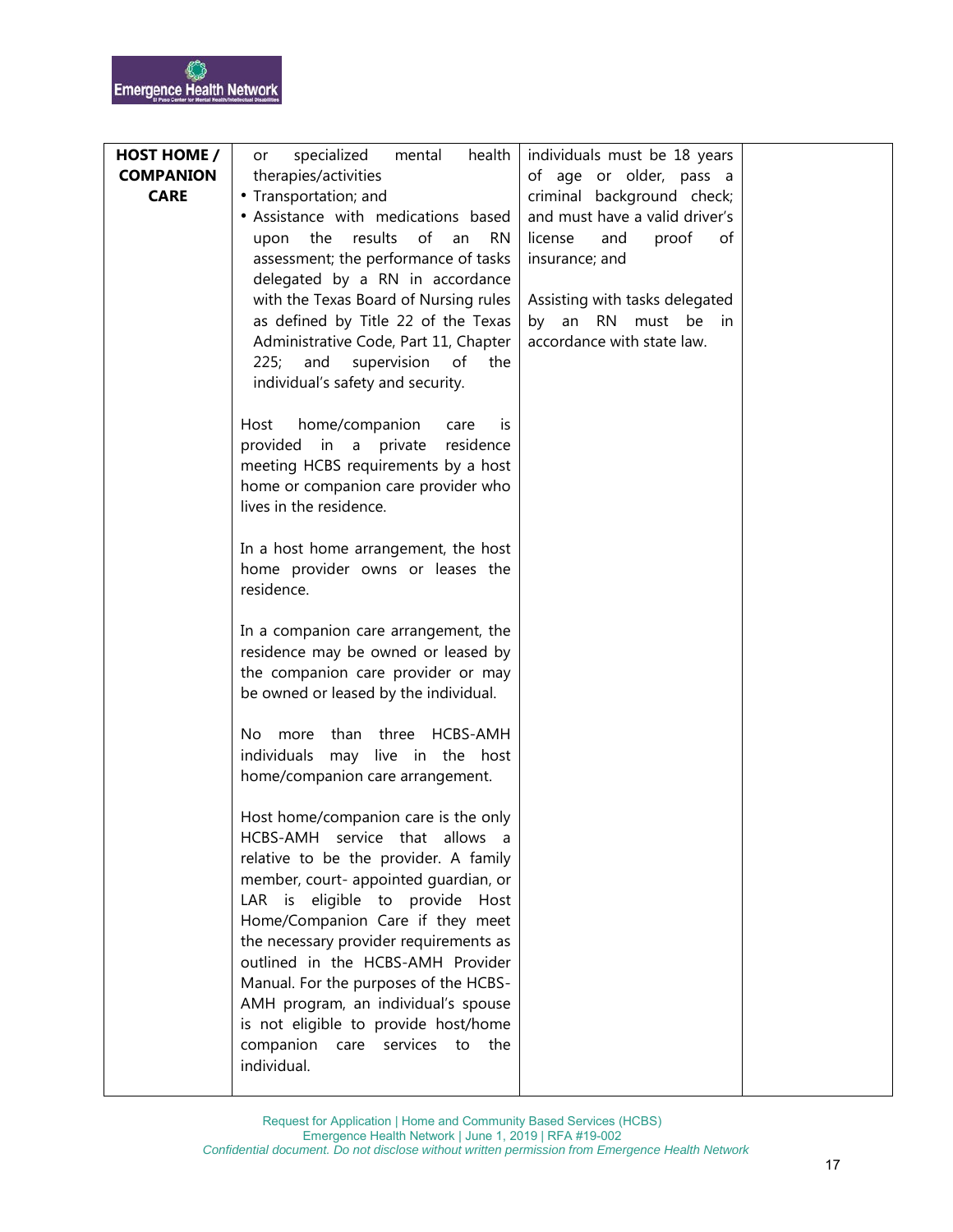| <b>SUPPORTED</b>  | <b>Supported Employment Service</b>            | <b>Direct Service Provider:</b> | \$23.46 per hour of |
|-------------------|------------------------------------------------|---------------------------------|---------------------|
| <b>EMPLOYMENT</b> | <b>Definition:</b>                             | An individual provider must     | billable services   |
| T                 | Provides individualized services to            | be at least 18 years of age     |                     |
| <b>EMPLOYMENT</b> | sustain individuals in paid jobs in            | meet one<br>of<br>and<br>the    |                     |
| <b>ASSISTANCE</b> | regular work settings, who, because of         | following qualifications:       |                     |
|                   | disability, require support to be self-        | • Have a bachelor's degree in   |                     |
|                   | employed, work from<br>home,<br>or             | rehabilitation,<br>business,    |                     |
|                   | perform in a work setting at which             | marketing, or a related         |                     |
|                   | individuals without disabilities<br>are        | human services field, and       |                     |
|                   | employed.                                      | one year's paid or unpaid       |                     |
|                   |                                                | experience<br>providing         |                     |
|                   | <b>Billable Supported Employment</b>           | services to<br>employment       |                     |
|                   | <b>Activities and Services</b>                 | people with disabilities;       |                     |
|                   | The only billable activities for HCBS-         | • Have an associate degree in   |                     |
|                   | AMH supported employment are:                  | rehabilitation,<br>business,    |                     |
|                   | 1. Employment<br>adaptations,                  | marketing, or a related         |                     |
|                   | supervision and training related to            | human services field, and       |                     |
|                   | an individual's disability;                    | two years paid or unpaid        |                     |
|                   | individual<br>2. Assisting<br>the<br>with      | experience<br>providing         |                     |
|                   | transportation needs which include:            | employment<br>services to       |                     |
|                   | developing<br>the<br>individual's<br>٠         | people with disabilities; or    |                     |
|                   | transportation plan;                           | • Have a high school diploma    |                     |
|                   | training the individual on how to              | or Certificate of<br>High       |                     |
|                   | travel to and from the job; and                | School Equivalency (GED         |                     |
|                   | securing transportation for<br>or<br>$\bullet$ | credentials), and three years   |                     |
|                   | transporting<br>individual,<br>an<br>as        | paid or unpaid experience       |                     |
|                   | assist<br>self-<br>necessary,<br>to            | providing<br>employment         |                     |
|                   | employment, work from home or                  | services to people with         |                     |
|                   | perform in a work setting;                     | disabilities.                   |                     |
|                   | 3. Participating in a service planning         |                                 |                     |
|                   | team meeting;                                  |                                 |                     |
|                   | 4. Orienting and training the individual       |                                 |                     |
|                   | in work-related tasks;                         |                                 |                     |
|                   | 5. Training or consulting<br>with              |                                 |                     |
|                   | employers, coworkers or advocates              |                                 |                     |
|                   | to maximize natural supports;                  |                                 |                     |
|                   | 6. Monitoring job performance;                 |                                 |                     |
|                   | 7. Communicating with managers and             |                                 |                     |
|                   | supervisors to gather input and plan           |                                 |                     |
|                   | training;                                      |                                 |                     |
|                   | 8. Communicating<br>with<br>company            |                                 |                     |
|                   | personnel or support systems to                |                                 |                     |
|                   | ensure job retention;                          |                                 |                     |
|                   | 9. Training in work-related tasks or           |                                 |                     |
|                   | behaviors to ensure job retention              |                                 |                     |
|                   | (for example, grooming or behavior             |                                 |                     |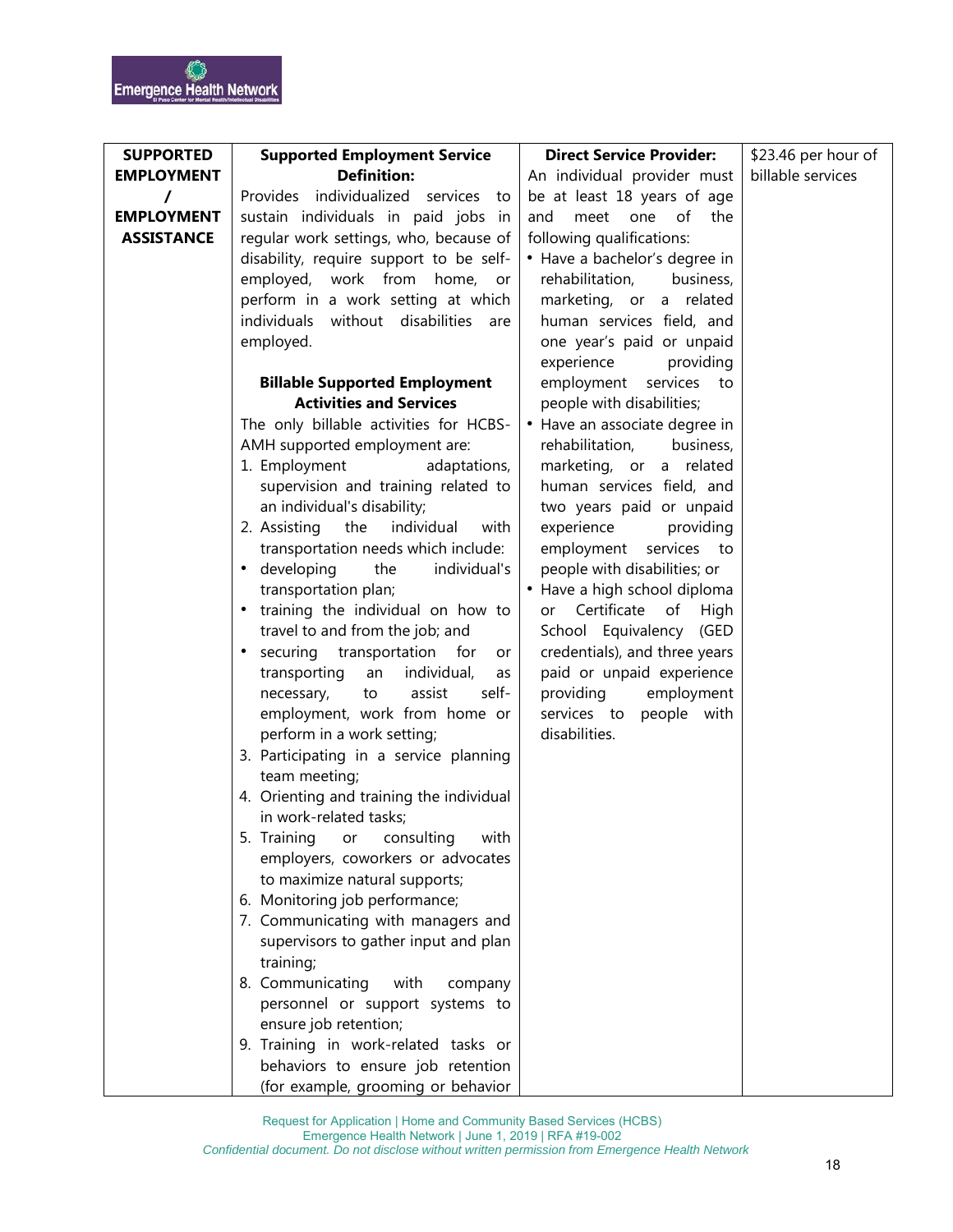| <b>SUPPORTED</b>  | management);                             |
|-------------------|------------------------------------------|
| <b>EMPLOYMENT</b> | 10. Setting<br>compensatory<br>up        |
| $\prime$          | strategies;                              |
| <b>EMPLOYMENT</b> | 11. Assisting the individual to report   |
| <b>ASSISTANCE</b> | earned<br>income to the Social           |
|                   | Security Administration and the          |
|                   | Texas Health and Human Services          |
|                   | Commission;                              |
|                   | 12. Assisting the individual to develop  |
|                   | a method for ongoing income              |
|                   | reporting and for staying informed       |
|                   | about the impact of the individual's     |
|                   | earnings on cash, Medicaid and           |
|                   | other benefits;                          |
|                   | 13. Assisting the individual to utilize  |
|                   | work incentives<br>maintain<br>to        |
|                   | needed benefits and continue to          |
|                   | needed supports<br>access<br>and         |
|                   | services;                                |
|                   | 14. Assisting the individual with career |
|                   | advancement;                             |
|                   | 15. Assisting the individual to develop  |
|                   | assets and obtain self-sufficiency       |
|                   | through work;                            |
|                   | 16. Training or consulting in work-      |
|                   | related tasks or behaviors, such as      |
|                   | support for advertising, marketing       |
|                   | and sales;                               |
|                   | 17. Training or consulting with paid or  |
|                   | natural<br>supports<br>(accountants,     |
|                   | employees,<br>etc.)<br>who<br>are        |
|                   | supporting the individual either         |
|                   | short-term<br>long-term<br>or<br>in      |
|                   | managing the business;                   |
|                   | 18. Problem-solving<br>related<br>to     |
|                   | company personnel or support             |
|                   | systems necessary to run the             |
|                   | business effectively and efficiently;    |
|                   | 19. Assistance<br>with<br>bookkeeping,   |
|                   | marketing and managing data or           |
|                   | inventories;                             |
|                   | 20. Assisting the<br>individual<br>with  |
|                   | development of natural supports in       |
|                   | the workplace;<br>individual             |
|                   | 21. Helping the<br>attend                |
|                   | school and providing academic            |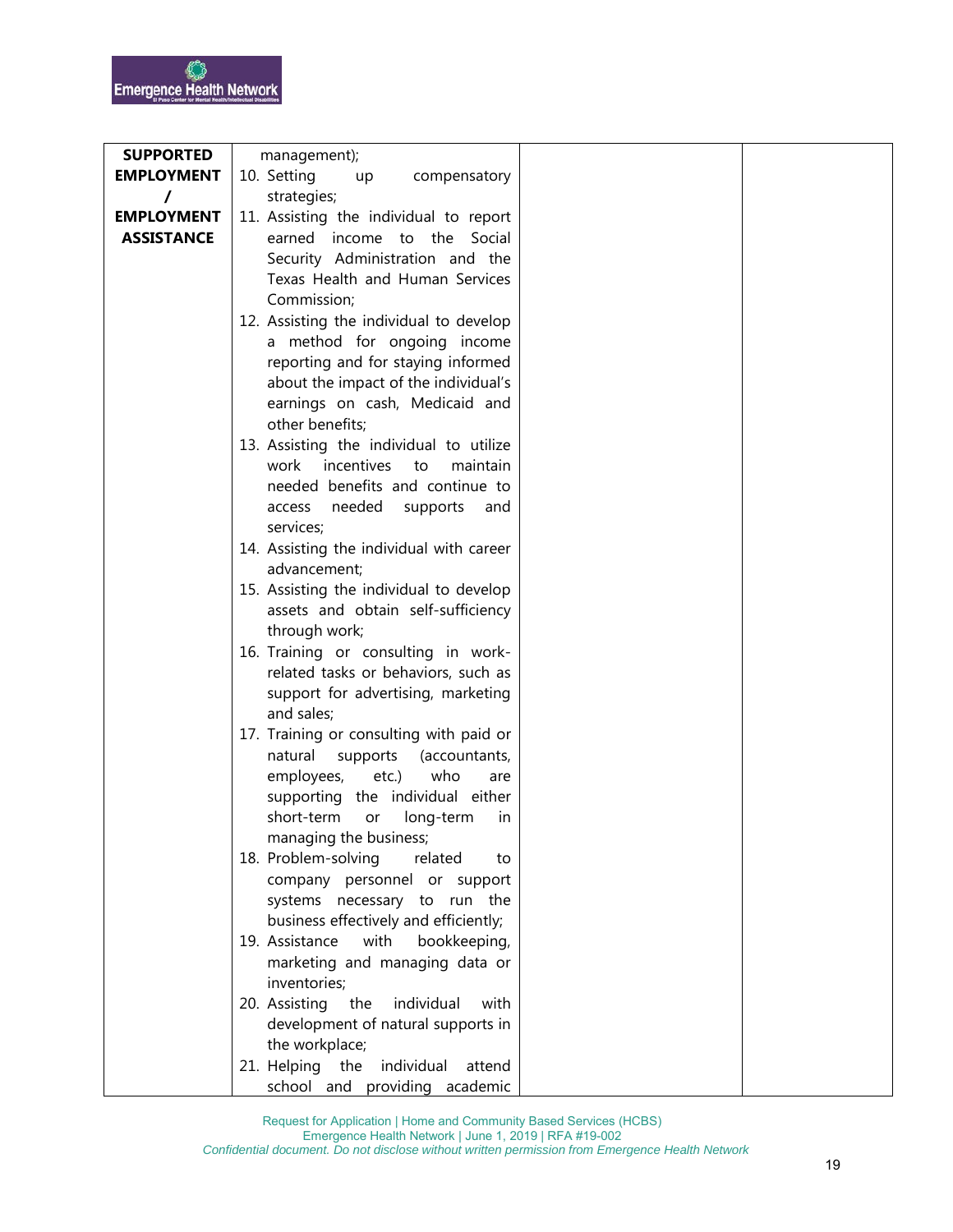| <b>SUPPORTED</b>  | when<br>that<br>is<br>their<br>supports,                               |  |
|-------------------|------------------------------------------------------------------------|--|
| <b>EMPLOYMENT</b> | preference;                                                            |  |
| $\prime$          | 22. Coordinating with employers or                                     |  |
| <b>EMPLOYMENT</b> | employees,<br>coworkers<br>and                                         |  |
| <b>ASSISTANCE</b> | customers, as necessary;                                               |  |
|                   | 23. Assisting individuals in making                                    |  |
|                   | informed decisions about whether                                       |  |
|                   | to disclose their mental illness                                       |  |
|                   | condition to employers and co-                                         |  |
|                   | workers; and                                                           |  |
|                   | 24. Providing follow-along services for                                |  |
|                   | as long as the individual needs and                                    |  |
|                   | desires them to help the individual                                    |  |
|                   | maintain<br>employment.<br>Follow-                                     |  |
|                   | include<br>periodic<br>along<br>may                                    |  |
|                   | reminders of effective workplace                                       |  |
|                   | practices and reinforcement of                                         |  |
|                   | skills.                                                                |  |
|                   |                                                                        |  |
|                   | <b>Employment Assistance Service</b>                                   |  |
|                   | <b>Definition:</b>                                                     |  |
|                   | Assistance<br>Employment<br>services                                   |  |
|                   | of<br>consist<br>developing<br>and                                     |  |
|                   | implementing strategies for achieving                                  |  |
|                   | the individual's desired employment                                    |  |
|                   | outcome, including more suitable<br>employment for individuals who are |  |
|                   | employed. Services are individualized,                                 |  |
|                   | person-directed, and may include:                                      |  |
|                   |                                                                        |  |
|                   | <b>Billable Employment Services</b>                                    |  |
|                   | include:                                                               |  |
|                   | 1. Identifying<br>individual's<br>an                                   |  |
|                   | employment preferences, job skills                                     |  |
|                   | and requirements for a work setting                                    |  |
|                   | and work conditions;                                                   |  |
|                   | 2. Locating prospective<br>employers                                   |  |
|                   | offering employment compatible                                         |  |
|                   | identified<br>with<br>individual's<br>an                               |  |
|                   | preferences, skills and requirements;                                  |  |
|                   | 3. Contacting a prospective employer                                   |  |
|                   | on behalf of an individual and                                         |  |
|                   | individual's<br>negotiating<br>the                                     |  |
|                   | employment;                                                            |  |
|                   | 4. Assisting<br>the<br>individual<br>with                              |  |
|                   | transportation needs, which include:                                   |  |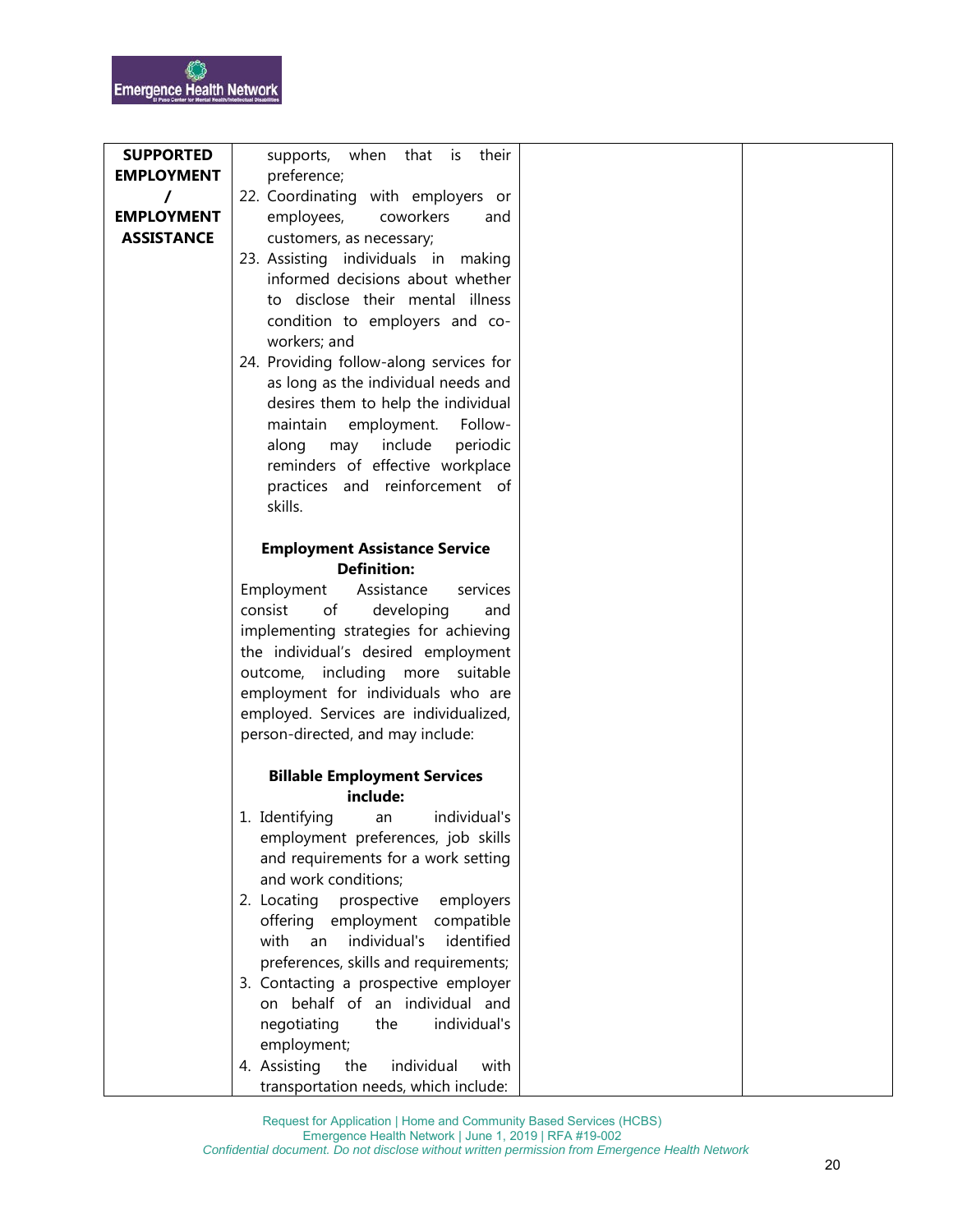| <b>SUPPORTED</b>  | · developing<br>individual's<br>the       |  |
|-------------------|-------------------------------------------|--|
| <b>EMPLOYMENT</b> | transportation plan;                      |  |
| $\prime$          | • training the individual on how to       |  |
| <b>EMPLOYMENT</b> | travel to and from a job;                 |  |
| <b>ASSISTANCE</b> | • securing<br>transportation<br>for<br>or |  |
|                   | individual,<br>transporting<br>an<br>as   |  |
|                   | necessary, to assist the individual to    |  |
|                   | obtain a job; and                         |  |
|                   | • transporting the individual to help     |  |
|                   | individual<br>locate<br>paid<br>the       |  |
|                   | employment in the community;              |  |
|                   | 5. Participating in service planning      |  |
|                   | team meetings, including those            |  |
|                   | with the Department of Assistive          |  |
|                   | and Rehabilitative Services or, for       |  |
|                   | individuals under age 22, with the        |  |
|                   | individual's school district;             |  |
|                   | Exploring options related to wages<br>6.  |  |
|                   | employment<br>outcomes<br>and             |  |
|                   | (including<br>self-employment             |  |
|                   | outcomes);                                |  |
|                   | 7. Exploring the individual's interests,  |  |
|                   | capabilities,<br>preferences<br>and       |  |
|                   | ongoing support needs;                    |  |
|                   | 8. Exploring the extended services        |  |
|                   | and supports required at and away         |  |
|                   | from the job site that will be            |  |
|                   | necessary for employment success;         |  |
|                   | 9. Observing the individual's work        |  |
|                   | skills and behaviors at home and in       |  |
|                   | the community;                            |  |
|                   | 10. Touring current or potential work     |  |
|                   | environments with the individual;         |  |
|                   | 11. Assisting the individual to           |  |
|                   | understand the impact of work             |  |
|                   | activity on his/her services and          |  |
|                   | financial supports;                       |  |
|                   | 12. Assisting the individual to utilize   |  |
|                   | incentives<br>work<br>maintain<br>to      |  |
|                   | needed benefits;                          |  |
|                   | 13. Collecting<br>personal<br>and         |  |
|                   | professional reference information;       |  |
|                   | 14. Assessing the individual's learning   |  |
|                   | style and needs for adaptive              |  |
|                   | technology, accommodations and            |  |
|                   | on-site supports;                         |  |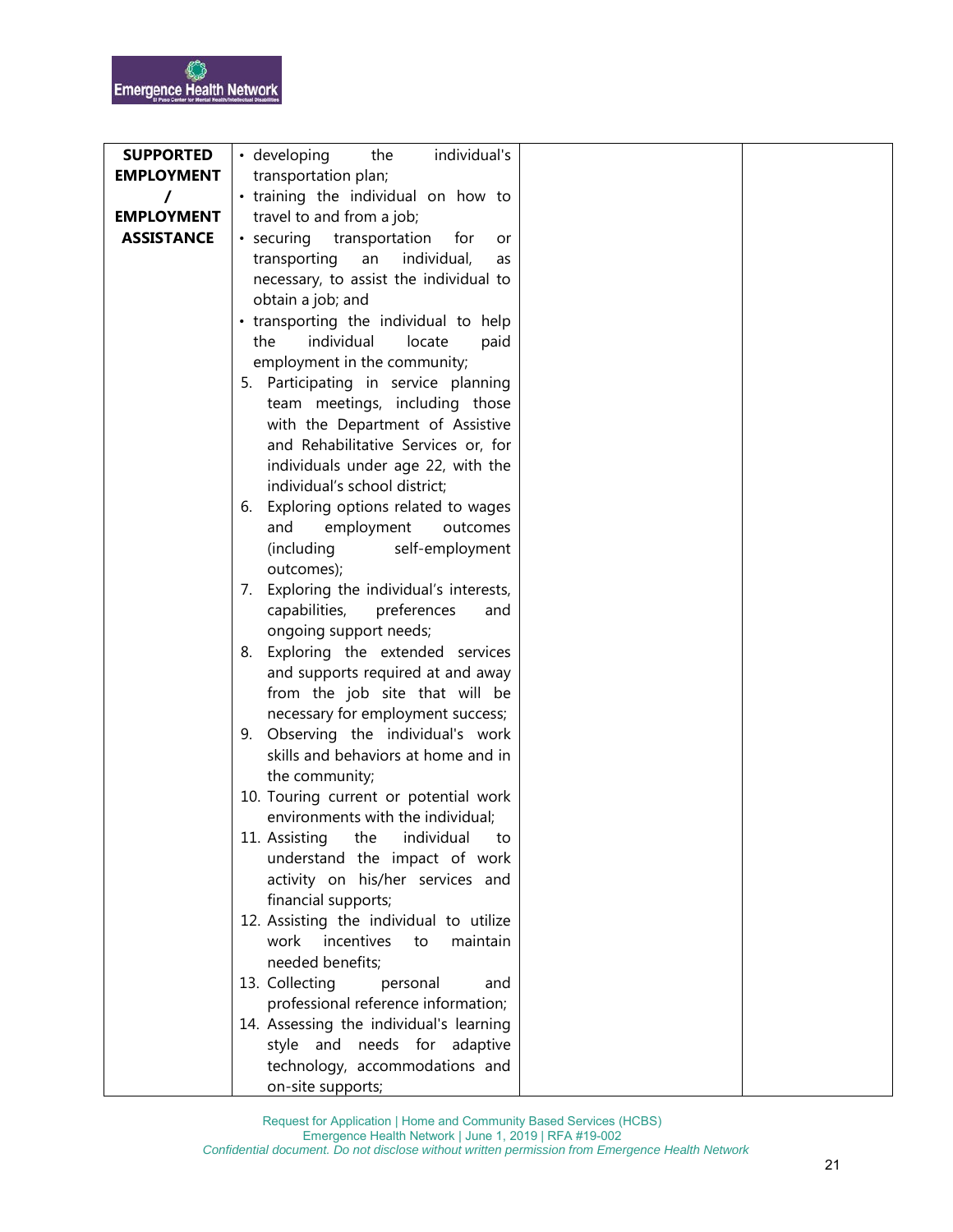| <b>SUPPORTED</b>  | 15. Assessing<br>individual's<br>the                          |  |
|-------------------|---------------------------------------------------------------|--|
| <b>EMPLOYMENT</b> | strengths,<br>challenges<br>and                               |  |
| T                 | transferable skills from previous                             |  |
| <b>EMPLOYMENT</b> | job placements;                                               |  |
| <b>ASSISTANCE</b> | 16. Identifying the individual's assets,                      |  |
|                   | strengths and abilities;                                      |  |
|                   | 17. Identifying negotiable and non-                           |  |
|                   | negotiable employment conditions;                             |  |
|                   | 18. Identifying targeted job tasks the                        |  |
|                   | individual<br>can<br>perform<br>or                            |  |
|                   | potentially perform;                                          |  |
|                   | 19. Identifying potential employers or                        |  |
|                   | self-employment options;                                      |  |
|                   | 20. Training related to an individual                         |  |
|                   | assessed need specific to his/her                             |  |
|                   | employment preferences, job skills                            |  |
|                   | and requirements for a work                                   |  |
|                   | setting and work conditions;                                  |  |
|                   | 21. Writing resumes and proposals to                          |  |
|                   | assist in placement;                                          |  |
|                   | 22. Contacting<br>employers<br>and                            |  |
|                   | developing individual jobs;                                   |  |
|                   | 23. Performing a job analysis to                              |  |
|                   | determine if a potential job meets                            |  |
|                   | individual's<br>the<br>interests,                             |  |
|                   | capabilities,<br>preferences<br>and                           |  |
|                   | ongoing support needs;                                        |  |
|                   | 24. Assisting the individual with job                         |  |
|                   | applications,<br>pre-employment                               |  |
|                   | forms, practice interviews, and pre-                          |  |
|                   | employment testing or physicals;                              |  |
|                   | 25. Accompanying the individual to                            |  |
|                   | interviews;                                                   |  |
|                   | 26. 26. Negotiating aspects of the                            |  |
|                   | individual's<br>employment<br>with                            |  |
|                   | prospective employers; and                                    |  |
|                   | 27. Educating the employer about the                          |  |
|                   | Work Opportunity Tax Credit and                               |  |
|                   | other employer benefits.                                      |  |
|                   |                                                               |  |
|                   | For self-employment, services<br>may                          |  |
|                   | additionally include:<br>• Supporting the individual in work- |  |
|                   | related tasks or behaviors, such as                           |  |
|                   | advertising,<br>marketing,<br>sales,                          |  |
|                   | accounting, and obtaining licenses                            |  |
|                   |                                                               |  |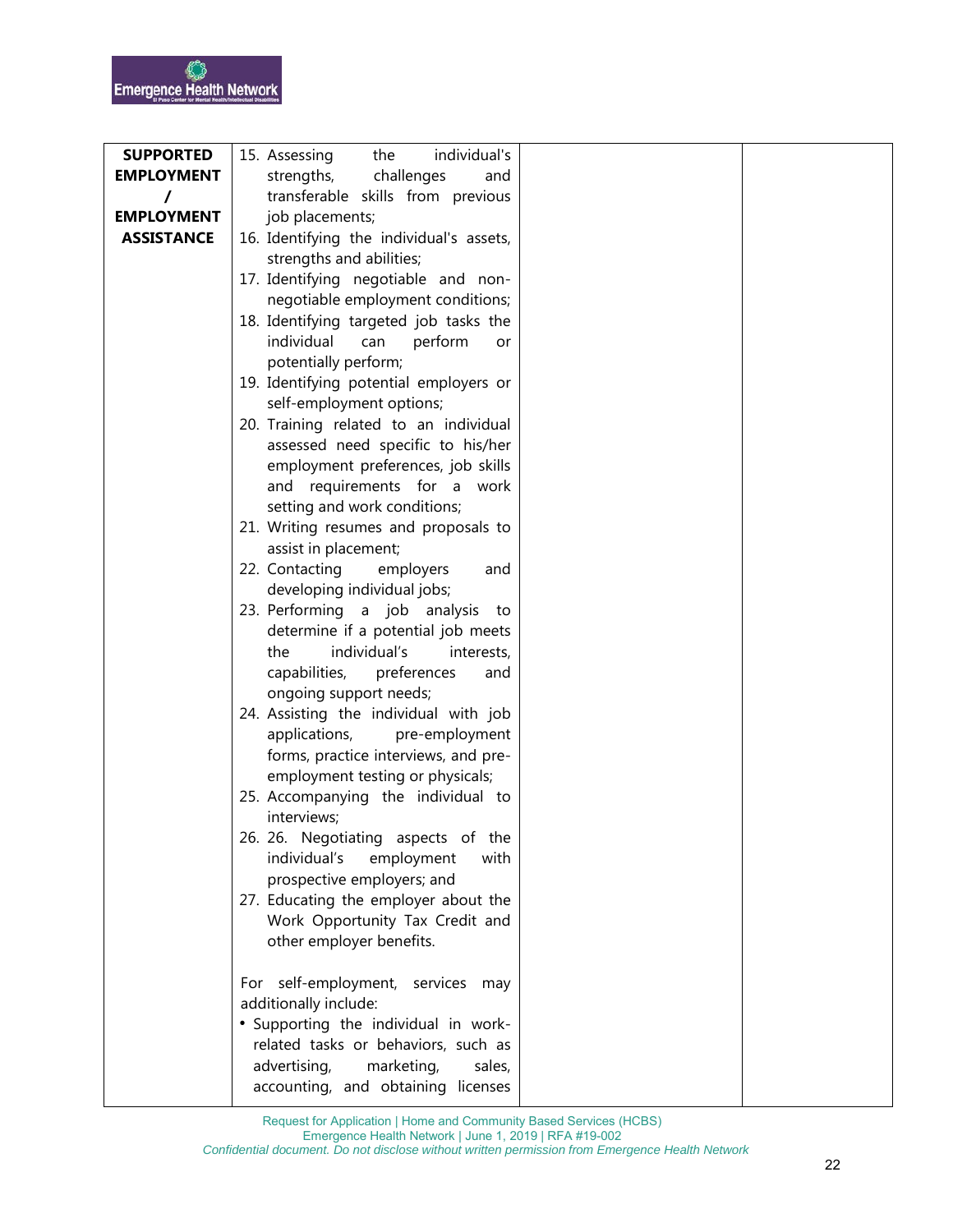| <b>SUPPORTED</b>  | and registrations;                         |                                 |                 |
|-------------------|--------------------------------------------|---------------------------------|-----------------|
| <b>EMPLOYMENT</b> | • Training or consulting with paid or      |                                 |                 |
|                   | natural<br>supports<br>(accountants,       |                                 |                 |
| <b>EMPLOYMENT</b> | employees, etc.) who will<br>be            |                                 |                 |
| <b>ASSISTANCE</b> | supporting the individual either           |                                 |                 |
|                   | short-term or long-term in managing        |                                 |                 |
|                   | the business; and                          |                                 |                 |
|                   | • Setting up services to address long-     |                                 |                 |
|                   | term supports that will be necessary       |                                 |                 |
|                   | to sustain the business.                   |                                 |                 |
| <b>TRANSPORTA</b> | Service Description:                       | <b>Direct Service Provider:</b> | \$0.50 per mile |
|                   |                                            |                                 |                 |
| <b>TION</b>       | Transportation is provided to the          | • Must be 18 years of age or    |                 |
|                   | individual. HCBS-AMH providers and         | older:                          |                 |
|                   | direct staff may not bill for service time | • Valid driver's license;       |                 |
|                   | spent transporting an HCBS-AMH             | • Proof of insurance; and       |                 |
|                   | participant when the transportation is     | • Pass a criminal background    |                 |
|                   | related to or a part of another HCBS-      | check                           |                 |
|                   | AMH service such as Supported Home         |                                 |                 |
|                   | Living or Employment Services. HCBS-       |                                 |                 |
|                   | AMH transportation is provided in          |                                 |                 |
|                   | accordance with program policies and       |                                 |                 |

# **Timeline**

| <b>June 1, 2019</b> | <b>RFA Issued</b>                                |
|---------------------|--------------------------------------------------|
| <b>Continuous</b>   | <b>Open RFA</b>                                  |
| <b>Continuous</b>   | Q & A Period Open                                |
| <b>Continuous</b>   | <b>Release of Official Response to Questions</b> |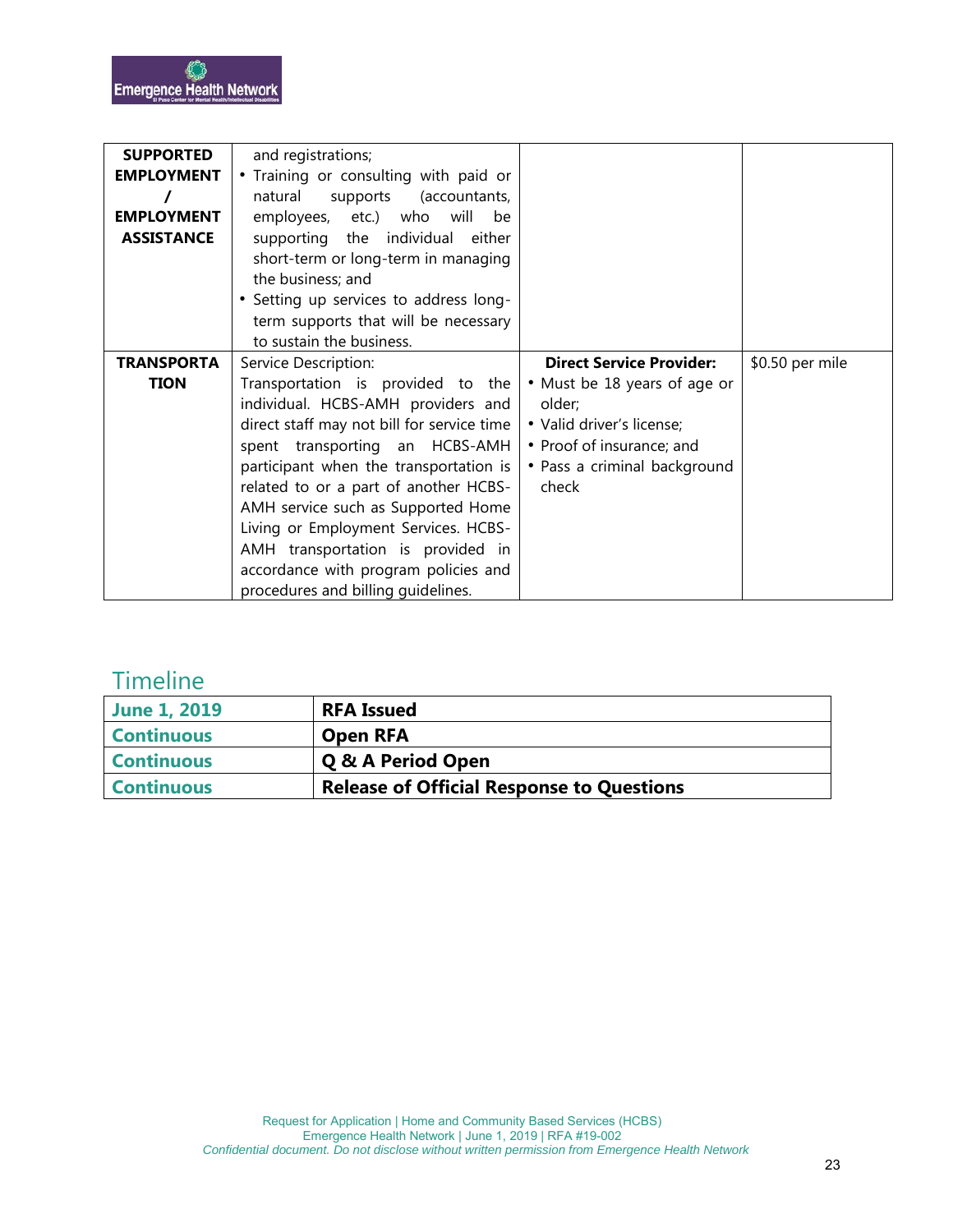

## General Provisions

These General Provisions are considered standard language for all EHN proposals and RFA documents. If any "specific proposal requirements" differ from the General Provisions listed here, the "specific proposal requirements" shall prevail.

#### 1. RFA PACKAGE

The proposal, general and special provisions, drawings, specifications/line item details, contract documents and the proposal sheet are all considered part of the proposal package. Proposals must include all forms provided by EHN, completed in their entirety and signed by an authorized representative by original signature. Any individual signing on behalf of the proposal expressly affirms that he or she is duly authorized to tender this proposal and to sign the proposal sheet/contract under the terms and conditions in this proposal. Proposer further understands that the signing of the contract shall be of no effect unless subsequently awarded and the contract properly executed by the CEO. Proposals may be withdrawn at any time prior to the official opening. All financial offers must be written in ink or typed. Figures written in pencil or with erasures are not acceptable. However, mistakes may be crossed out, corrections inserted and initialed in ink by the individual signing the proposal. Changes must also be made to any electronic copies submitted. If there are discrepancies between unit prices quoted and extensions, the unit price will prevail. Each proposer should thoroughly review this entire proposal packet to familiarize themselves with the proposal procedures, the plans, and specifications for the requested work as well as the terms, and conditions of the contract the successful proposer will execute with EHN.

#### 2. COMPETITIVENESS AND INTEGRITY

To prevent biased evaluations and to preserve the competitiveness and integrity of such acquisition efforts, proposers are to direct all communications regarding this proposal to the bidquestions@ehnelpaso.org or assigned designee, unless otherwise specifically noted.

An authorized person from the submitting firm must sign all proposals. The signature acknowledges that the proposer has read the proposal documents thoroughly before submitting a proposal and will fulfill the obligations in accordance with the terms, conditions, and specifications.

Please carefully review this Request for Proposal. It provides specific information necessary to aid participating firms in formulating a thorough response.

#### 3. PROPOSER'S RESPONSIBILITY

The preferred proposer will:

- Demonstrate continuous operation of their business for services requested under this RFA for a minimum of 2 years;
- Demonstrate adequate financial resources or the ability to obtain such resources as applicable by law;
- Be able to comply with all federal, state, and local laws, rules, regulations, ordinances, and orders that may be required in performing the services requested under this RFA;
- Demonstrate a satisfactory record of performance for the services requested under this RFA; and
- Demonstrate a satisfactory record of integrity and ethics.

#### 4. REJECTION/DISQUALIFICATION OF PROPOSALS

EHN reserves the right to: (1) Reject any or all proposals in whole or in part received by reason of this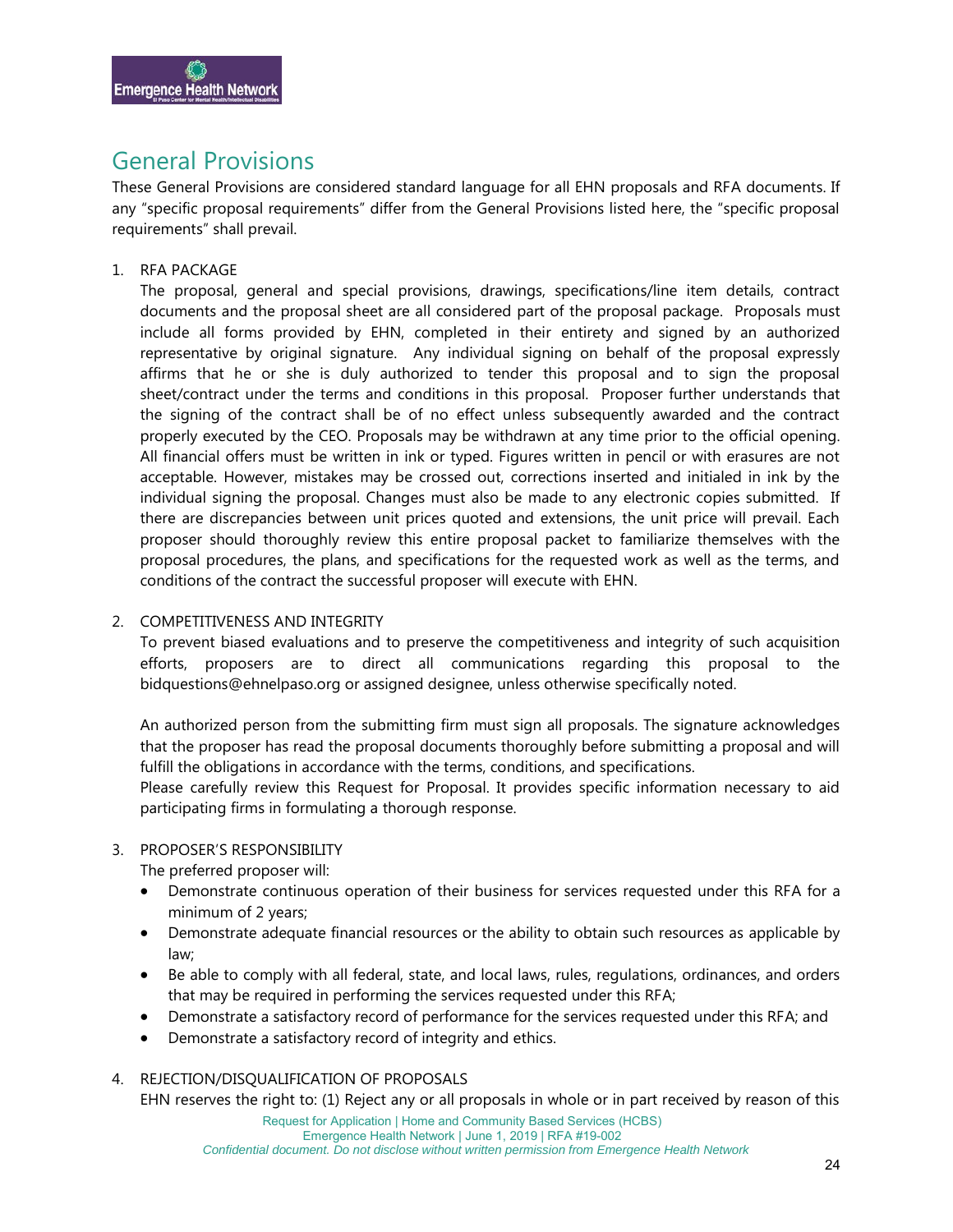RFA and may discontinue its efforts in seeking proposals or execution of a resulting contract for any reason or no reason whatsoever. EHN reserves the right to accept or reject all or any part of the proposal, waive technicalities, or to award by item or by the total proposal; (2) Proposals may be rejected for any of (but not limited to) the following:

- a. Failure to use the proposal form(s) furnished by EHN, if applicable.
- b. Lack of signature by an authorized representative that can legally bind the company on the proposal form.
- c. Failure to properly complete the proposal.
- d. Proposals that do not meet the mandatory requirements.
- e. Evidence of collusion among proposers.
- f. Proposals received after the date and hour set for proposal opening

#### 5. RESTRICTIVE OR AMBIGUOUS SPECIFICATIONS

It is the responsibility of the prospective proposer/bidder to review the entire RFA packet and to notify EHN if the specifications are formulated in a manner that would restrict competition or appear ambiguous. Any such protest or question(s) regarding the specifications or proposal procedures must be received by EHN no later than the close of the third business day following the submission deadline. Vendors are to propose as specified herein or propose an approved equal/substitutes.

#### 6. SUBSTITUTES

It is not EHN's intent to discriminate against any material of equal merit to those specified. However, should the proposer desire to use any substitutions, prior written approval shall be obtained from EHN's Purchasing Manger prior to the Question Deadline in order that an addendum might be issued.

#### 7. EXCEPTIONS TO PROPOSAL

The proposer will complete and submit the attached deviation form (Appendix B) should proposer require any exceptions to the conditions of the proposal. If no deviations are stated, it will be understood that all general and specific conditions will be complied with, without exception.

The Proposer must specify in its proposal any alternatives it wishes to propose for consideration by EHN. Each alternative should be sufficiently described and labeled within the proposal and should indicate its possible or actual advantage to the program being offered.

EHN reserves the right to offer these alternatives to other proposers.

#### 8. PRICING

Proposals for equipment shall offer new (unused) equipment or merchandise unless otherwise specified. Quotes Free on Board (F.O.B.) destination. If otherwise, show the exact cost to deliver. The proposal will be either in a lump sum or unit prices. The net price will be delivered to EHN, including all freight or shipping charges. In case of error in extension, unit prices shall govern. Proposal subject to unlimited price increases will not be accepted. EHN is tax exempt and no taxes should be included in your proposal. Price should be itemized.

Unless prices and all information requested are complete, proposal may be disregarded and given no consideration.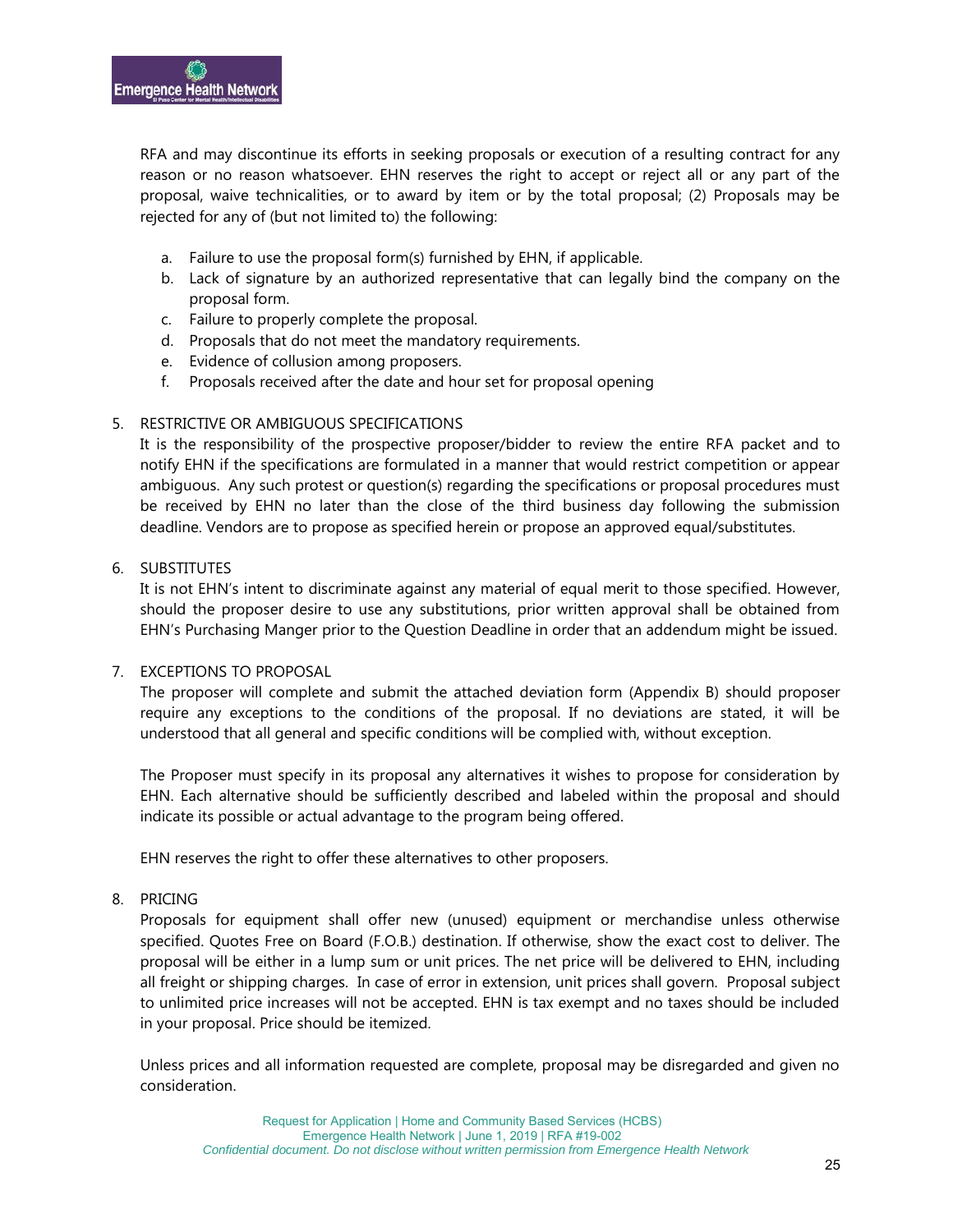In case of default by the Proposer, EHN may procure the articles or services from other sources and may deduct from any monies due, or that may thereafter become due to the contractor, the difference between the price named in the contract of the purchase order and the actual cost thereof to EHN. Prices paid by EHN shall be considered the prevailing market price at the time such purchase is made. Periods or performance may be extended if the facts as to the cause of delay justify such extension as determined by the Purchasing Manager due to a justifiable cause or a force beyond contractors' control.

#### 9. TAX EXEMPTION

Pursuant to Texas law, EHN, a governmental agency, qualifies for exemption from sales, excise, and use taxes. In accordance with Texas law, a taxable item sold, leased, or rented to, or stored, used, or consumed by EHN is exempt from tax.

#### 10. MODIFICATION OF PROPOSALS

A proposer may modify a proposal by letter at any time prior to the submission deadline for receipt of proposals. Modification requests must be received prior to the submission deadline. Modifications made before opening time must be initialed by proposer guaranteeing authenticity. Proposals may not be amended or altered after the official opening with the single exception that any product literature and/or supporting data required by the actual specifications, if any, will be accepted at any time prior to the consideration of same. No substitutions or cancellations for merchandise will be permitted without written approval of EHN.

#### 11. SIGNATURE OF PROPOSALS

Each proposal shall give the complete mailing address of the Proposer and be signed by an authorized representative by original signature with the authorized representative's name and legal title typed below the signature line. Each proposal shall include the Proposer's Federal Employer Identification Number (FEIN). Failure to sign the Contract page(s) and proposal response sheet will disqualify the proposer from being considered by EHN. The person signing on behalf of the Proposer expressly affirms the following: 1) is duly authorized to render the proposal; 2) is duly authorized to sign the proposal sheets and contract under the terms and conditions of this Proposal; 3) to bind the Proposer thereto; and, 4) clearly understands that the signing of the contract shall be of no effect until it is fully executed by both parties.

#### 12. AWARD OF BID/PROPOSALS-EVALUATION CRITERIA AND FACTORS

An award will be offered to the responsible proposer whose proposal is determined to be the "Best Value Standards" and demonstrates the best ability to fulfill the requirements set forth in an RFA. The prices proposed will be considered firm and cannot be altered after the submission deadline. The proposed cost to EHN will be considered firm unless EHN invokes its right to request a best and final offer and cannot be altered after the submission deadline.

A proposer whose proposal does not meet the mandatory requirements set forth in this RFA/IFB will be considered noncompliant.

Each proposer, by submitting a proposal, agrees that if its proposal is accepted by EHN, such proposer will furnish all items and services upon the terms and conditions in this proposal and any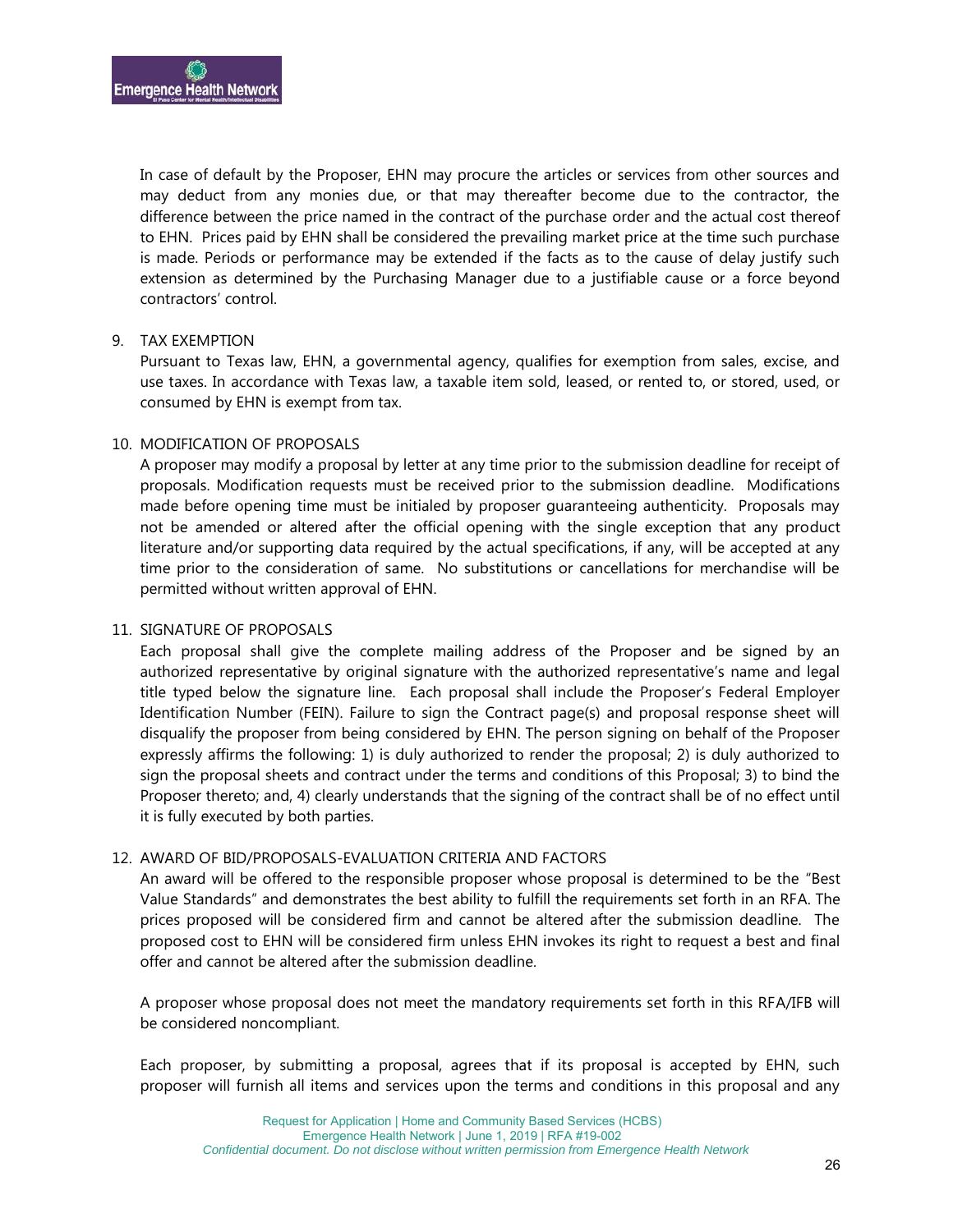

resultant contract.

#### 13. PUBLIC INFORMATION ACT

The parties agree that EHN is a governmental entity for purposes of the Texas Public Information Act (TPIA), codified as Chapter 552 of the Texas Government Code and as such is required to release information in accordance with the Public Information Act. Proposer acknowledges that any and all information submitted to EHN is subject to disclosure to third parties as per the requirements of the TPIA.

#### 14. RESULTANT CONTRACT

Any resultant contract shall be executed by both parties before taking effect. The contract documents shall consist of the contract, any addenda or amendments thereto, the general and special provisions, the drawings, proposal package and any addenda issued, and any change orders issued during the work.

The contracts to be entered between EHN and those whose proposals are accepted shall include, in addition to additional terms as agreed to by the parties, the following provisions.

The term "Contractor" as indicated below shall mean vendor or any other term which describes the awardee.

#### **Governing Law and Venue**

Contractor acknowledges that EHN is a governmental agency established under the laws of the State of Texas. The parties agree that this contract is governed by the laws of the State of Texas. The venue for any legal claim shall be proper in the federal or state courts in El Paso County, Texas.

#### **Texas Tort Claims Act**

Contractor acknowledges that EHN is a governmental agency and subject to the Texas Tort Claims Act, Texas Civil Practice and Remedies Code Chapter 101. Nothing in this Agreement shall be construed as a waiver of the rights or immunities available to EHN under the Texas Tort Claims Act.

#### **General Conditions and Stipulations**

- a. **Indemnification and Worker's Compensation**. Contractor shall defend, indemnify and hold harmless EHN, its officials, agents, and employees from and against all claims, damages, losses, and expenses, including attorney fees, arising out of or resulting from the Contractor's acts or omission in the performance of the duties required under the Agreement. Contractor acknowledges that EHN, as a governmental agency cannot indemnify third parties as per the requirements of Texas law.
- b. **Independent Contractor.** It is agreed nothing herein contained is intended or should be construed in any manner as creating or establishing the relationship of co-partners between the parties hereto. Further, nothing in this agreement shall be construed as establishing Contractor as the agent, representative or employee of EHN for any purpose or in any manner whatsoever. Contractor represents it has or will secure at its own expense, all personnel required in performing services under this Agreement. Any and all personnel of the Contractor or other persons while so engaged, and any and all claims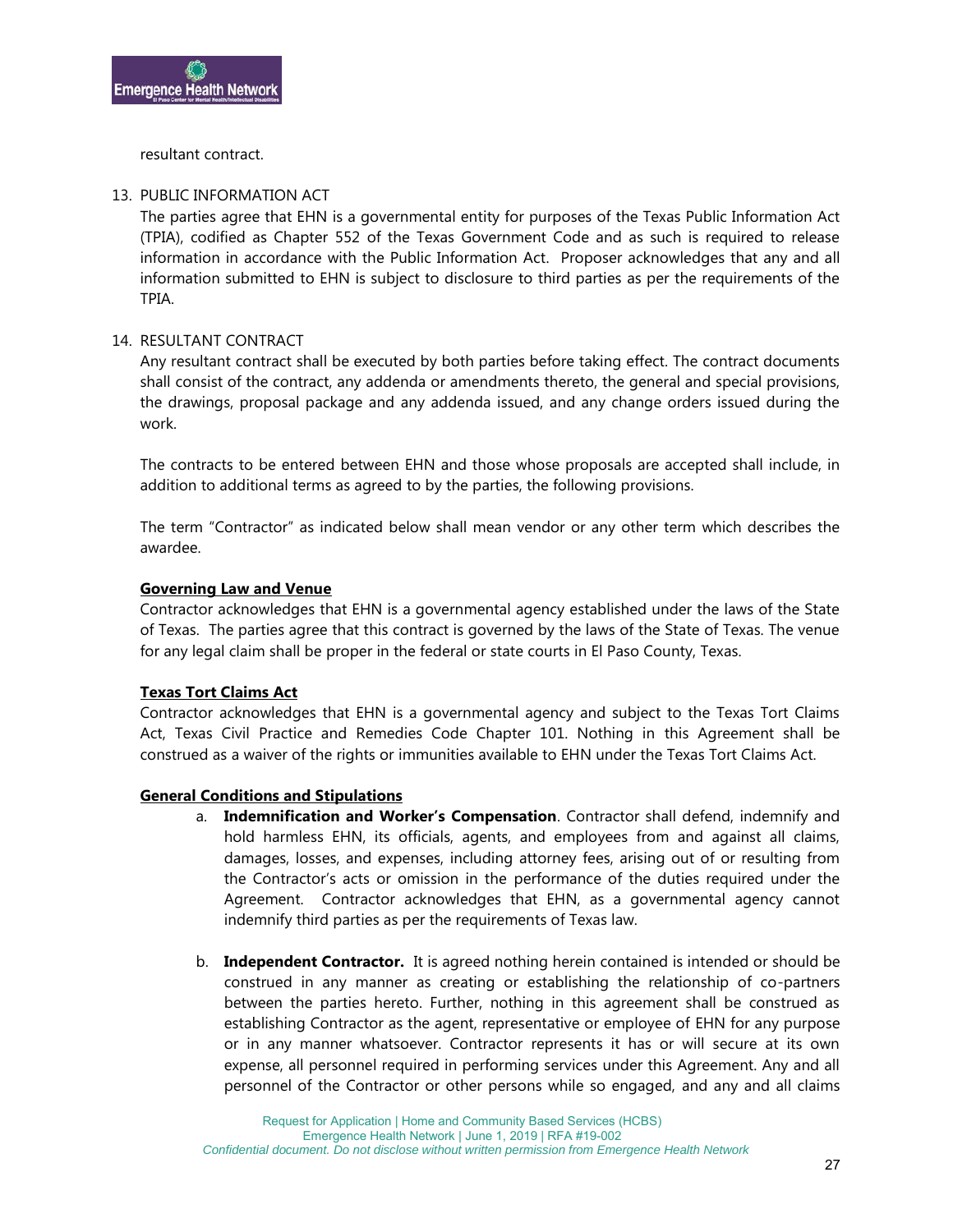whatsoever on behalf of any such person or personnel arising out of employment or alleged employment including, without limitation, claims of discrimination against the Contractor, its officers, agents, or employees shall in no way be the responsibility of EHN. Such personnel or other persons employed by Contractor shall not be entitled to any compensation, rights or benefits of any kind available to EHN employees, including, without limitation, medical and hospital care, sick and vacation leave, worker's compensation, unemployment compensation, disability, or severance pay.

#### **Right to Terminate**

EHN reserves the right to terminate this Agreement subject to thirty (30) calendar days' written notice to the Contractor. Contractor may submit a written request to terminate this Agreement only if EHN should substantially fail to perform its responsibilities as provided herein.

Additionally, EHN reserves the right to terminate this Agreement subject to thirty (30) calendar days written notice to the Contractor should it be later identified as a service which can be consolidated into a statewide/regionalized Agreement. EHN may exercise its option to cancel the remaining years of this Agreement, should it be decided that with additional institutions and/or sites, EHN would receive a better rate for the same service.

However, EHN can immediately terminate this Agreement for cause. The term "for cause" shall mean that the Contractor fails to meet the terms, conditions, and/or responsibilities of the Agreement. In this instance, the Agreement termination shall be effective as of the date indicated on the EHN's notification to the Contractor.

This Agreement may be suspended or canceled without notice, at the option of the Contractor, if the Contractor or EHN's premises or equipment are destroyed by fire or other catastrophes, or so substantially damaged that it is impractical to continue service, or in the event the Contractor is unable to render service as a result of any action by any governmental authority.

#### **Liability for Loss and Damages**

Any damages by the Contractor to an EHN facility including equipment, furniture, materials or other EHN property, will be repaired or replaced by the Contractor to the satisfaction of EHN at no cost to EHN. EHN may, at its option, repair any such damage and deduct the cost thereof from any sum due Contractor under this Agreement.

#### **Computer Software Management Memo**

Contractor certifies that it has appropriate systems and controls in place to ensure that EHN funds will not be used in the performance of this Agreement for the acquisition, operation or maintenance of computer software in violation of copyright laws.

#### **Accounting Principles**

The Contractor will adhere to generally accepted accounting principles as outlined by the American Institute of Certified Public Accountants. Dual compensation is not allowed; a Contractor cannot receive simultaneous compensation from two or more funding sources for the same services performed even though both funding sources could benefit.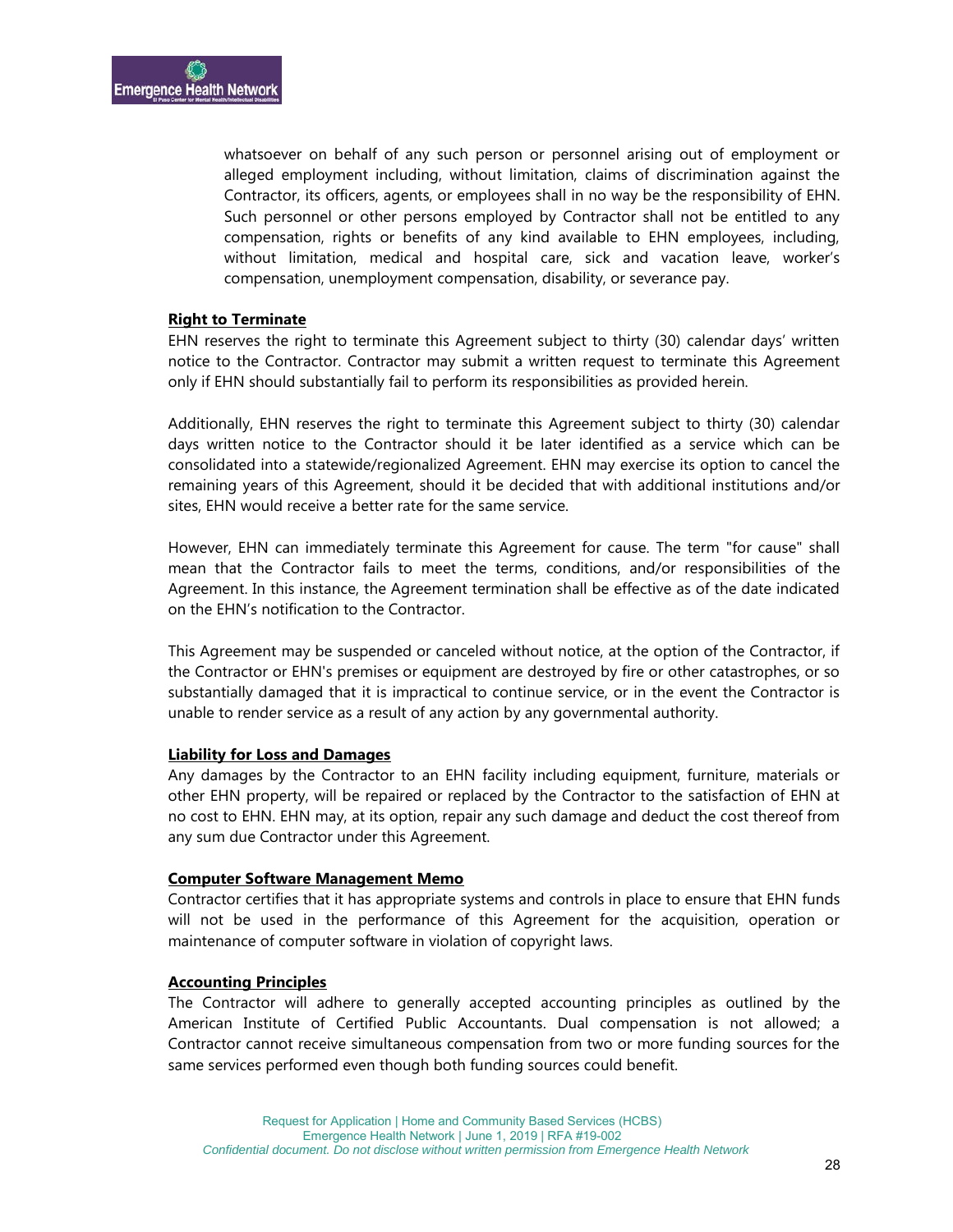

#### **Liability for Nonconforming Work**

All work provided by the Contractor shall conform to the latest requirement of federal, state, and local regulations. The contractor is responsible for compliance with all applicable laws, codes, rules, and regulations in connection with work performed under this agreement.

The Contractor will be fully responsible for ensuring that the completed work conforms to the agreed upon terms. If nonconformity is discovered prior to the Contractor's deadline, the Contractor will be given a reasonable opportunity to cure the nonconformity. If the nonconformity is discovered after the deadline for the completion of the project, EHN, in its sole discretion, may use any reasonable means to cure the nonconformity. The Contractor shall be responsible for reimbursing EHN for any additional expenses incurred to cure such defects.

#### **Subcontractor/Consultant Information**

The contractor is required to identify all subcontractors and consultants who will perform labor or render services in the performance of this Agreement. Additionally, the Contractor shall notify EHN in writing within ten (10) working days of any changes to the subcontractor and/or consultant information.

#### **Temporary Nonperformance**

If, because of mechanical failure or for any other reason, the Contractor shall be temporarily unable to perform the work as required, EHN, during the period of the Contractor's inability to perform, reserves the right to accomplish the work by other means and shall be reimbursed by the Contractor for any additional costs above the Agreement price.

#### **Extension of Term**

If it is determined to be in the best interest of EHN, this Agreement may be amended to extend the term. Upon signing the amendment, the Contractor hereby agrees to provide services for an extended period at the rates specified in the original Agreement. The agreement shall not be set for auto renewal.

#### **Prohibition on Contracts with Companies Boycotting Israel**

Pursuant to Chapter 2270 of the Texas Government Code, Contractor represents and warrants that it does not boycott Israel and will not boycott Israel during the term of this Agreement.

#### **Merger Acquisitions**

Pursuant Chapter 2270 of the Texas Government Code, Contractor represents and warrants that it does not boycott Israel during the term of this Agreement.

#### **Medicaid Vendor List**

Pursuant to requirements of the U.S. Department of Health and Human Services, Office of Inspector General, Contractor represents and warrants that none of its employees have been excluded from participating in federally funded health care programs and that they are not listed on the List of Excluded Individuals and Entities.

#### **Monitoring Performance**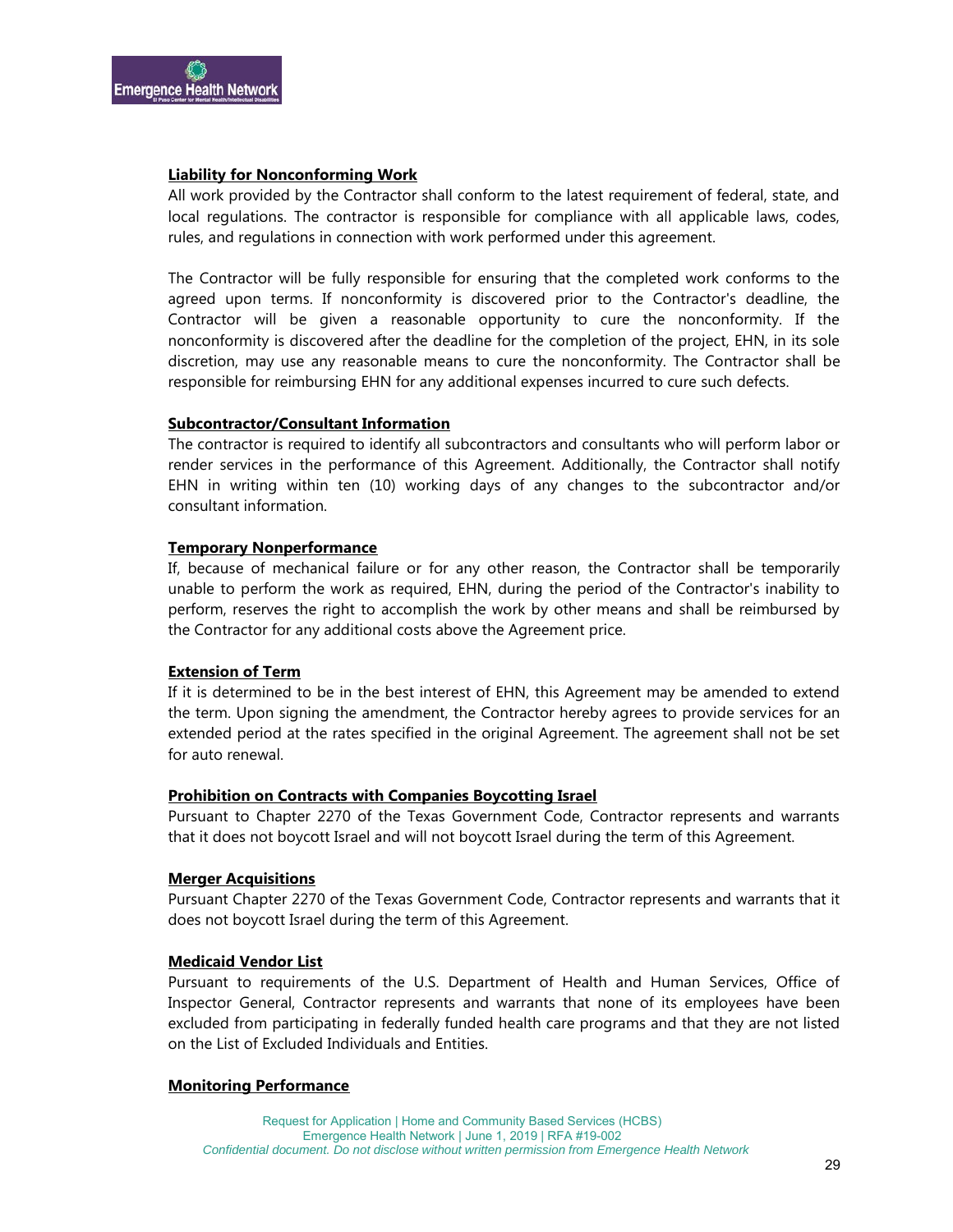EHN shall have the unfettered right to monitor and audit the Contractor's work in every respect. In this regard, the Contractor shall provide its full cooperation and ensure the cooperation of its employees, agents, assigns, and subcontractors. Further, the Contractor shall make available for inspection and/or copying when requested, original data, records, and accounts relating to the Contractor's work and performance under this Agreement. In the event any such material is not held by the Contractor in its original form, a true copy shall be provided.

#### 15. PROPOSER INVESTIGATION

Before submitting a proposal, each Proposer shall make all investigations and examinations necessary to ascertain all site conditions and requirements affecting the full performance of the Agreement and to verify any representations made by EHN upon which the Proposer will rely. If the Proposer receives an award as a result of its proposal submission, failure to have made such investigations and examinations will in no way relieve the Proposer from its obligation to comply in every detail with all provisions and requirements of the contract, nor will a plea of ignorance of such conditions and requirements be accepted as a basis for any claim whatsoever by the Proposer for additional compensation.

#### 16. NO COMMITMENT BY EHN

This Proposal does not commit EHN to award any costs or pay any costs, or to award any contract, or to pay any costs associated with or incurred in the preparation of a proposal to this proposal, or to procure or contract for services or supplies.

#### 17. SINGLE PROPOSAL RESPONSE

If only one proposal is received in response to the Invitation for Bid or Request for Proposals, a detailed cost proposal may be requested of the single contractor. A cost/price analysis and evaluation and/or audit may be performed of the cost proposal in order to determine if the price is fair and reasonable.

#### 18. CHANGES IN SPECIFICATIONS

If it becomes necessary to revise any part of this proposal, a written notice of such revision will be posted on the EHN Purchasing website. EHN is not bound by any oral representations, clarifications, or changes made in the written specifications by EHN's employees unless such clarification or change is posted on the EHN Purchasing website. It shall be the Proposer's responsibility to check the website prior to the proposal opening date to verify whether any addendums have been posted.

#### 19. PROPOSAL IDEAS AND CONCEPTS

EHN reserves the right to adopt or use for its benefit, any concept, plan, or idea contained in any proposal.

#### 20. BID/PROPOSAL DISCLOSURES

Results of proposals for the purchase of goods, materials, general services and construction are considered public information at the time of the proposal opening. All information contained in the proposal response is available for public review. Pricing information is not considered confidential. Trade secrets or confidential information MUST be placed in a separate envelope marked "CONFIDENTIAL INFORMATION" and EACH PAGE must be marked "CONFIDENTIAL INFORMATION." EHN will make every effort to protect these papers from public disclosure as outlined in Texas Local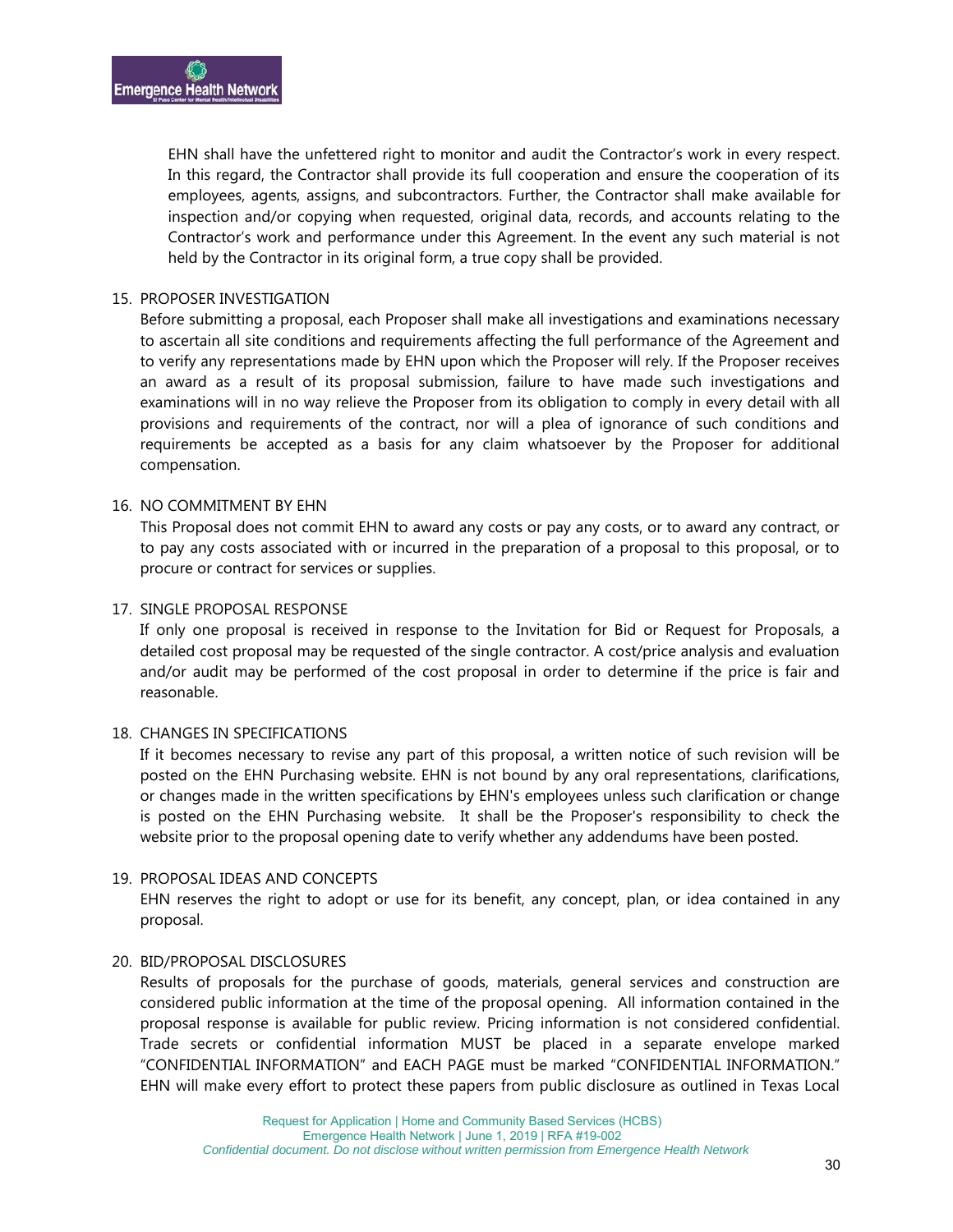

Government Code, Section 262.030(c).

#### 21. WITHDRAWAL OF PROPOSAL

Proposer may request withdrawal of a sealed proposal prior to the Submission Deadline provided the request for withdrawal is submitted to EHN in writing.

#### 22. INDEMNIFICATION

- a. The Proposer shall agree to assume all risks and responsibility for, and agrees to indemnify, defend, and save harmless, EHN, its elected and appointed officials and department heads, and its agents and employees from and against all claims, demands, suits, actions, recoveries, judgments, and costs and expenses including reasonable attorney's fees for the defense thereof in connection therewith on account of the loss of life property or injury or damage to the person which shall arise from Proposer's operations under this contract, its use of EHN facilities and/or equipment or from any other breach on the part of the Proposer, its employees, agents or any person(s) in or about EHN's facilities with the expressed or implied consent of EHN. Proposer shall pay any judgment with a cost which may be obtained against EHN resulting from Proposer's operations under this contract.
- b. Proposer agrees to indemnify and hold EHN harmless from all claims of subcontractors, laborers incurred in the performance of this contract. Proposer shall furnish satisfactory evidence that all obligations of this nature hereinabove designated have been paid, discharged or waived. If Proposer fails to do so, then EHN reserves the right to pay unpaid bills of which EHN has written notice direct and withhold from Proposer's unpaid compensations a sum of money reasonably sufficient to liquidate any and all such lawful claims.
- c. A successful proposer may be required to post a payment and/or performance bond pursuant to Texas Government Code Chapter 2253. Said bond shall be in the full amount of the contract and must be furnished within 30 days after the date a purchase order is issued, or the contract is signed and prior to the commencement of the actual work. A performance bond required pursuant to this section shall be noted in the attached detailed proposal specifications or scope of work.

#### 23. PROOF OF INSURANCE

Successful proposer agrees to keep in full force and effect, a policy of public liability and property damage insurance issued by a casualty company authorized to do business in the State of Texas, and in standard form approved by the Board of Insurance Commissioners' of the State of Texas, with coverage provision ensuring the public from any loss or damage that may arise to any person or property by reason of services limits of not less than the following sums:

#### INSURANCE REQUIREMENTS FOR CONSTRUCTION AND OTHER SERVICES PROVIDED TO EHN

#### GENERAL LIABILITY:

\$1,000,000 – Each Occurrence \$1,000,000 – General Aggregate \$1,000,000 – Personal & Advertising Injury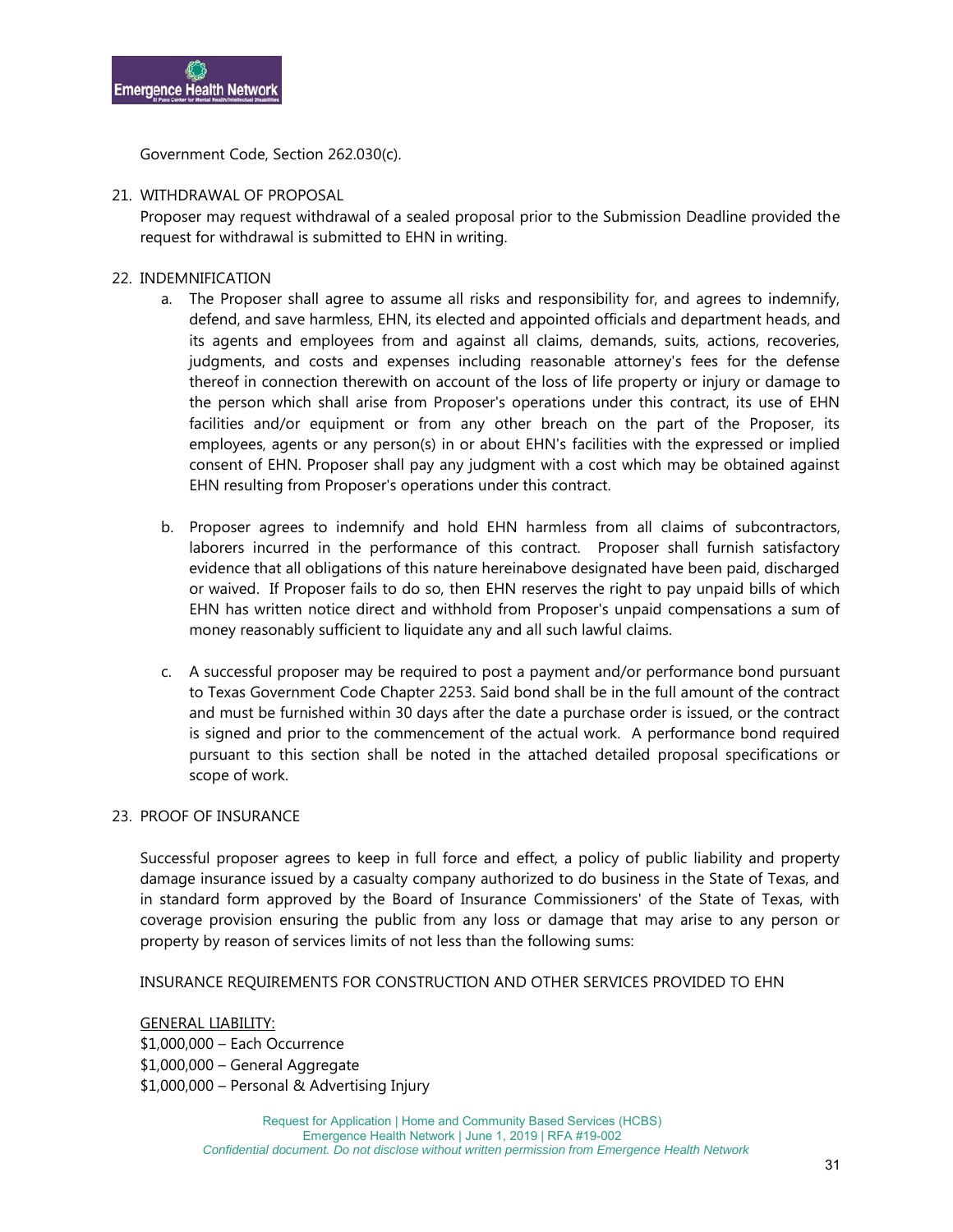

\$1,000,000 – Products/Completed Operations – Aggregate \$5,000 – Premises Medical Expense \$500,000 – Fire Legal Damage Liability Emergence Health Network named as "Additional Insured" Waiver of Subrogation

AUTOMOBILE: \$1,000,000 – Each Occurrence Emergence Health Network named as "Additional Insured" Waiver of Subrogation

WORKERS COMPENSATION: \$1,000,000 – Employers Liability – Each Accident \$1,000,000 – Employers Liability – Each Employee \$1,000,000 – Employers Liability – Disease – Policy Limit Statutory Limits Waiver of Subrogation

#### CONSTRUCTION PROJECTS

additional requirements: Builders Risk Policy for the total amount of completed project Bid Bond Performance & Payment Bond

PROFESSIONAL SERVICES

additional requirements: Limit of \$1,000,000 for E&O/Professional Insurance.

#### CERTIFICATE OF LIABILITY INSURANCE

In the remarks section should include job description or project name and/or number.

Successful proposer shall carry in full force Workers' Compensation Insurance Policy(ies), if there is more than one employee, for all employees, including but not limited to full time, part-time, and emergency employees employed by the successful proposer. Current insurance Certificates certifying that such policies as specified above are in full force and effect shall be furnished by the successful proposer to EHN.

Insurance is to be placed with insurers having the best rating of no less than A. The Proposer shall furnish EHN with certificates of insurance and original endorsements affecting coverage required by these insurance clauses within ten (10) business days of execution of this contract. The certificates and endorsements for each insurance policy are to be signed by a person authorized by the insurer to bind coverage on its behalf. The Proposer shall be required to submit annual renewals for the term of this contract prior to the expiration of any policy.

In addition to the remedies stated herein, EHN has the right to pursue other remedies permitted by law or in equity. EHN agrees to provide Proposer with reasonable and timely notice of any claim, demand, or cause of action made or brought against EHN arising out of or related to utilization of the property. Proposer shall have the right to defend any such claim, demand or cause of action at its sole cost and expense and within its sole and exclusive discretion. EHN agrees not to compromise or settle any claim or cause of action arising out of or related to the utilization of the property without the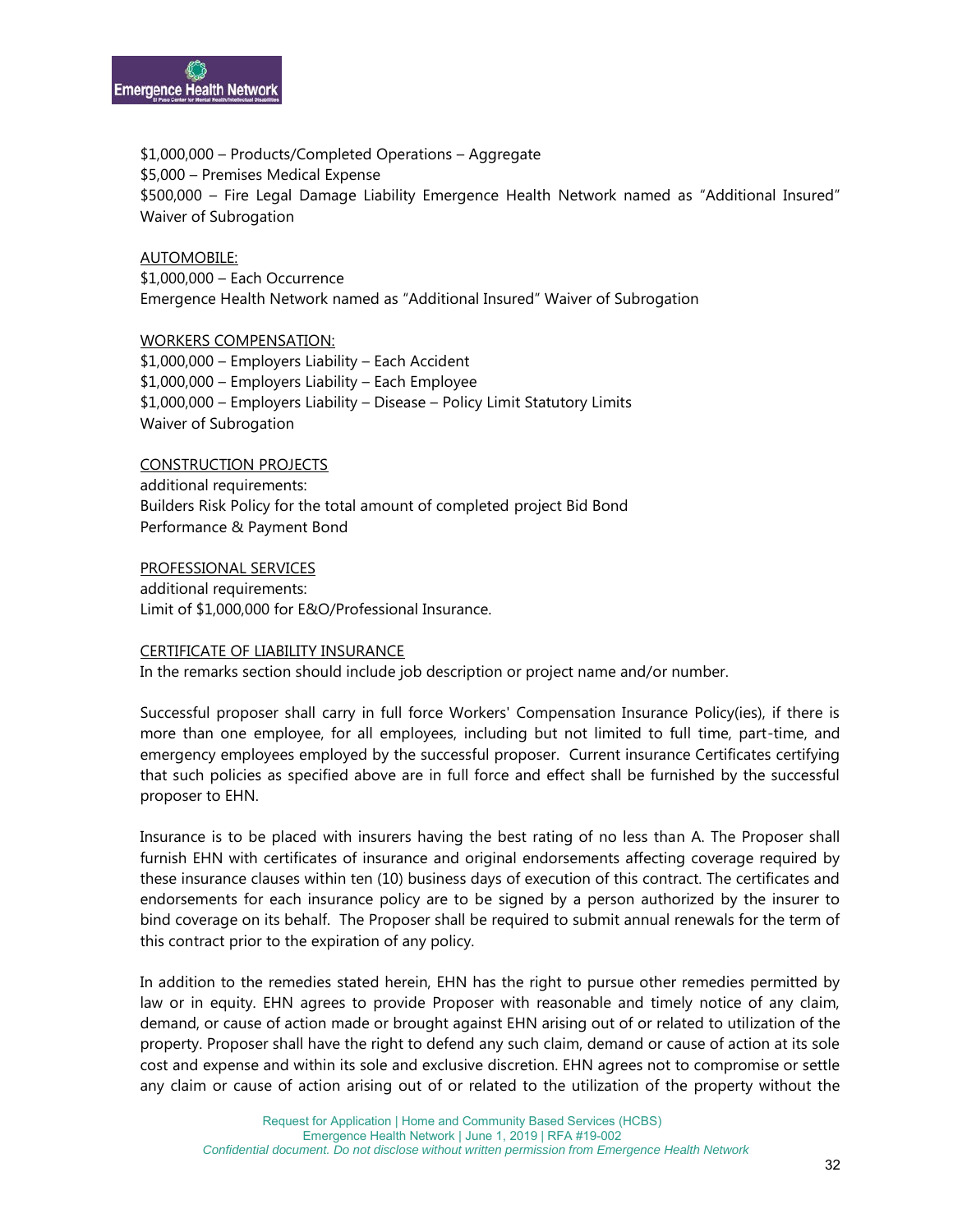

prior written consent of the Proposer.

In no event shall EHN be liable for any damage to or destruction of any property belonging to the Proposer.

Emergence Health Network shall be listed as the additional insured on policy certificates and shall be notified of changes to the policy during the contractual period.

#### 24. MENTAL HEALTH FRIENDLY WORKPLACE

The Proposer shall submit a narrative demonstrating its commitment as a mental-health friendly workplace, however, this may not be a determining factor in the proposal process.

#### 25. MANDATORY DISCLOSURE

Texas law requires the following disclosures by vendors: Conflict of Interest Disclosure Reporting (required of all vendors responding to the RFA) 20 Chapter 176 of the Texas Local Government Code requires that any vendor or person considering doing business with a local government entity make certain disclosures. In 2015, the Texas Legislature updated the law and the Texas Ethics Commission made corresponding changes to the Conflict of Interest Questionnaire (CIQ Form "Appendix E), in which the vendor must disclose any covered affiliation or business relationship with EHN personnel that might cause a conflict of interest with a local government entity. The EHN appointed officials and employees listed in Appendix G will award or make recommendations for the awarding of a contract. By law, a completed questionnaire must be filed with EHN. If no conflict of interest exists, write "N/A" or "None" in Box 3 of the CIQ Form. For vendor's convenience, a blank CIQ Form is enclosed with this IFB/RFA.

#### 26. NON-COLLUSION AFFIDAVIT

The Proposer declares, by signing and submitting a response to this IFB/RFA, that the proposal is not made in the interest of, or on behalf of, any undisclosed person, partnership, company, association, organization, or corporation; that the proposal is genuine and not collusive or sham; that the Proposer has not directly or indirectly induced or solicited another proposer to put in a false or sham proposal, and has not directly or indirectly colluded, conspired, connived, or agreed with any proposer or anyone else to put in a sham proposal, of that anyone shall refrain from bidding; that the Proposer has not in any manner, directly or indirectly, sought by agreement, communications, or conference with anyone to fix the proposal price of the Proposer of any other proposer, or to fix any overhead, profit or cost element of the proposal price, or of that of any other proposer, or to secure any advantage against the public body awarding the contract of anyone interested in the proposed contract, that all statements contained in the proposal are true; and further, that the Proposer has not, directly or indirectly, submitted his or her proposal price or any breakdown thereof, or the contents thereof, or divulged information or data relative thereto, or paid, and will not pay, any fee to any cooperation, partnership, company association, organization, proposal depository, or to any member or agent thereof to effectuate a collusive or sham proposal.

No EHN appointed official or employee who may exercise any function or responsibilities in the review or approval of this undertaking shall have any personal or financial interest, direct or indirect, in any contract or negotiation process thereof. The above compliance request will be part of all EHN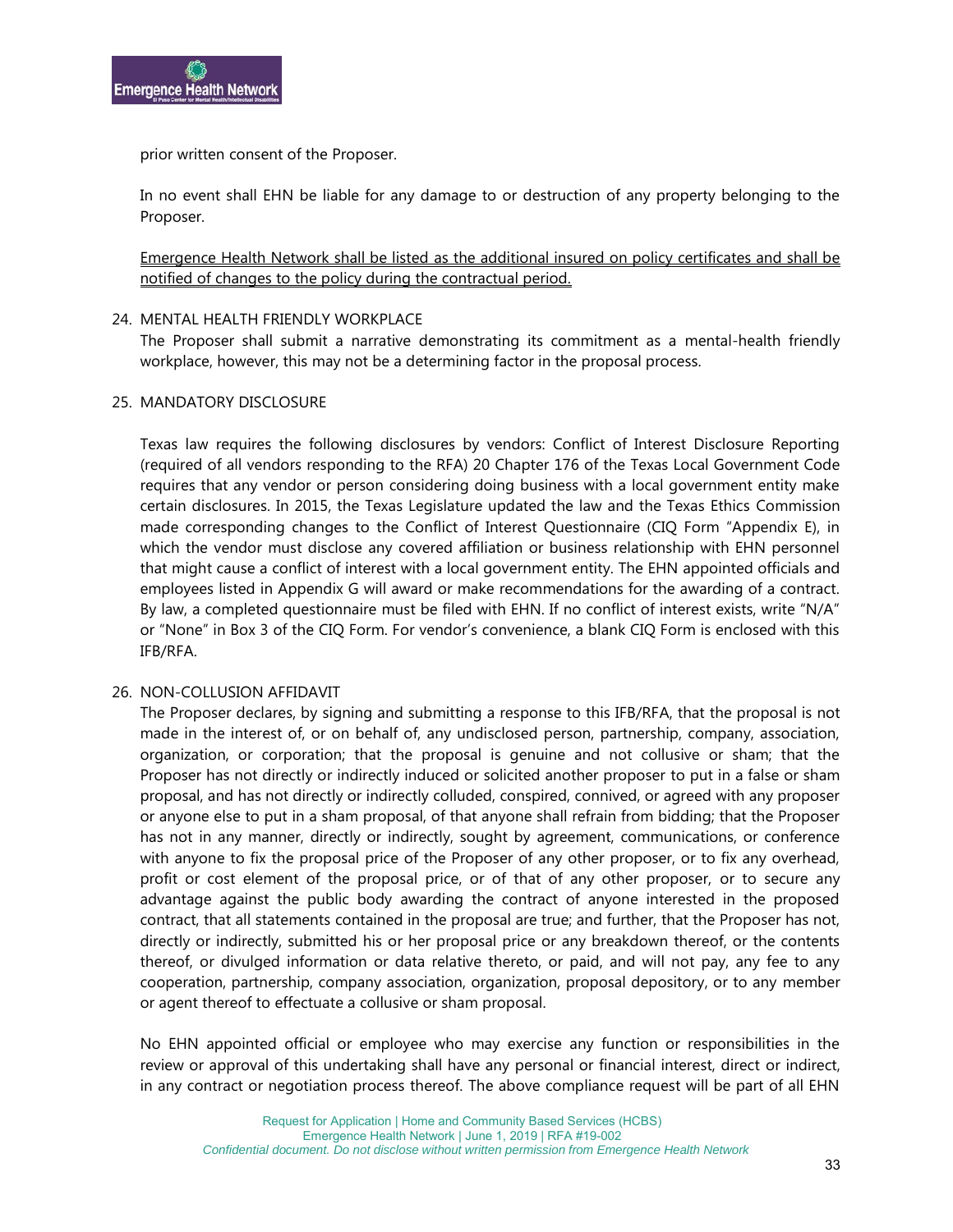

contracts for this service.

#### 27. SOVEREIGN IMMUNITY

EHN specifically reserves any claim it may have to sovereign, qualified, or official immunity as a defense to any action arising in conjunction with this contract.

#### 28. MERGERS, ACQUISITIONS

Proposer is required to provide EHN with notice of any anticipated merger or acquisition as soon as Proposer has actual knowledge of the anticipated merger or acquisition.

#### 29. DELAYS

EHN reserves the right to delay the scheduled commencement date of the contract if it is to the advantage of EHN. There shall be no additional costs attributed to these delays should any occur. Proposer agrees it will make no claim for damages, for damages for lost revenues, for damages caused by breach of contract with third parties, or any other claim by Proposer attributed to these delays, should any occur. In addition, Proposer agrees that any contract it enters into with any third party in anticipation of the commencement of the contract will contain a statement that the third party will similarly make no claim for damages based on delay of the scheduled commencement date of the contract.

#### 30. ACCURACY OF DATA

Information and data provided through this Proposal are believed to be reasonably accurate.

#### 31. SUBCONTRACTING/ASSIGNMENT

Proposer shall not assign, sell, or otherwise transfer its contact in whole or in part without prior written permission. Such consent, if granted, shall not relieve the Proposer of any of its responsibilities under this contract.

#### 32. INDEPENDENT CONTRACTOR

Proposer expressly acknowledges that it is an independent contractor. Nothing in this agreement is intended nor shall be construed to create an agency relationship, an employer/employee relationship, a joint venture relationship, or any other relationship allowing EHN to exercise control or direction over the manner or method by which Proposer or its subcontractors perform in providing the requirements stated in the Proposal.

#### 33. ASSURANCES

Proposer, in responding, represents the following:

- a. Proposer has made no attempt nor will make any attempt to induce any person or firm to submit or not submit a proposal; and
- b. Proposer has arrived at the proposal independently without consultation, communication, or agreement for the purpose of restricting competition; and
- c. All cost and pricing information is reflected in the RFA response documents only; and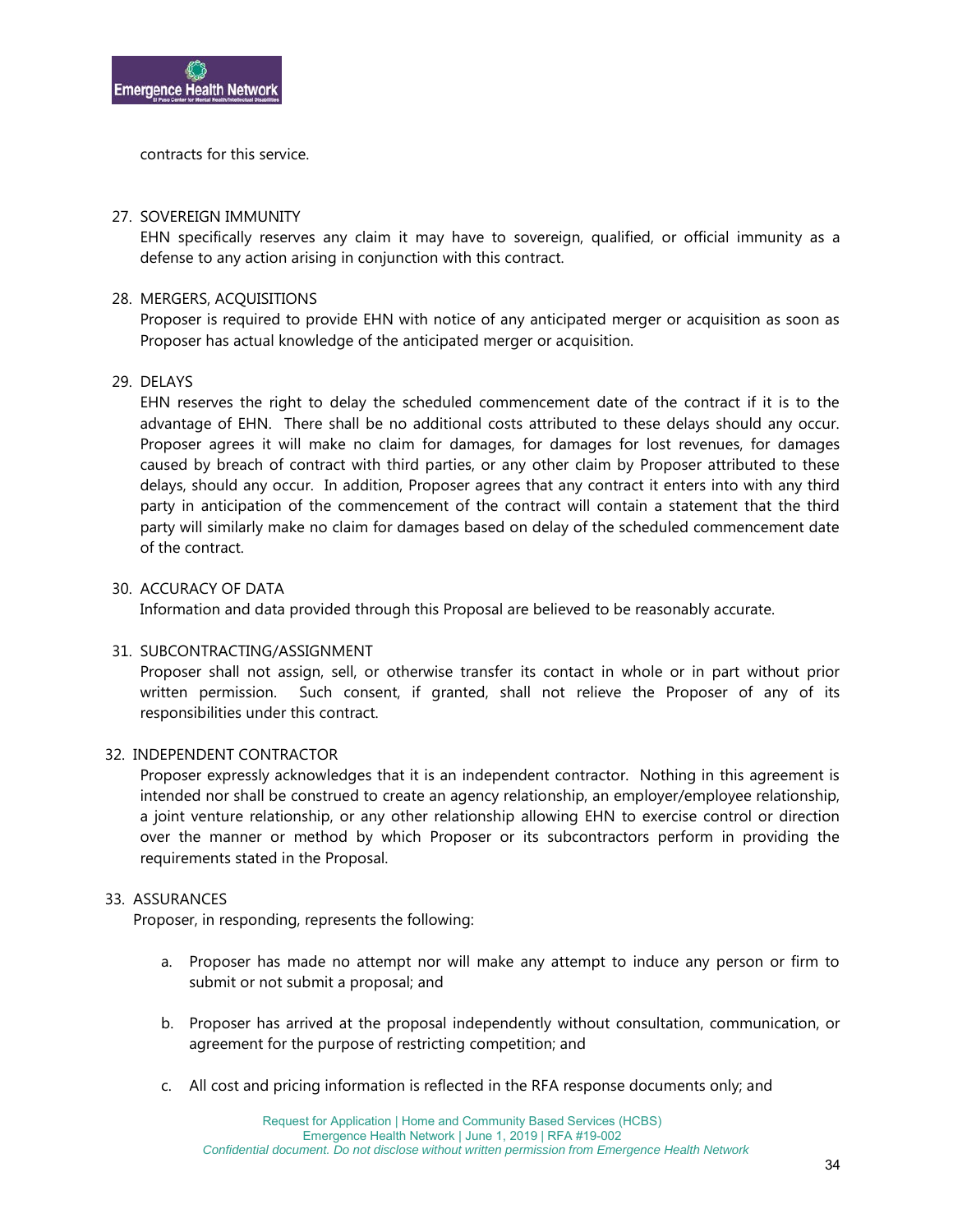

- d. Proposer and if applicable, its officers or employees, have no relationship now or will have no relationship during the contract period that interferes with fair competition or that is a financial or other conflict of interest, real or apparent; and
- e. If applicable, no member of the Proposer's staff or governing authority has participated in the development of specific criteria for the award of this prospective contract, nor will participate in the selection of the successful Proposer to be awarded this prospective contract; and
- f. Proposer has not retained or promised to retain an entity, used or promised to use a consultant that has participated in the development of the specific criteria for the award of this prospective contractor will participate in the selection of the successful Proposer awarded this prospective contract; and
- g. Proposer, if currently providing services to EHN on a contractual or employment basis, shall not obtain and use, or attempt to obtain, confidential information regarding EHN operations that provides an undue advantage in the selection process; and
- h. Proposer has not given, offered to give, nor intends to give any economic opportunity, gift, loan, gratuity, special discount, trip, favor, or service to any public servant (including, but not limited to any member of the Board of Trustees or staff) or any public employee (including, but not limited to, any employee of EHN) in connection with its submitted proposal; and
- i. Proposer accepts the terms, conditions, criteria, and requirements set forth in the above procurement package; and
- j. Proposer accepts EHN sole right to award any proposal (including negotiating with or issuing a contract to more than one Proposer when doing so would be in the best interests of EHN) or reject any or all proposals submitted at any time; and
- k. Proposer accepts EHN sole right to cancel the proposal at any time EHN so desires; and
- l. Proposer is not entitled to and will make no claim for payment to cover costs incurred in the preparation of the submission of its proposal or any other associated costs, even in situations where EHN cancels the proposal or rejects all proposals submitted in response to the proposal; and
- m. Proposer certifies that neither it nor its principals are presently debarred, suspended, proposed for debarment, declared ineligible, or voluntarily excluded from participation in any federally funded health care programs or otherwise listed on the List of Excluded Individuals and Entities maintained by the U.S. Department of Health and Human Services, Office of Inspector General; and
- n. Proposer, if it is a corporation, is either not delinquent in its franchise tax payments to the State of Texas or is not otherwise subject to payment of franchise taxes to the State of Texas; and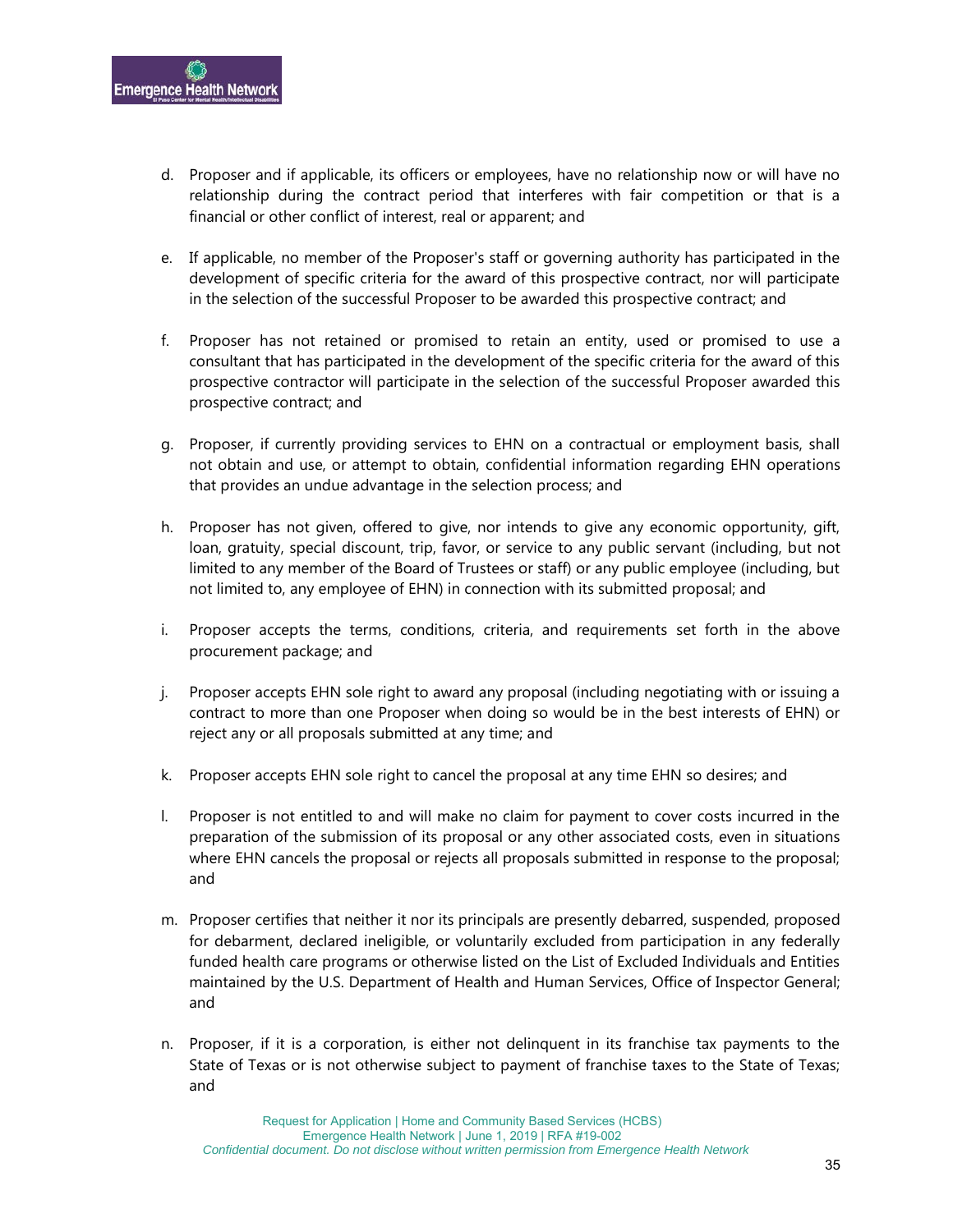

- o. Proposer owes no funds to the State of Texas for unresolved audit exceptions. An unresolved audit exception is an exception for which the Proposer has exhausted all administrative and/or judicial remedies and has failed to comply with any resulting demand for payment; and
- p. Proposer agrees that information about individuals served by the EHN will be kept confidential; and
- q. Proposer shall comply with the requirements of the Immigration Reform and Control Act of 1986 and Immigration Act of 1990 regarding employment verification and retention of verification forms for any individual(s) hired on or after November 6, 1986, described in this proposal who will perform any labor or services; and
- r. Proposer shall comply with all federal statutes relating to nondiscrimination including but not limited to Title VI of the Civil Rights Act of 1964, which prohibits discrimination on the basis of race, color, gender, pregnancy, religion, and national origin; Title IX of the Education Amendments of 1972, as amended [20 U.S.C. §504 of the Rehabilitation Act of 1973 (Public Law 93-112)], which prohibits discrimination on the basis of disabilities; the Age Discrimination in Employment Act; the Americans with Disabilities Act of 1990; Chapter 21 of the Texas Labor Code, which is informally referred to as the Texas Commission on Human Rights Act; and all amendments to each, and all requirements imposed by the regulations issued pursuant to these acts, especially 45 CFR Part 80 (relating to race, color, and national origin), 45 CFR Part 84 (relating to handicap), 45 CFR Part 86 (relating to sex), and 45 CFR Part 91 (relating to age); and
- s. Proposer warrants that, to the extent it has exposure, access or control of patient information, it will protect the privacy and provide for the security of Protected Health Information ("PHI") that is in compliance with the Health Insurance Portability and Accountability Act of 1996, Public Law I 04-191 ("HIPAA") and regulations promulgated thereunder by the U.S. Department of Health and Human Services (the "HIPAA Regulations") and other applicable federal and state laws, including, but not limited to the requirements of Texas Health and Human Services as stated within their Data Use Agreement.
- t. Proposer shall comply with the requirements of Chapter 81 of the Texas Civil Practice and Remedies Code; and
- u. As provided by the Texas Family Code, §231.006, a child support obligor who is more than 30 days delinquent in paying child support and a business entity in which the obligor is a sole proprietor, partner, shareholder, or owner with an ownership interest of at least twenty-five percent (25%) is not eligible to receive payments from state funds under a contract to provide property, materials, or services or receive a state-funded grant or loan. Proposer certifies that it is not ineligible to receive any payments under any contract resulting from its proposal and acknowledges that any contract that is executed as a result of its proposal may be terminated and payment may be withheld if this certification is inaccurate; and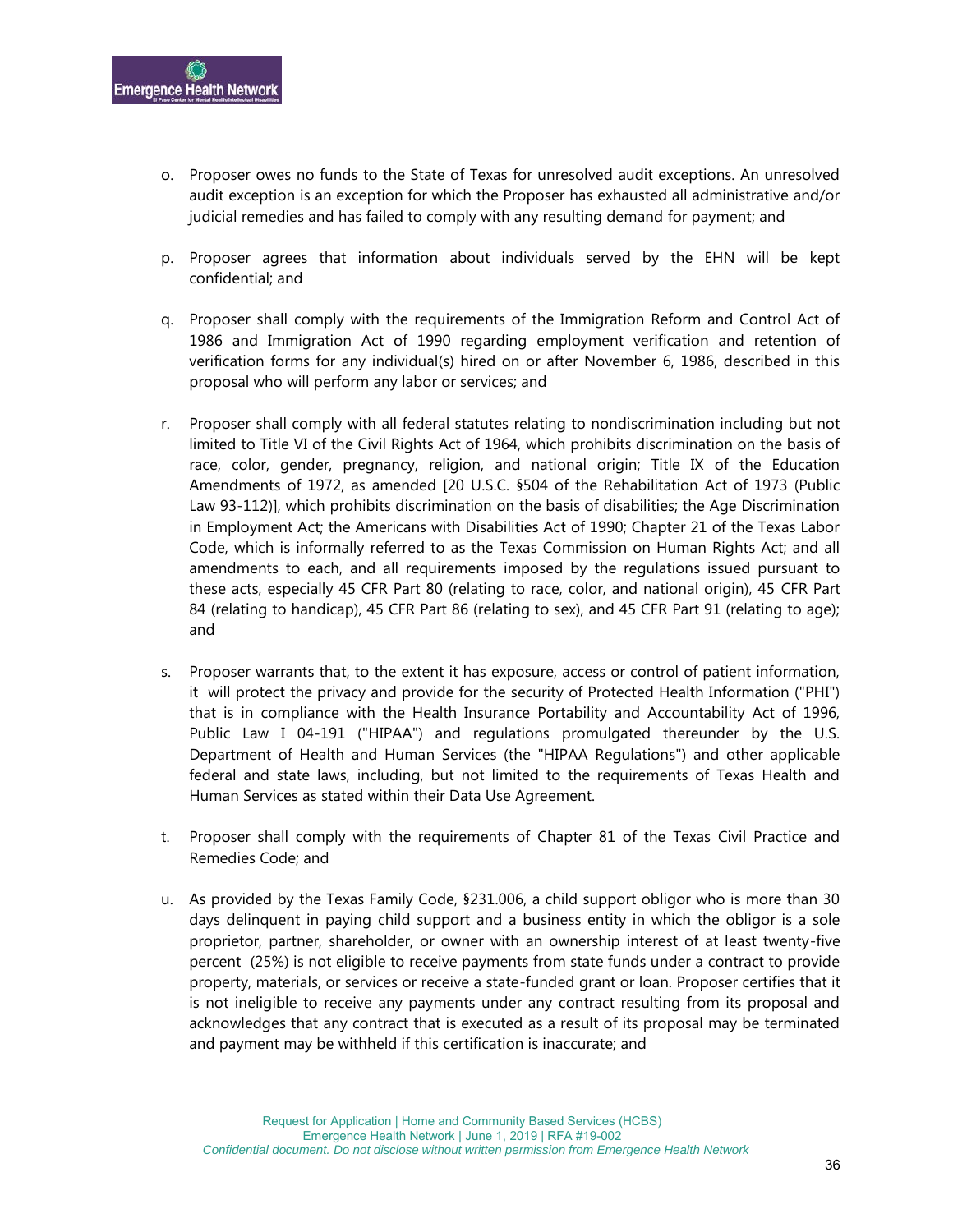

v. Proposer agrees to provide EHN with any information necessary to validate any statements made in its proposal, as requested by EHN. Such requests may include, but not necessarily be limited to, allowing access for on-site observation, granting permission for EHN to verify information with third parties, and allowing inspection of Proposer's records. Proposer understands that failure to substantiate any statements made in Proposer' s proposal shall result in disqualification of the proposal.

NOTICE: EHN will not be liable for any fees or charges not specifically detailed in your proposal. *EHN is an equal opportunity employer.*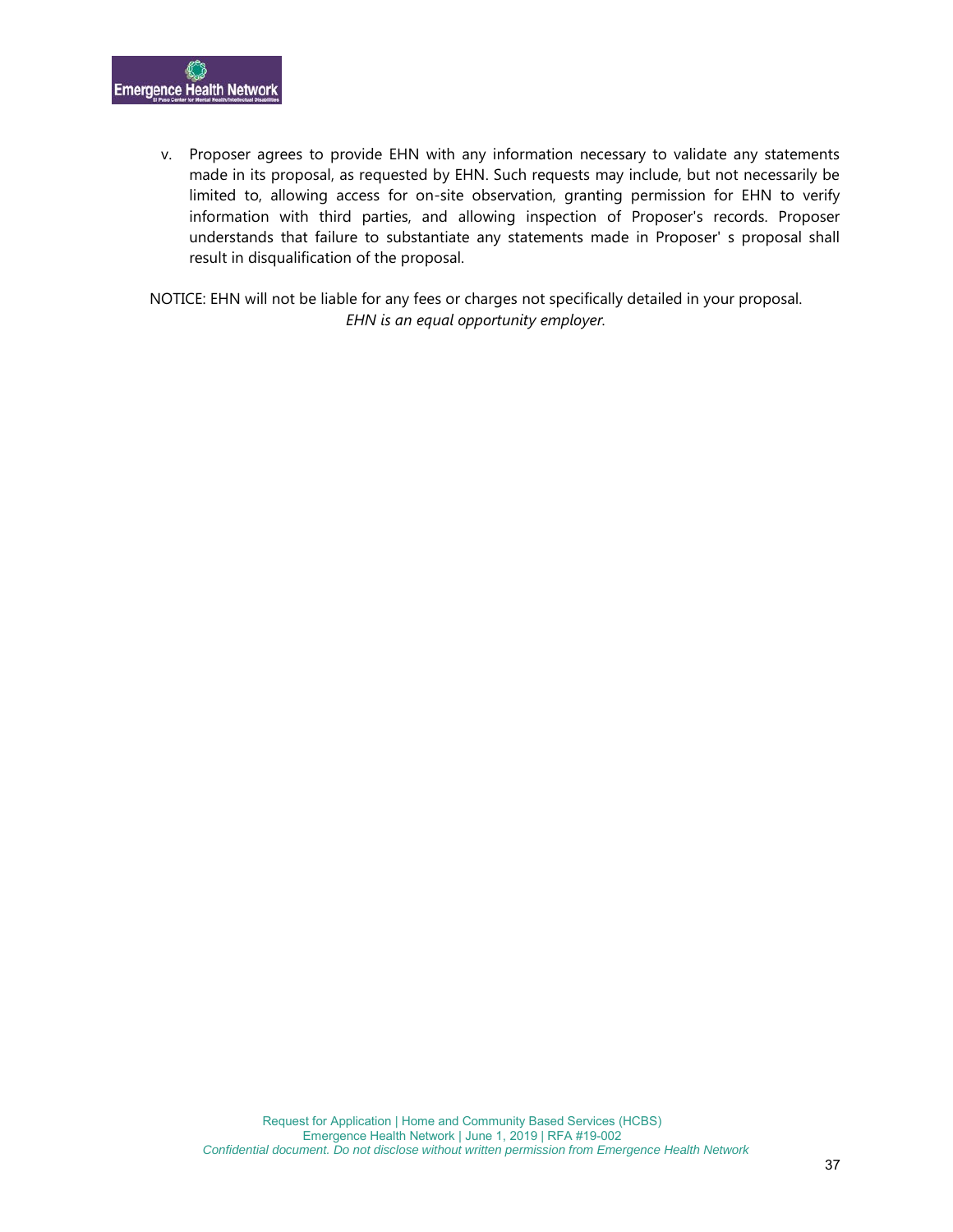



201 E. Main Suite 600 El Paso, TX 79901 (915) 887-3410 Fax: (915) 351-4703

### **Section II Procurement Protocols & RFA Response Package Instructions**

#### Notice to Interested Parties

Sealed Proposals will be received at Emergence Health Network, 9609 Carnegie Ave., El Paso, Texas 79925. Email attachments shall not exceed 150 MB per email. Email to: **[rfp@ehnelpaso.org](mailto:rfp@ehnelpaso.org)** Please submit one (1) original hard copy in addition to an electronic copy in PDF format. Electronic copies must reflect the original hard copy.

> Proposals must be in a sealed envelope and marked: Subject line of the email must state: "Home and Community Based Services (HCBS) RFA # 19-002"

#### **Response & Communication Protocols**

Do not contact the requesting department. Any questions or additional information required by interested vendors must be emailed to: **[bidquestions@ehnelpaso.org.](mailto:bidquestions@ehnelpaso.com)** Solicitation number and title must be on the "Subject Line" of the email. Attempts to circumvent this requirement may result in rejection of the proposal as non-compliant. Questions received after deadline will be addressed as soon as possible

Any changes in the specifications will be posted on the EHN website as an addendum. It shall be the proposer's responsibility to check the website prior to the due date/opening to verify whether any addendums have been posted. Website: **[www.emergencehealthnetwork.org](http://www.emergencehealthnetwork.org/)**; Procurement.

In order to remain active on the Emergence Health Network Vendor list, each vendor receiving this proposal must respond in some form. Vendors submitting proposals must meet or exceed all requirements herein. Vendors not responding to the request must submit their reason in writing to the Emergence Health Network.

Responses must follow the prescribed format detailed in this section in order to be accepted.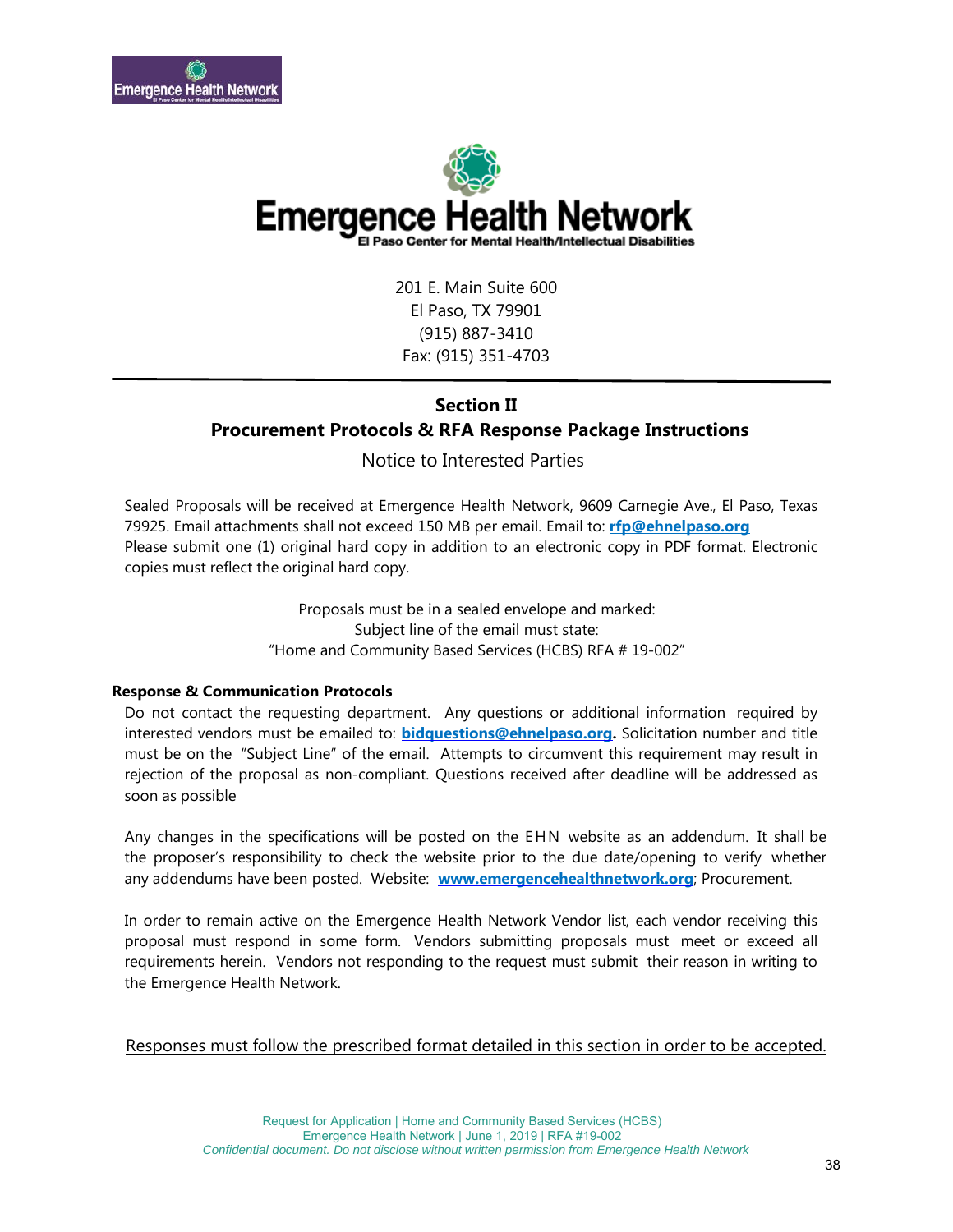

# Response Package Components

Proposals should be prepared as simply and economically as possible while providing straight-forward and concise delineation of the Proposer's capabilities to satisfy the requirements of the RFA. Technical literature about the Proposer's experience and qualifications may be included. However, emphasis should be on completeness and clarity of content. In order to expedite the evaluations, it is essential that specifications and instructions contained in this document be followed as closely as possible.

## Organizations and Format

Proposers need to organize their proposals as defined below to ensure consistency and to facilitate the evaluation of all responses. All the sections listed below must be included in the proposal, in the order presented, with the Section Number listed.

- EHN Signature Page (Appendix A)
- Transmittal Letter and all other Required Forms.
- Summary of Proposal. (Including Pricing Structure)

#### Responses to this RFA must include the following components:

#### TRANSMITTAL LETTER

In Section II of the proposal, the Proposer must submit a transmittal letter that accomplishes the following:

- Identifies the Proposer.
- A commitment by the company to provide the services required by EHN.
- States the proposal is firm and effective until the effective date of the plan.
- Is signed by a person legally authorized to bind the Proposer to the representations in the response. In the case of a joint proposal, each Proposer must sign the transmittal letter.
- Evaluator shall provide a statement of expertise and experience in performing a targeted similar regional study.
- Include a statement of acceptance of the terms and conditions of the contract resulting from this RFA. If a Proposer takes exception to any of the proposed benefits, terms and conditions stated in this RFA, those exceptions must be noted in the appropriate section of the response.

#### INSURANCE COVERAGES

Proposers must have insurance coverages as noted elsewhere in this RFA. Certificates of insurance must be provided immediately after notice of award or include with the RFA.

#### SUMMARY OF PROPOSAL

- A brief statement as to why the provider is uniquely qualified to provide evaluation services to EHN.
- A brief summary highlighting the most important points of this proposal.
- Pricing structure as indicated in RFA.
- Detail your company's overall qualification and abilities to handle the specific items addressed in the response section of this RFA.
- Along with narrative detailing the qualifications of your company, please list the qualifications, physical location, and background of the personnel who will be directly involved with this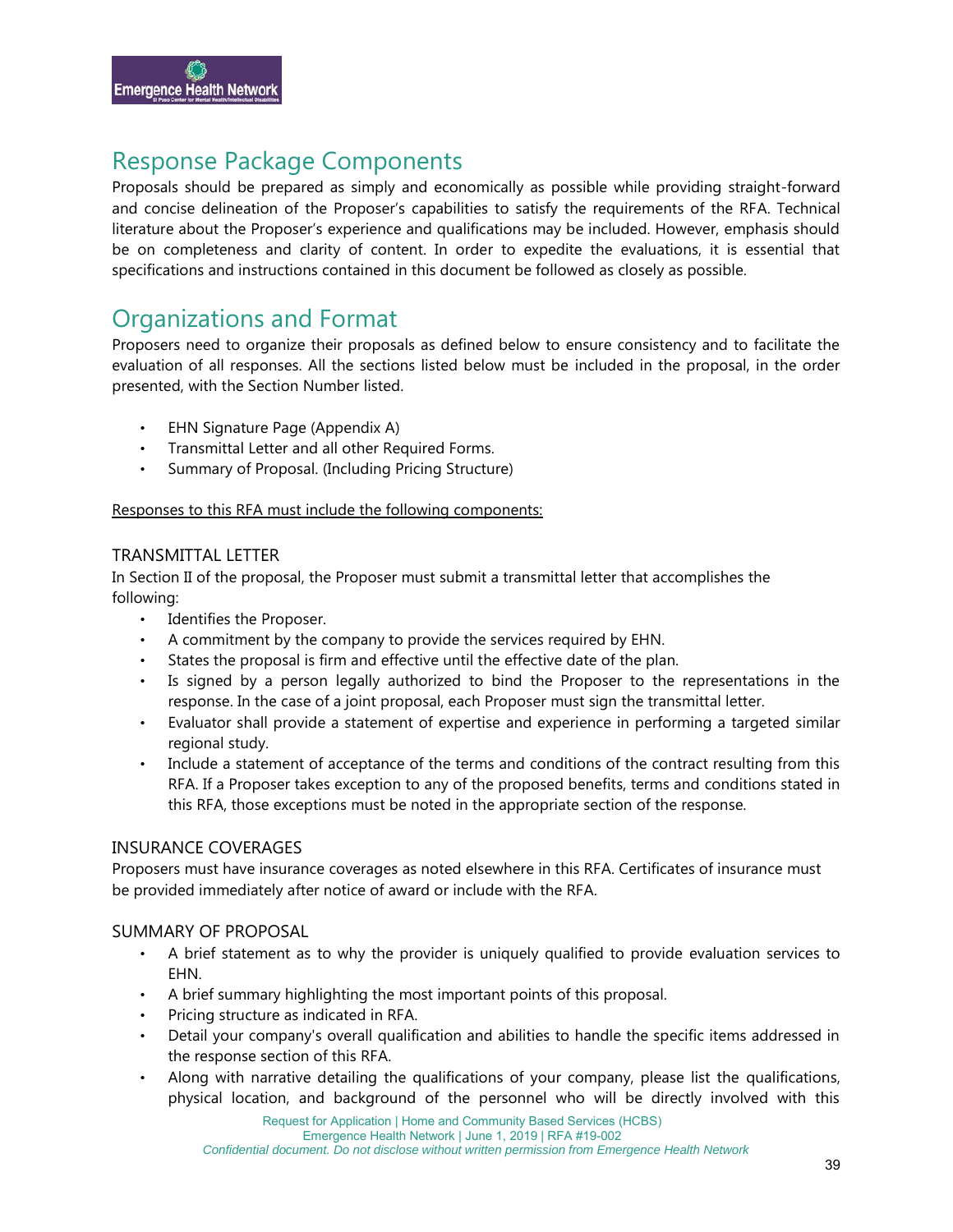account.

- Provide a statement that criminal background checks have been conducted, or will be conducted prior to the start of services, on all employees who will be working on the EHN account. It shall be the provider's responsibility to provide for the safety of workers and the public in compliance with the requirements of insurance and public health and safety. Emergence Health Network requires all workers on-site to have a company badge and to sign in at each facility they are performing work at. A State level background check with the Texas Department of Public Safety to also include Sex offender and fingerprinting data must be completed and turned into the Department of Human Resources prior to working on EHN sites. EHN has the right to remove workers who are not in compliance with these safety requirements.
- If applicable provide a list of all your current group health governmental clients along with contact, number of employees, and years of service.
- If applicable proposer must disclose if it is involved in any current or pending litigation. Disclosure will NOT be grounds for automatic disqualification of Offeror; however, failure to disclose will be grounds for termination and seeking of remedies allowed by law or equity

#### FINANCIAL CONSIDERATION

Include a copy of your latest annual report or other comparable documentation (Financial Statement). As evidenced by the financial information requested of each contractor, indication that the contractor, or contractors, are financially stable and able to provide related services in its entirety.

#### CUSTOMER REFERENCES

Provide a minimum of three (3) customer references similar to the goods or services sought under this RFA.

References from at least three (3) different individuals are required to satisfy the requirement above. Contractor shall submit with this proposal a list of at least three (3) references that pertain to this type of service or similar project performed by the firm, preferably for government agencies. Include the name of the firm, the name of the representative, address, telephone number, email address.

NOTE: EHN will not accept late references or references submitted by any means other than that which is described above. EHN will not review more than the number of required references indicated above.

EHN reserves the right to confirm and may consider clarification responses in the evaluation of references. EHN is under no obligation to clarify any reference information.

#### TERM

The agreement for services shall be for the term of one (1) year, commencing from the date the agreement is approved by the Emergence Health Network Board of Trustees, subject to certain conditions, with the ability to extend the agreement for up to two (2) additional years at EHN's sole discretion.

#### PROPOSAL PRICING

Pricing is subject for authorized services and/or to 100% of the Medicaid reimbursement rates. Net rates for HCBS are found in the scope section of this RFA in which EHN has applied a 10% processing and administrative fee. If applicable pricing shall be itemized for all items requested in this proposal. Brief notes referencing specific line items may be included, if necessary, for an explanation. EHN will select and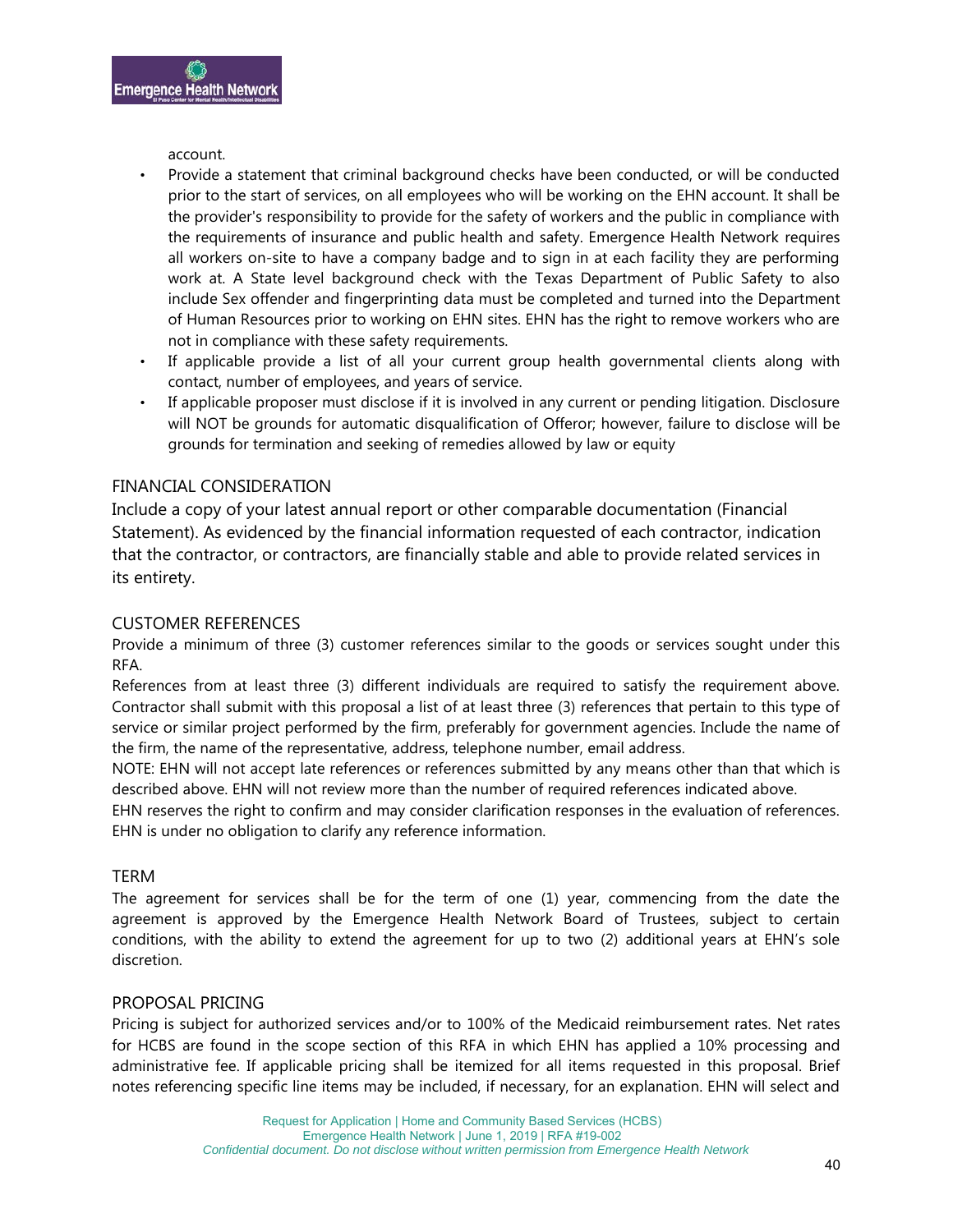

award the products and services that best meet its needs.

#### ADDITIONAL REQUIRED FORMS

The Appendices and Addendums A through E in this RFA include: (Please utilize the attached forms to identify the following) Appendix A: EHN Signature Page Appendix B: Deviation Form Appendix C: HUB Subcontracting Plan Appendix D: Conflict of Interest Questionnaire Appendix E: Certification Regarding Lobbying Appendix F: EHN appointed officials and employees

#### REVIEW PROCESS AND EVALUATION CRITERIA

This RFA is not intended to favor any vendor. After an initial evaluation of RFA responses, discussions/interviews may be held as deemed necessary by EHN. Subsequently, recommendations will be made to the Associate Chief Executive Officer (ACEO), who will, in turn, present the recommendation to the CEO and the Emergence Health Network Board of Trustees.

#### • **Proposed Services - Category Weight 30%**

- Program concept and structure
- Service objectives and methodology
- Thoroughness in evaluation practices (benchmarks)
- Access to clinical supervision
- Quality of Services

#### • **Risk Profile – 30%**

- Process in place for evaluation of services provided including quality of services, satisfaction of contracting entities and customers.
- Evidence of follow-up improvement activities based on results of evaluations.
- Evidence of in-service staff training: topics, frequency, mode.
- Stable workforce evaluated on turnover and tenure reports.
- Retention efforts identified.
- Provisions for confidentiality of calls and information

#### • **References – Category weight 10%**

- Names, telephone numbers, emails and addresses of at least three business references
- References if available from similar non-profit entities in Texas
- Issues that will be addressed include contract performance
- **Financial Viability - Category Weight 10%**
	- Company must prove viability and sustainability for the entire term of the contract

#### • **Background of Firm- Category Weight 20%**

- Provide qualification and experience in providing services as described in RFA
- Years in business and qualifications
- Experience providing similar services for government agencies
- Accreditation, achievements, and licensure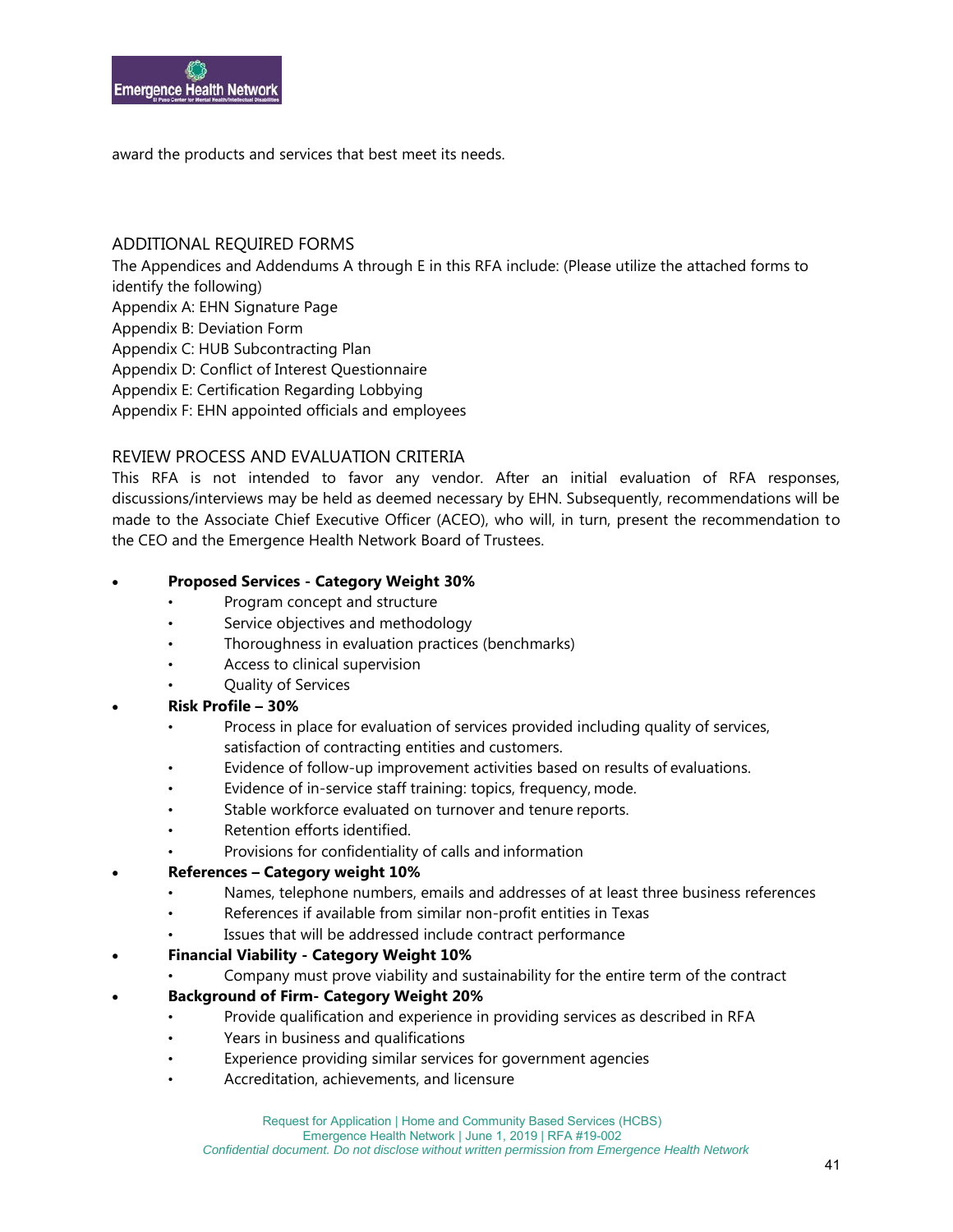

#### BEST AND FINAL OFFER (BAFO)

EHN reserves the right to return to the Offeror(s) remaining in the competitive range to request a BAFO proposal based on one or more components of the initial proposal.

#### **GLOSSARY**

#### REFERENCES:

Texas Health and Human Services (HCBS)

[Home & Community-Based Services 1915\(c\) | Medicaid.gov](https://www.medicaid.gov/medicaid/hcbs/authorities/1915-c/index.html)

#### ACRONYMS:

- ADLS Activities of Daily Living (ADLs) and instrumental activities of daily living (IADLs) are included
- AMH Adult Mental Health (AMH)
- CEO Chief Executive Officer
- CIT Crisis Intervention Team
- DSHS Department of State and Health services
- EHN Emergence Health Network
- FOB Free on Board
- HCBS Home and Community Based Services
- HIPAA Health Insurance Portability and Accountability Act
- IADLs Instrumental Activities of Daily Living
- LAR Legally Authorized Representative
- LTPH Long Term Psychiatric Hospitalization
- PHI Protected Health Information
- RDA Recommended Dietary Allowance
- RN Registered Nurse
- SB Senate Bill
- TAC Texas Administrative Code
- TPIA Texas Public Information Act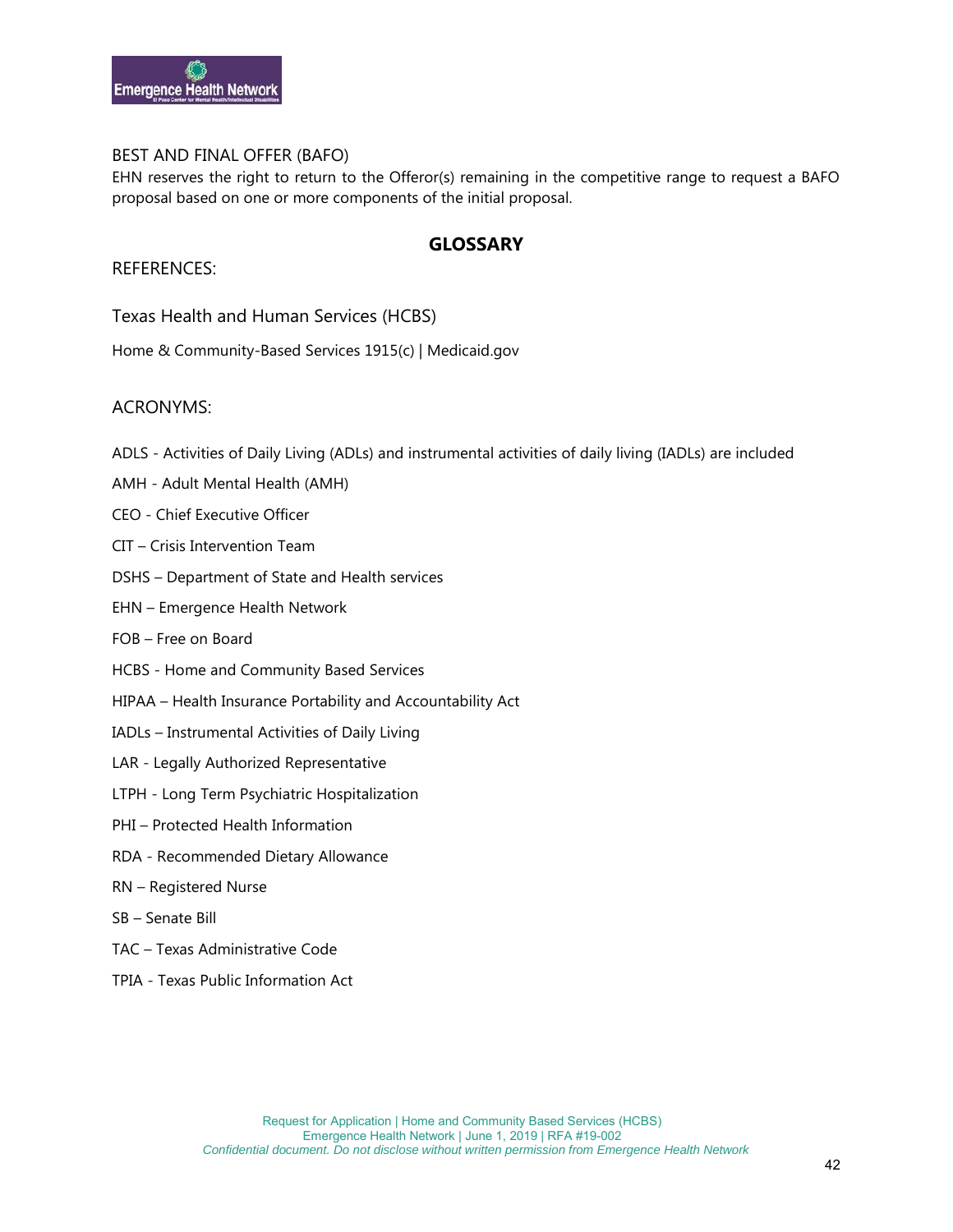



**Appendix A**

#### **HOME AND COMMUNITY BASED SERVICES (HCBS) RFA #19-002**

Vendor must meet specifications

Please do not include tax, as EHN is tax-exempt. We will sign tax exemption certificates covering these items. **Please submit one (1) original copy** and **submit the application to [rfp@ehnelpaso.org](mailto:rfp@ehnelpaso.org) in a PDF format. Electronic copies must reflect the original hard copy.**

#### **EHN SIGNATURE PAGE**

I or we agree to furnish the following described equipment, supplies, or services for the prices shown in accordance with specifications listed below or attached. By execution of this proposal, I hereby represent and warrant to Emergence Health Network that I have read and understood the Proposal Documents and the Contract Documents, and this application is made in accordance with the Application Documents.

\_\_\_\_\_\_\_\_\_\_\_\_\_\_\_\_\_\_\_\_\_\_\_\_\_ \_\_\_\_\_\_\_\_\_\_\_\_\_\_\_\_\_\_\_\_\_\_

\_\_\_\_\_\_\_\_\_\_\_\_\_\_\_\_\_\_\_\_\_\_\_\_\_\_\_\_\_\_\_\_\_\_\_\_ \_\_\_\_\_\_\_\_\_\_\_\_\_\_\_\_\_\_\_\_\_\_\_\_\_\_\_\_\_\_\_\_

\_\_\_\_\_\_\_\_\_\_\_\_\_\_\_\_\_\_\_\_\_\_\_\_\_\_\_\_\_\_\_\_\_\_\_\_ \_\_\_\_\_\_\_\_\_\_\_\_\_\_\_\_\_\_\_\_\_\_\_\_\_\_\_\_\_\_\_\_

\_\_\_\_\_\_\_\_\_\_\_\_\_\_\_\_\_\_\_\_\_\_\_\_\_\_\_\_\_\_\_\_\_\_\_\_ \_\_\_\_\_\_\_\_\_\_\_\_\_\_\_\_\_\_\_\_\_\_\_\_\_\_\_\_\_\_\_\_

\_\_\_\_\_\_\_\_\_\_\_\_\_\_\_\_\_\_\_\_\_\_\_\_\_\_\_\_\_\_\_\_\_\_\_\_ \_\_\_\_\_\_\_\_\_\_\_\_\_\_\_\_\_\_\_\_\_\_\_\_\_\_\_\_\_\_\_\_

\_\_\_\_\_\_\_\_\_\_\_\_\_\_\_\_\_\_\_\_\_\_\_\_\_\_\_\_\_\_\_\_\_\_\_\_ \_\_\_\_\_\_\_\_\_\_\_\_\_\_\_\_\_\_\_\_\_\_\_\_\_\_\_\_\_\_\_\_

Federal Tax Identification No. The Code City, State, Zip Code

DUNS Number

Company **Mailing Address** 

Representative Name & Title Telephone Number include area code

Signature **Fax Number include area code** 

Date Email Address

#### **\*\*\*THIS MUST BE THE FIRST PAGE ON ALL PROPOSALS\*\*\***

Request for Application | Home and Community Based Services (HCBS) Emergence Health Network | June 1, 2019 | RFA #19-002 *Confidential document. Do not disclose without written permission from Emergence Health Network*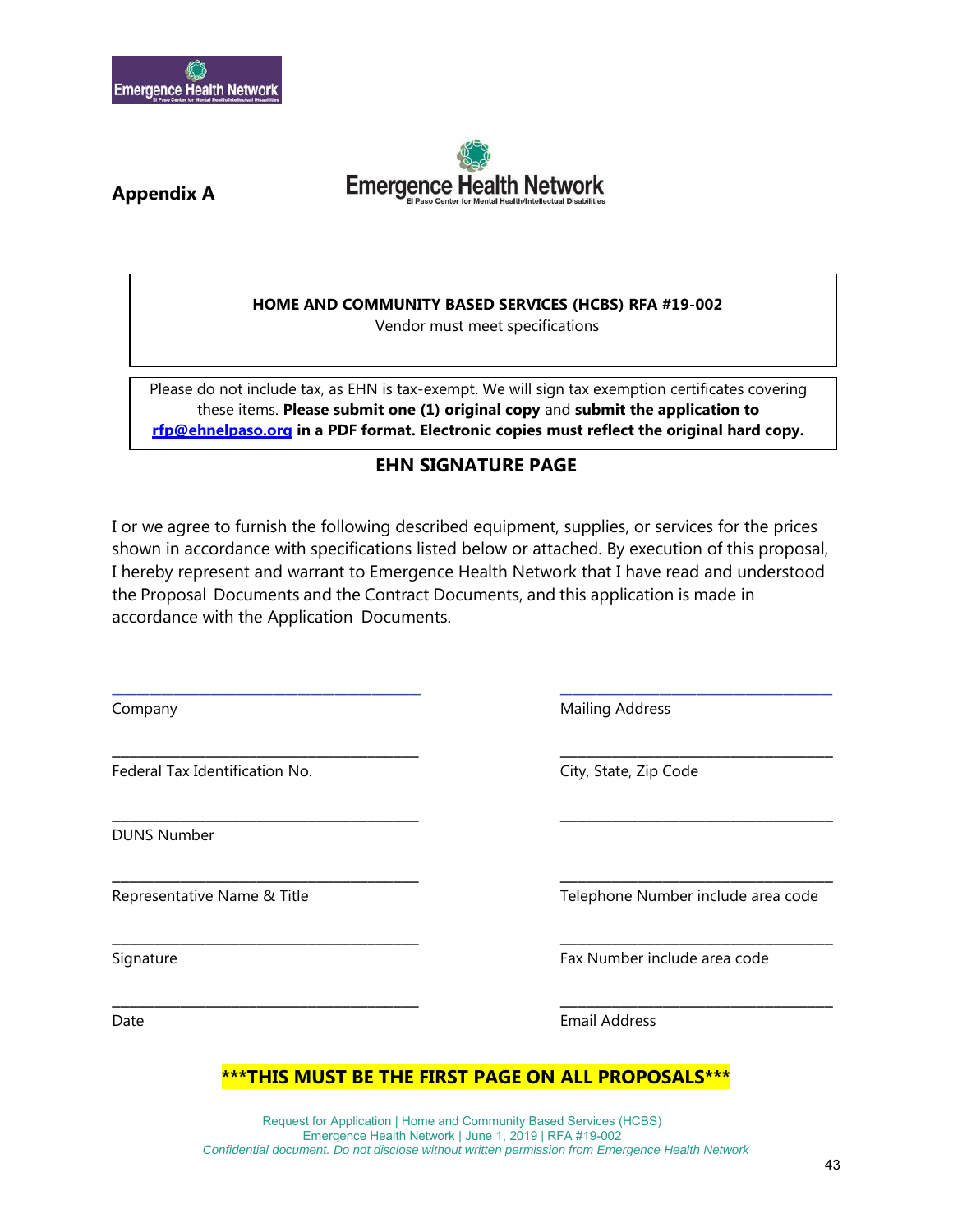



### **Appendix B**

#### **DEVIATION FORM**

All deviations to this Solicitation (Proposal and Sample Contract) must be noted on this sheet. In the absence of any entry on this Deviation Form, the prospective vendor assures EHN of their full agreement and compliance with the Specifications, Terms, and Conditions.

Each response to this Solicitation shall contain a Deviation Form, which states the prospective vendor's commitment to the provisions of this Solicitation. An individual authorized to execute contracts must sign the Deviation Form. Any exceptions taken to the terms and conditions identified in this Solicitation Package including the Sample Contract must be expressly stated in the Deviation Form. *(Attachment B)*

#### *THIS DEVIATION FORM MUST BE SIGNED BY EACH PROSPECTIVE VENDOR WHETHER THERE ARE DEVIATIONS LISTED OR NOT, AND SUBMITTED WITH THIS SOLICITATION*

| <b>DEVIATION(S)</b> |
|---------------------|
|                     |
|                     |
|                     |
|                     |
|                     |
|                     |
|                     |
|                     |
|                     |
|                     |
|                     |
|                     |
|                     |
|                     |
|                     |
|                     |
|                     |
|                     |
|                     |
|                     |
|                     |
|                     |
|                     |
|                     |
|                     |
|                     |

**Independent Contractor/Firm Authorized Signature Date**

**\_\_\_\_\_\_\_\_\_\_\_\_\_\_\_\_\_\_\_\_\_\_\_\_\_\_\_\_\_\_\_\_\_ \_\_\_\_\_\_\_\_\_\_\_\_\_\_\_\_\_\_\_\_\_\_\_\_\_\_\_\_\_\_\_\_\_\_ \_\_\_\_\_\_\_\_\_**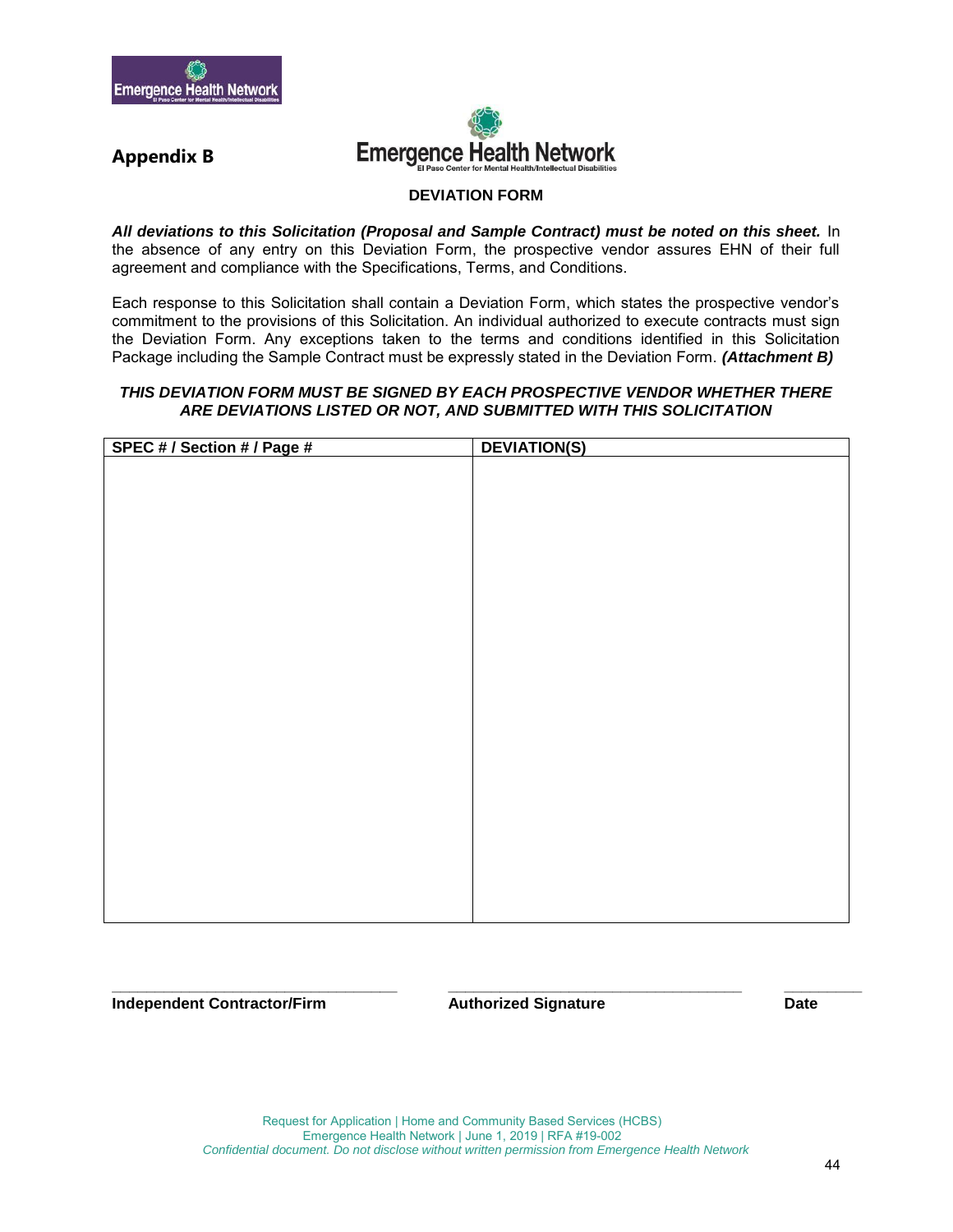

### **Appendix C**



#### **HUB SUBCONTRACTING PLAN HISTORICALLY UNDERUTILIZED BUSINESS**

#### *(HUB-LOI IS USED BY POTENTIAL VENDOR/VENDOR TO IDENTIFY SUB-VENDORS SELECTED FOR WORK ON THE CONTRACT)*

| Bid/Proposal Number: _________________                                                                                |
|-----------------------------------------------------------------------------------------------------------------------|
| Contract Amount: _____________                                                                                        |
|                                                                                                                       |
|                                                                                                                       |
| Name of Subcontractor/Supplier:                                                                                       |
|                                                                                                                       |
|                                                                                                                       |
| Is the subcontractor a certified HUB? _______ Yes _______ No                                                          |
| Dollar amount of contract with subcontractor /supplier: \$                                                            |
|                                                                                                                       |
| Description of materials/services performed under agreement with the subcontractor for<br>the amount indicated above: |
|                                                                                                                       |
|                                                                                                                       |
|                                                                                                                       |
|                                                                                                                       |

#### **PLEASE SUBMIT A SEPARATE FORM FOR EACH SUBVENDOR/SUPPLIER**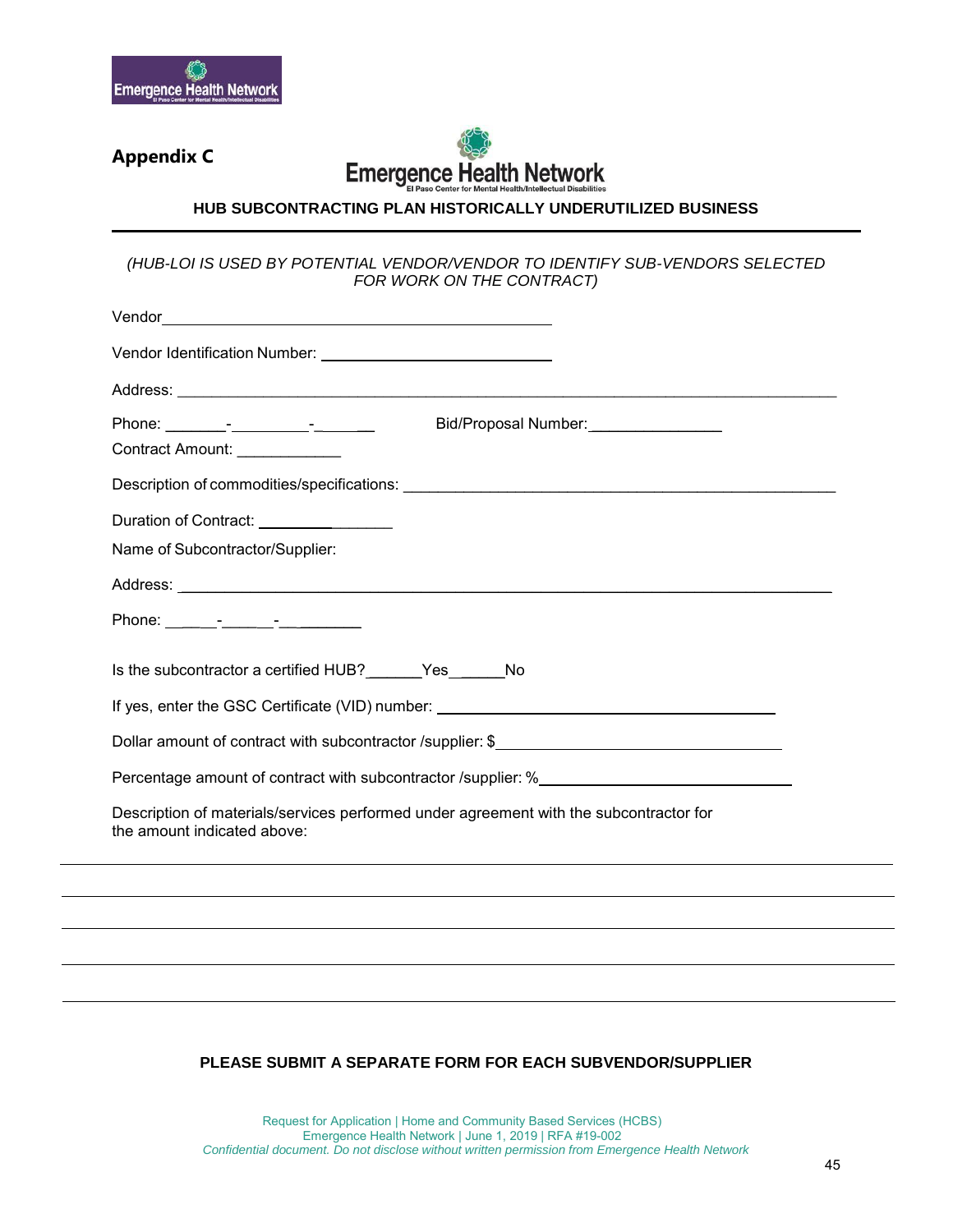

### **Appendix D**

| <b>CONFLICT OF INTEREST QUESTIONNAIRE FORM CIQ</b><br>For vendor or other person doing business with a local governmental entity                                                                                                                                                        |                                         |  |  |  |
|-----------------------------------------------------------------------------------------------------------------------------------------------------------------------------------------------------------------------------------------------------------------------------------------|-----------------------------------------|--|--|--|
| This questionnaire reflects changes made to the law by H.B. 1491, 80th Leg., Regular<br>Session.                                                                                                                                                                                        | <b>OFFICE USE ONLY</b><br>Date Received |  |  |  |
|                                                                                                                                                                                                                                                                                         |                                         |  |  |  |
| This questionnaire is being filed in accordance with Chapter 176, Local Government Code by a<br>person who has a business relationship as defined by Section 176.001(1-a) with a local<br>governmental entity and the person meets requirements under Section 176.006(a).               | RFA #19-001                             |  |  |  |
| By law, this questionnaire must be filed with the records administrator of the local governmental<br>entity not later than the 7th business day after the date the person becomes aware of facts that<br>require the statement to be filed. See Section 176.006, Local Government Code. |                                         |  |  |  |
| A person commits an offense if the person knowingly violates Section 176.006, Local<br>Government Code. An offense under this section is a Class C misdemeanor.                                                                                                                         |                                         |  |  |  |
| 1<br>Name of person who has a business relationship with local governmental entity.                                                                                                                                                                                                     |                                         |  |  |  |
| $\overline{2}$<br>Check this box if you are filing an update to a previously filed questionnaire.                                                                                                                                                                                       |                                         |  |  |  |
| (The law requires that you file an updated completed questionnaire with the appropriate filing authority not later than the 7th<br>business day after the date the originally filed questionnaire becomes incomplete or inaccurate.)                                                    |                                         |  |  |  |
| 3                                                                                                                                                                                                                                                                                       |                                         |  |  |  |
| Name of local government officer with whom filer has employment or business relationship.                                                                                                                                                                                               |                                         |  |  |  |
| Name of Officer                                                                                                                                                                                                                                                                         |                                         |  |  |  |
| This section (item 3 including subparts A, B, C & D) must be completed for each officer with whom the filer has an<br>employment or other business relationship as defined by Section 176.001(1-a), Local Government Code. Attach<br>additional pages to this Form CIQ as necessary.    |                                         |  |  |  |
| A. Is the local government officer named in this section receiving or likely to receive taxable income, other<br>than investment income, from the filer of the questionnaire?                                                                                                           |                                         |  |  |  |
| <b>Yes</b><br>No.                                                                                                                                                                                                                                                                       |                                         |  |  |  |
| B. Is the filer of the questionnaire receiving or likely to receive taxable income, other than investment<br>income, from or at the direction of the local government officer named in this section AND the taxable<br>income is not received from the local governmental entity?       |                                         |  |  |  |
| No<br>Yes                                                                                                                                                                                                                                                                               |                                         |  |  |  |
| C. Is the filer of this questionnaire employed by a corporation or other business entity with respect to<br>which the local government officer serves as an officer or director, or holds an ownership of 10<br>percent or more?                                                        |                                         |  |  |  |
| Yes<br>No                                                                                                                                                                                                                                                                               |                                         |  |  |  |
| D. Describe each employment or business relationship with the local government officer named in this section.                                                                                                                                                                           |                                         |  |  |  |
|                                                                                                                                                                                                                                                                                         |                                         |  |  |  |
| Signature of the person doing business with the governmental entity                                                                                                                                                                                                                     | Date                                    |  |  |  |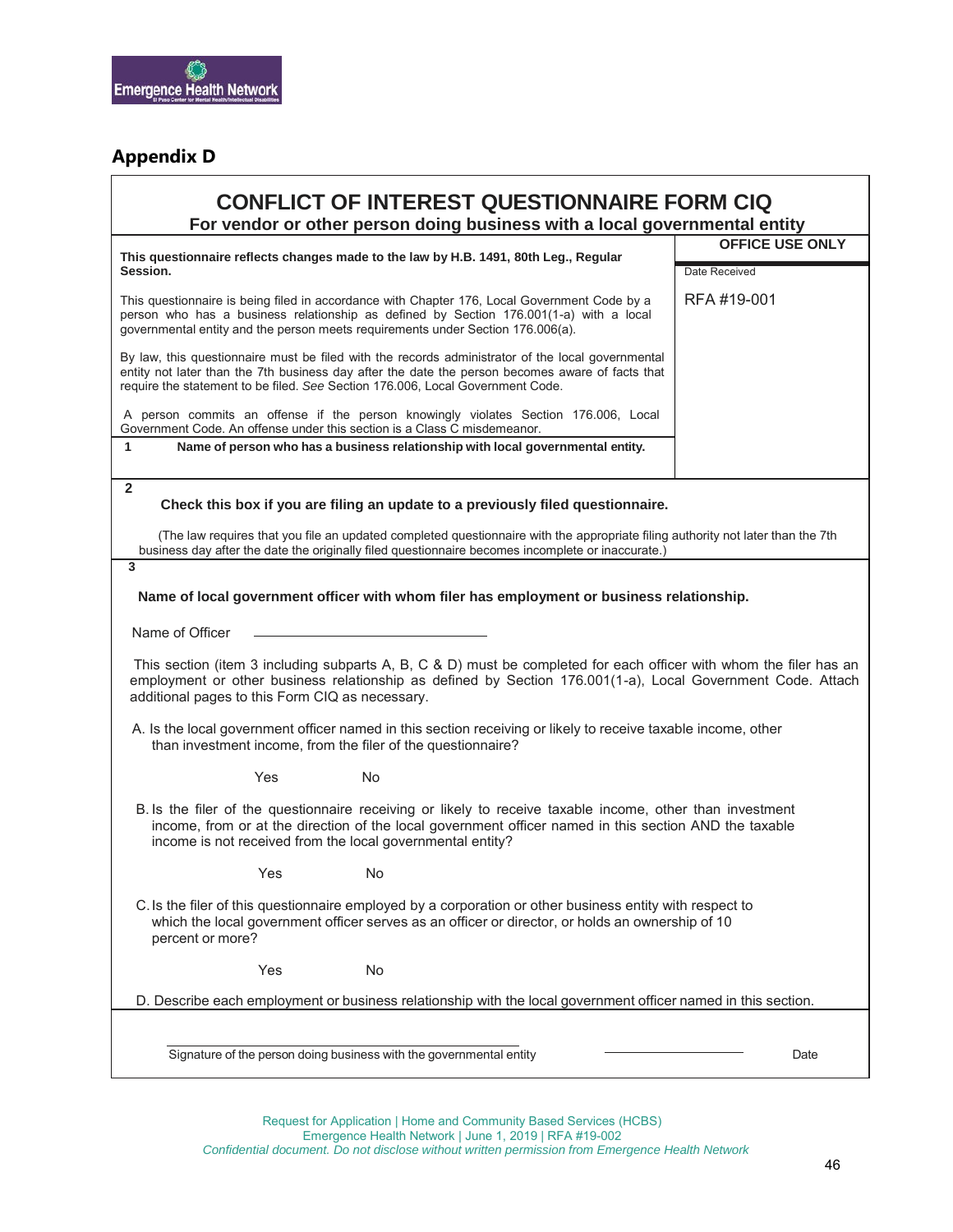



#### **Appendix E**

#### **CERTIFICATION REGARDING LOBBYING**

#### **PART A. PREAMBLE**

Federal legislation, Section 319 of Public Law 101-121 generally prohibits entities from using federally appropriated funds to lobby the executive or legislative branches of the federal government. Section 319 specifically requires disclosure of certain lobbying activities. A federal government-wide rule, "New Restrictions on Lobbying", published in the Federal Register, February 26, 1990, requires certification and disclosure in specific instances.

#### **PART B. CERTIFICATION**

This certification applies only to the instant federal action for which the certification is being obtained and is a material representation of fact upon which reliance was placed when this transaction was made or entered into. Submission of this certification is a prerequisite for making or entering into this transaction imposed by section 1352, title 31, U.S. Code. Any person who fails to file the required certification shall be subject to a civil penalty of not less than \$100,000 for each such failure.

The undersigned certifies, to the best of his or her knowledge and belief, that:

- 1. No federally appropriated funds have been paid or will be paid, by or on behalf of the undersigned, to any person for influencing or attempting to influence an officer or employee of any agency, a member of Congress, an officer or employee of Congress, or an employee of a member of Congress in connection with the awarding of any federal contract, the making of any federal grant, the making of any federal loan, the entering into of any cooperative agreement, or the extension, continuation, renewal, amendment, or modification of any federal contract, grant, loan, or cooperative agreement.
- 2. If any funds other than federally appropriated funds have been paid or will be paid to any person for influencing or attempting to influence an officer or employee of any agency, a member of Congress, an officer or employee of Congress, or an employee of a member of Congress in connection with these federally funded contract, subcontract, subgrant, or cooperative agreement, the undersigned shall complete and submit "Disclosure Form to Report Lobbying", in accordance with its instructions.
- 3. The undersigned shall require that the language of this certification be included in the award documents for all covered subawards at all tiers (including subcontracts, subgrants, and contracts under grants, loans, and cooperative agreements) and that all covered subrecipients will certify and disclose accordingly.

Do you have, or do you anticipate having covered sub-awards under this transaction?

- □ Yes
- $\Box$  No

| <b>Name of Provider</b>           | Vendor ID No. or Social Security No.   Program No. |       |  |
|-----------------------------------|----------------------------------------------------|-------|--|
| Name of Authorized Representative |                                                    | Title |  |

Signature – Authorized Representative